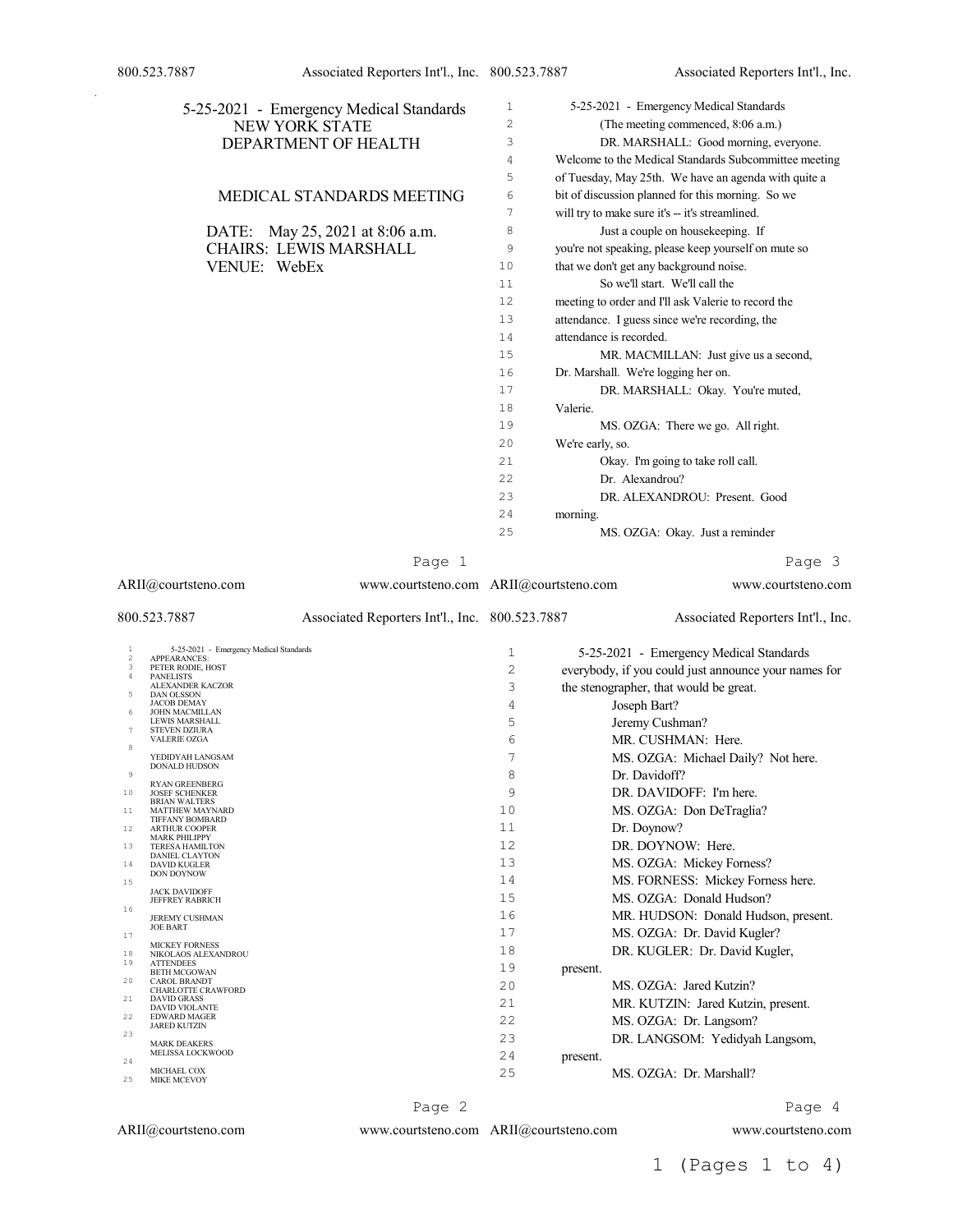| 1              | 5-25-2021 - Emergency Medical Standards               | 1  | 5-25-2021 - Emergency Medical Standards               |
|----------------|-------------------------------------------------------|----|-------------------------------------------------------|
| $\overline{c}$ | DR. MARSHALL: Lewis Marshall present.                 | 2  | a new protocol, which reflects the uniformity of the  |
| 3              | MS. OZGA: Dr. Pam Murphy?                             | 3  | adult protocols. And some of it was previously        |
| 4              | Dr. Olsson?                                           | 4  | included under septic shock and this should bring us  |
| 5              | DR. OLSSON: Dan Olsson here.                          | 5  | more in line with the collaborative protocols in that |
| 6              | MS. OZGA: Dr. Rabrich?                                | 6  | -- in that area.                                      |
| 7              | DR. RABRICH: Jeff Rabrich here.                       | 7  | Obstetric emergencies included                        |
| 8              | MS. OZGA: Dr. Walters?                                | 8  | paramedics that can treat eclampsia with magnesium    |
| 9              | DR. WALTERS: Walters here.                            | 9  | sulfate under standing orders. This is also           |
| 10             | MS. OZGA: Dr. Young?                                  | 10 | available in the collaborative and in New York under  |
| 11             | Okay. Roll call is complete.                          | 11 | the seizure protocol where they can administer        |
| 12             | DR. MARSHALL: Thank you, Valerie.                     | 12 | magnesium sulfate under standing orders.              |
| 13             | So the first item of business on the                  | 13 | Under the adult C.O.P.D., wheezing,                   |
| 14             | agenda is the New York State Unified Protocols, which | 14 | both for adult and pediatric patients, we added       |
| 15             | were sent out to everyone to review. I would like to  | 15 | ipratropium bromide as -- at the E.M.T. level         |
| 16             | go over some of the changes because I do not believe  | 16 | consistent with changes in the national E.M.S. scope  |
| 17             | you received a -- a redline version. So I will just   | 17 | of practice, which does allow medical directors to    |
| 18             | go through the protocols and tell you what specific   | 18 | determine which of these medications can be used.     |
| 19             | things were changed.                                  | 19 | We added dexamethasone to -- under the                |
| 20             | So for the most part, most of the                     | 20 | steroids and dexamethasone is one of the medications  |
| 21             | changes were formatting to bring us more in line with | 21 | that was approved as an alternative medication under  |
| 22             | the collaborative protocols. And there are some       | 22 | our medication protocol or policy from years ago.     |
| 23             | other things that were added, which I will get to.    | 23 | Undifferentiated shock protocol, it's                 |
| 24             | So for example, on the nontraumatic cardiac arrest    | 24 | a newly added protocol for the general management of  |
| 25             | protocol, this was combined, and it removed some of   | 25 | patients and shock despite treatment under other      |

| ARII@courtsteno.com<br>800.523.7887 |                         |                                                       | www.courtsteno.com ARII@courtsteno.com |                                 | www.courtsteno.com<br>Associated Reporters Int'l., Inc. |
|-------------------------------------|-------------------------|-------------------------------------------------------|----------------------------------------|---------------------------------|---------------------------------------------------------|
|                                     |                         | Associated Reporters Int'l., Inc. 800.523.7887        |                                        |                                 |                                                         |
| $\mathbf{1}$                        |                         | 5-25-2021 - Emergency Medical Standards               | 1                                      |                                 | 5-25-2021 - Emergency Medical Standards                 |
| 2                                   |                         | the subprotocols that we had like for V-fib pulse     | 2                                      |                                 | specific protocols. And vasopressin was included        |
| 3                                   |                         | with V-tach and P.D.A., and combine them into the one | 3                                      |                                 | here. Vasopressors are norepinephrine, dopamine,        |
| 4                                   |                         | nontraumatic cardiac arrest protocol.                 | 4                                      | push-dose epi, and vasopressin. |                                                         |
| 5                                   |                         | Similar for pediatrics with the change                | 5                                      |                                 | Under the stroke protocol, criteria                     |
| 6                                   |                         | of assisted ventilation rate to reflect the current   | 6                                      |                                 | for New York City's LAMS score, exclusion criteria to   |
| 7                                   |                         | PALS recommendation based on the AHA update. In       | 7                                      |                                 | greater than twenty-four hours from last known well,    |
| 8                                   |                         | addition to that one, all other protocols were        | 8                                      |                                 | with a score of greater than or equal to four.          |
| 9                                   |                         | brought in line with the most recent American Heart   | 9                                      |                                 | Consistent with the current guidelines for              |
| 10                                  | Association update.     |                                                       | 10                                     |                                 | thrombectomy for large vessel occlusion.                |
| 11                                  |                         | In the respiratory distress protocol,                 | 11                                     |                                 | General pain management, a newly added                  |
| 12                                  |                         | nitroglycerin I.V. bolus dosing was added. This was   | 12                                     |                                 | protocol which organized all analgesic medication       |
| 13                                  |                         | based on a -- an article in 2020 in prehospital       | 13                                     |                                 | options in one protocol to eliminate pain medications   |
| 14                                  |                         | emergency care on using bolus dosing nitroglycerin.   | 14                                     | and specific protocols.         |                                                         |
| 15                                  |                         | Systolic -- minimal systolic blood pressure for       | 15                                     |                                 | Under procedural sedation, we removed                   |
| 16                                  |                         | dosing of nitro was changed from one -- changed to    | 16                                     |                                 | -- it's a new protocol. We removed a lot of what was    |
| 17                                  |                         | one twenty verses from one hundred, which it was      | 17                                     |                                 | under the G.O.P., where a lot of these treatments       |
| 18                                  | previously.             |                                                       | 18                                     |                                 | were -- were available. It's now a separate protocol    |
| 19                                  |                         | Excited delirium protocol.                            | 19                                     | under procedural sedation.      |                                                         |
| 20                                  |                         | Medications standing orders and medical control       | 20                                     |                                 | Pediatric patients requiring sedation                   |
| 21                                  |                         | option medications were changed to weight-based       | 21                                     |                                 | will still require online medical control contact.      |
| 22                                  |                         | dosing to increase patient safety profile.            | 22                                     |                                 | Under general trauma care, it's a new                   |
| 23                                  |                         | V-fib, V-tach with a pulse, we added                  | 23                                     |                                 | added protocol. It just brings all the trauma           |
| 24                                  | lidocaine as an option. |                                                       | 2.4                                    |                                 | related protocols into one place and removes some       |
| 25                                  |                         | Under pediatric dysrhythmias, this is                 | 25                                     |                                 | redundancy of previous protocols such as chest          |

Page 6

ARII@courtsteno.com

ARII@courtsteno.com www.courtsteno.com

Page 8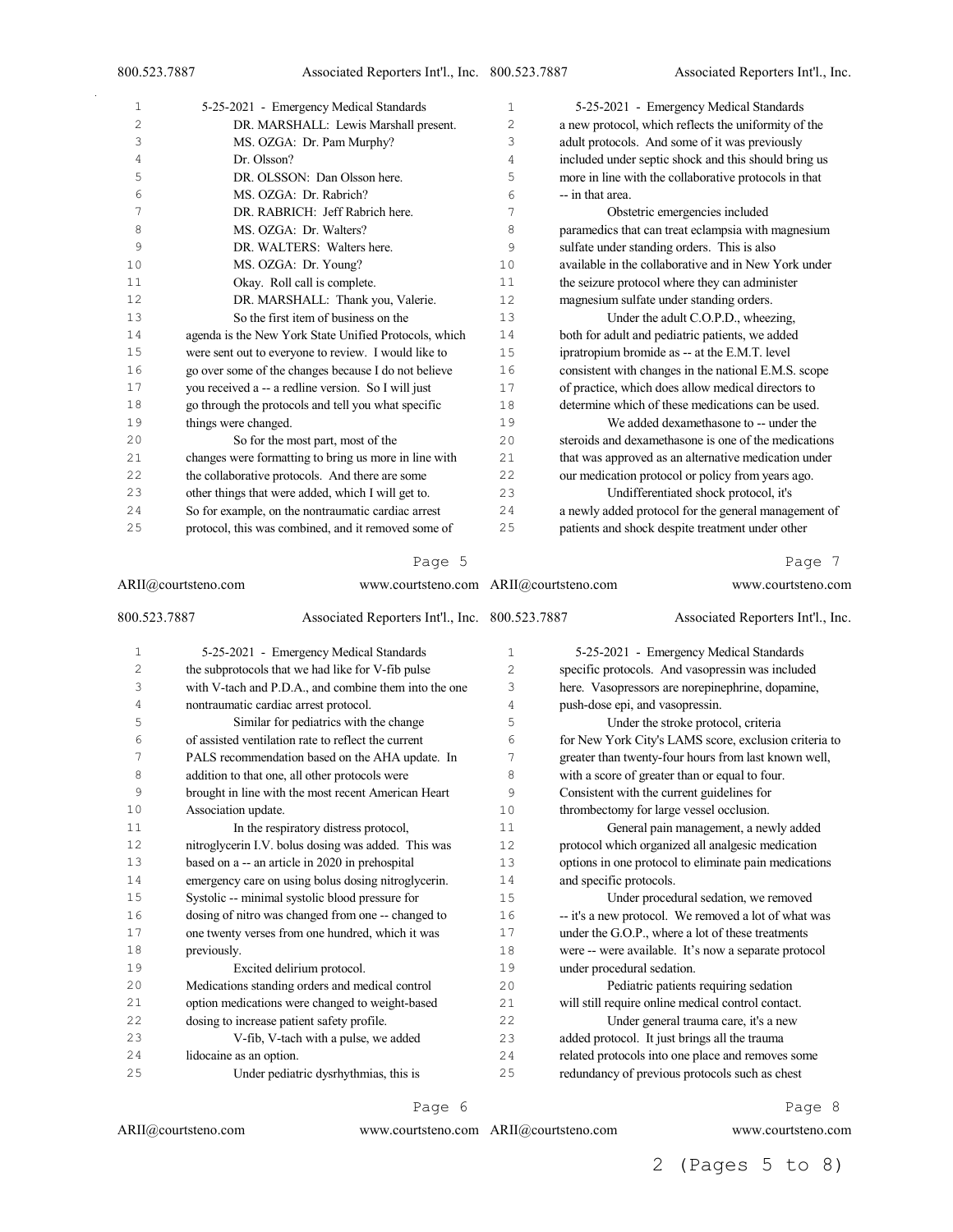| 1              | 5-25-2021 - Emergency Medical Standards               | 1  | 5-25-2021 - Emergency Medical Standards              |
|----------------|-------------------------------------------------------|----|------------------------------------------------------|
| $\overline{c}$ | injuries and abdominal injuries. It also includes     | 2  | that are looking for that similar waiver in the near |
| 3              | treatment for open chest wounds and impaled objects.  | 3  | future, if they contact us, we'd be happy to help    |
| 4              | And those are all the significant                     | 4  | facilitate that.                                     |
| 5              | changes, as I mentioned. Other changes were           | 5  | And if it is a more global thing and                 |
| 6              | formatting changes and some wording changes to bring  | 6  | this does seem like something that wants to happen   |
| 7              | the unified protocols more in line with the           | 7  | more statewide, we can ask legal if it can be done   |
| 8              | collaborative protocols. Certainly, if -- if Nick     | 8  | more statewide. It might have to be per agency just  |
| 9              | has any comments, or if anybody has any questions on  | 9  | based on some of the verbiage and the way that we're |
| 10             | any specific protocols or the -- the things that I've | 10 | doing it. However, we're happy to look into that     |
| 11             | mentioned, please feel free to bring it up now.       | 11 | because we want to take it as more of a statewide    |
| 12             | DR. DAVIDOFF: Jack Davidoff. Just                     | 12 | approach.                                            |
| 13             | two questions, actually. As I read through them,      | 13 | DR. MARSHALL: Thank you, Ryan. And                   |
| 14             | there were several protocols where it talks about     | 14 | we can't wait to see you.                            |
| 15             | I.V., but doesn't mention I.O. And I think that's     | 15 | DR. OLSSON: I just have a quick                      |
| 16             | probably just something that was left out and you     | 16 | question.                                            |
| 17             | might want to add on as you go through it.            | 17 | DR. MARSHALL: Yes.                                   |
| 18             | And secondly, you folks added the                     | 18 | DR. OLSSON: I have forgotten. Is                     |
| 19             | nitroglycerin I.V. bolus protocol, which we've all    | 19 | I.V. nitroglycerin in the formulary?                 |
| 20             | been sitting on because of the packaging of the       | 20 | DR. MARSHALL: I do not recall. I                     |
| 21             | nitroglycerin. Have you gotten around that, or are    | 21 | would have to go back and look.                      |
| 22             | you just ignoring that?                               | 22 | DR. OLSSON: I -- that's why I'm                      |
| 23             | DR. MARSHALL: We have not gotten                      | 23 | asking. I don't remember, either.                    |
| 24             | around the packaging at this point. I think that      | 24 | DR. MARSHALL: Yeah.                                  |
| 25             | that's still something to be worked out. But once     | 25 | DR. OLSSON: I think we need to head                  |
|                |                                                       |    |                                                      |

ARII@courtsteno.com www.courtsteno.com ARII@courtsteno.com www.courtsteno.com 800.523.7887 Associated Reporters Int'l., Inc. 5-25-2021 - Emergency Medical Standards that's worked out, then that would be available. DR. DAVIDOFF: So are you carrying an I.V. nitroglycerin? Or maybe I shouldn't ask you at this point. Maybe that's an offline question. MR. GREENBERG: Hi everyone. Good morning. 8 DR. MARSHALL: Good morning. Yes, good morning. 10 MR. GREENBERG: This is Ryan. DR. MARSHALL: Yes, I hear you, but I don't see you. 13 MR. GREENBERG: You don't see me yet. I'm not on camera yet. Nobody really wants to see me. To -- to answer, Jack, both of your questions, actually, we are working on a exemption or essentially a waiver to our executive order to allow for that I.V. nitro to be permitted on an ambulance. However, I will warn everybody, the waiver will only last as long as the executive order is in place because we do not have a waiver process beyond that. So just want to give that update. I know Dr. Dailey has submitted a list of agencies that are looking for that waiver to occur. If there are other agencies Associated Reporters Int'l., Inc. 5-25-2021 - Emergency Medical Standards in that direction that -- I think we can all agree that I.V. nitroglycerin is -- is going to happen. And we've had discussions on it, so I want to at least make sure it's in the formulary. DR. DAVIDOFF: It's currently only sublingual. It is not listed. I take that back. Under S.T. elevation, it is listed as I.V. or I.O. bolus in the current protocols listed on the new app. DR. OLSSON: Okay. 11 DR. SCHENKER: Do I -- can I comment on other things? It's Jo Schenker. DR. MARSHALL: Yes, please go ahead. 14 DR. SCHENKER: There's one comment<br>15 about LO, versus LV. In our standing order, in our about I.O. versus I.V. In our standing order, in our G.O.P., we do have language that says that I.V. and I.O. are interchangeable. So that -- that answers 18 that point. And I believe Tridol is in the state formulary list of medications. DR. GREENBERG: And I will add one other thing for those agencies that have first response. A.L.S. first response agencies are not an actual ambulance. There is a waiver process even after the E.O. expires to allow them to carry. DR. DAVIDOFF: Ryan, can you say that

Page 10

www.courtsteno.com ARII@courtsteno.com www.courtsteno.com

Page 12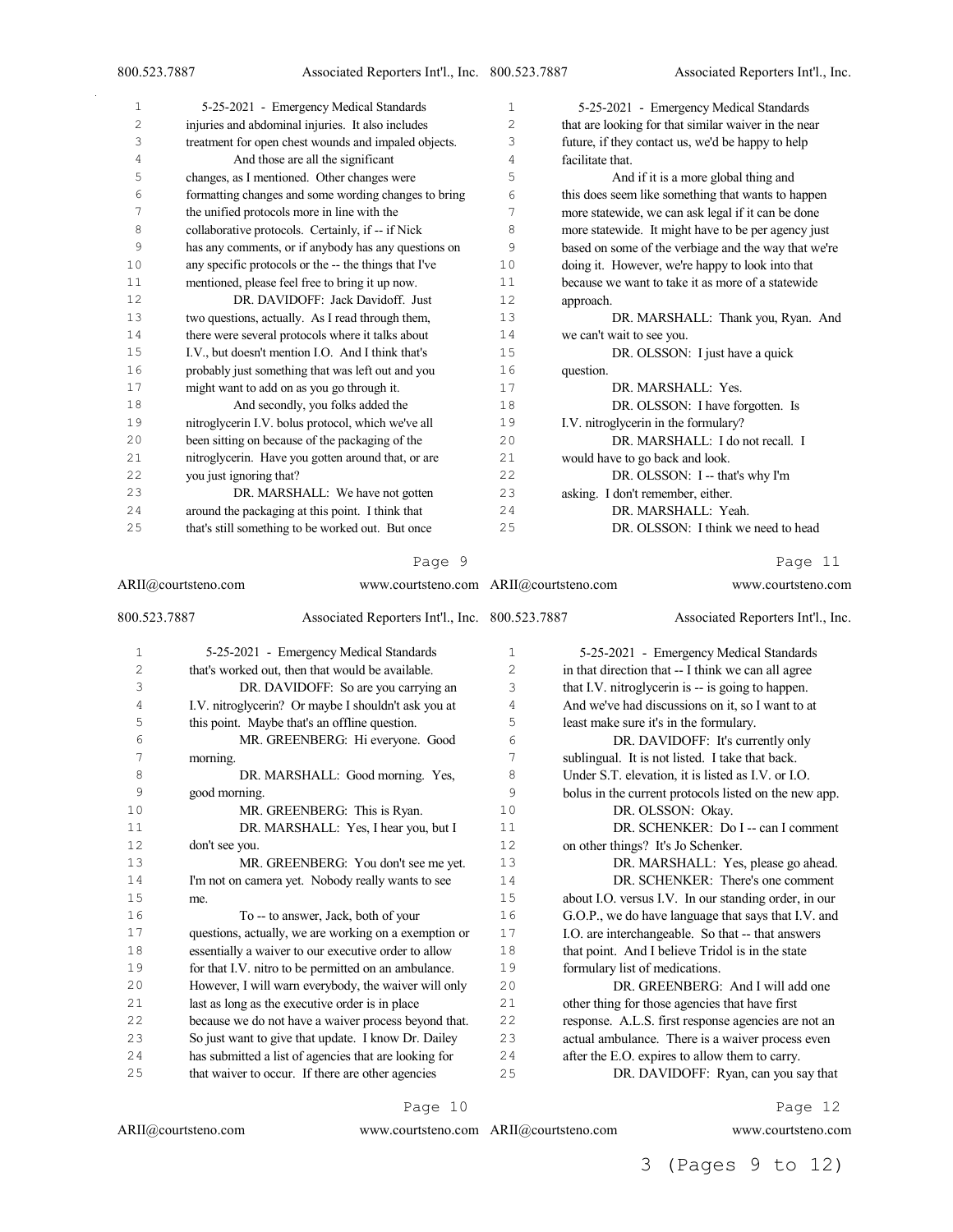| 1  | 5-25-2021 - Emergency Medical Standards               | 1  | 5-25-2021 - Emergency Medical Standards               |
|----|-------------------------------------------------------|----|-------------------------------------------------------|
| 2  | again? So A.L.S. first responders can carry it, but   | 2  | know, under the protocols.                            |
| 3  | ambulances can't?                                     | 3  | DR. MARSHALL: Okay.                                   |
| 4  | MR. GREENBERG: No. So there's a wait                  | 4  | DR. DAVIDOFF: This Davidoff. Don, if                  |
| 5  | -- there's a process right now, which we are working  | 5  | you look under the medication listing, nitroglycerin  |
| 6  | on, and realistically within the next couple of       | 6  | is listed for STEMI as an I.V. dosing. Under the      |
| 7  | weeks, we'll get out, to allow anybody to have a      | 7  | list of medications or formulary, per se.             |
| 8  | waiver to carry the glass vials. So ambulances        | 8  | DR. DOYNOW: I mean it says five point                 |
| 9  | service vehicle. There is -- there is a process       | 9  | eight medication formulary. I don't see it there,     |
| 10 | in the current regs to allow that  happen. The        | 10 | but maybe some reason I don't have an updated list.   |
| 11 | ambulance cannot.                                     | 11 | I tried updating it, didn't see there was anything    |
| 12 | Now, again, we are working on trying                  | 12 | missing. But okay, as long as you see it, I don't see |
| 13 | to change regs to have that ability to have a waiver  | 13 | it. But okay.                                         |
| 14 | process in place that would allow us to do it, but it | 14 | DR. MARSHALL: Any other -- any other                  |
| 15 | doesn't exist yet.                                    | 15 | comments either about nitroglycerin, the waiver, or   |
| 16 | DR. DAVIDOFF: Ryan, I hate to get                     | 16 | any of the other changes in the New York City Unified |
| 17 | down to nitty gritty semantics here, but actually     | 17 | Protocols?                                            |
| 18 | E.S.V. vehicles can apply for a waiver and they can   | 18 | DR. KUGLER: Hi. It's David Kugler.                    |
| 19 | carry it. If they bring it to the ambulance, the      | 19 | DR. MARSHALL: Yes.                                    |
| 20 | ambulance is not stocking it. Will the ambulance be   | 20 | DR. KUGLER: May I? Thanks. So two                     |
| 21 | able to transport it?                                 | 21 | things. Just a point of correction, the minutes say   |
| 22 | MR. GREENBERG: I would say that's                     | 22 | New York State, not New York City Unified Protocols.  |
| 23 | getting into nitty gritty. And I would think that as  | 23 | I believe that just needs to be corrected because     |
| 24 | soon as they  anyway, it would become acceptable      | 24 | we're not addressing the collaboratives. We're        |
| 25 | because it's two hundred and fifty milliliters or     | 25 | addressing New York City's version.                   |
|    |                                                       |    |                                                       |

|              | ARII@courtsteno.com                                   | www.courtsteno.com ARII@courtsteno.com |  | www.courtsteno.com                                    |  |
|--------------|-------------------------------------------------------|----------------------------------------|--|-------------------------------------------------------|--|
| 800.523.7887 | Associated Reporters Int'l., Inc. 800.523.7887        |                                        |  | Associated Reporters Int'l., Inc.                     |  |
| $\mathbf{1}$ | 5-25-2021 - Emergency Medical Standards               | 1                                      |  | 5-25-2021 - Emergency Medical Standards               |  |
| 2            | above, I would assume you drop below the two fifty    | 2                                      |  | The second thing is something that                    |  |
| 3            | mark once you start the process. But I think you're   | 3                                      |  | goes back to prior to Director Greenberg, when the    |  |
| 4            | getting into the finer details. And I'm happy to      | 4                                      |  | SEMAC tried to ask New York City to switch over to a  |  |
| 5            | have that discussion with you further offline if      | 5                                      |  | particular protocol, which escapes me at the moment.  |  |
| 6            | you'd like.                                           | 6                                      |  | And the decision at that time was to not require New  |  |
| 7            | DR. MARSHALL: Just one thing to be                    | 7                                      |  | York City to switch to that protocol because the      |  |
| 8            | clear, guys.                                          | 8                                      |  | expense of training the uniformed providers in the    |  |
| 9            | THE REPORTER: I'm having a very                       | 9                                      |  | region would have been in the millions of dollars.    |  |
| 10           | difficult time hearing.                               | 10                                     |  | And so we allowed them a pass on that protocol.       |  |
| 11           | DR. MARSHALL: Excuse me, yeah. Put                    | 11                                     |  | What I don't understand is now here's                 |  |
| 12           | yourself on mute, please. If you're not on mute, put  | 12                                     |  | an opportunity for New York City to come in alignment |  |
| 13           | yourself on mute unless you're speaking. Also, when   | 13                                     |  | with the New York State protocols at the same expense |  |
| 14           | you begin speaking, please state your name so that we | 14                                     |  | it would be to train their staff to this new set of   |  |
| 15           | can make sure that we attribute comments to the right | 15                                     |  | protocols. But the -- I mean and -- and you have      |  |
| 16           | individuals. Thanks.                                  | 16                                     |  | clearly said that there -- there was an effort to     |  |
| 17           | DR. DOYNOW.  If we do the                             | 17                                     |  | bring many of the protocols to reflect the New York   |  |
| 18           | collaborative protocol over the app, under the        | 18                                     |  | State pre-hospital care protocols, just not all of    |  |
| 19           | formulary, nitro is not listed.  somebody else.       | 19                                     |  | them. I don't understand why the New York City REMAC  |  |
| 20           | DR. MARSHALL: All right. Don, you're                  | 20                                     |  | can't switch to the New York State protocols and then |  |
| 21           | breaking up a lot. Your -- your audio is breaking up  | 21                                     |  | add in their specialty protocols which is allowable   |  |
| 22           | a lot. So did you say that nitroglycerin is not in    | 22                                     |  | under State regulations. That's my question.          |  |
| 23           | the collaborative protocol formulary?                 | 23                                     |  | DR. MARSHALL: Thank you, Dr. Kugler.                  |  |
| 24           | DR. DOYNOW: It's not in the                           | 2.4                                    |  | That's a very good question. I think we've asked      |  |
| 25           | formulary, specifically. It is in the actual -- you   | 25                                     |  | that question over the years, as we've --.            |  |
|              |                                                       |                                        |  |                                                       |  |

#### Page 14

ARII@courtsteno.com

ARII@courtsteno.com www.courtsteno.com

#### Page 16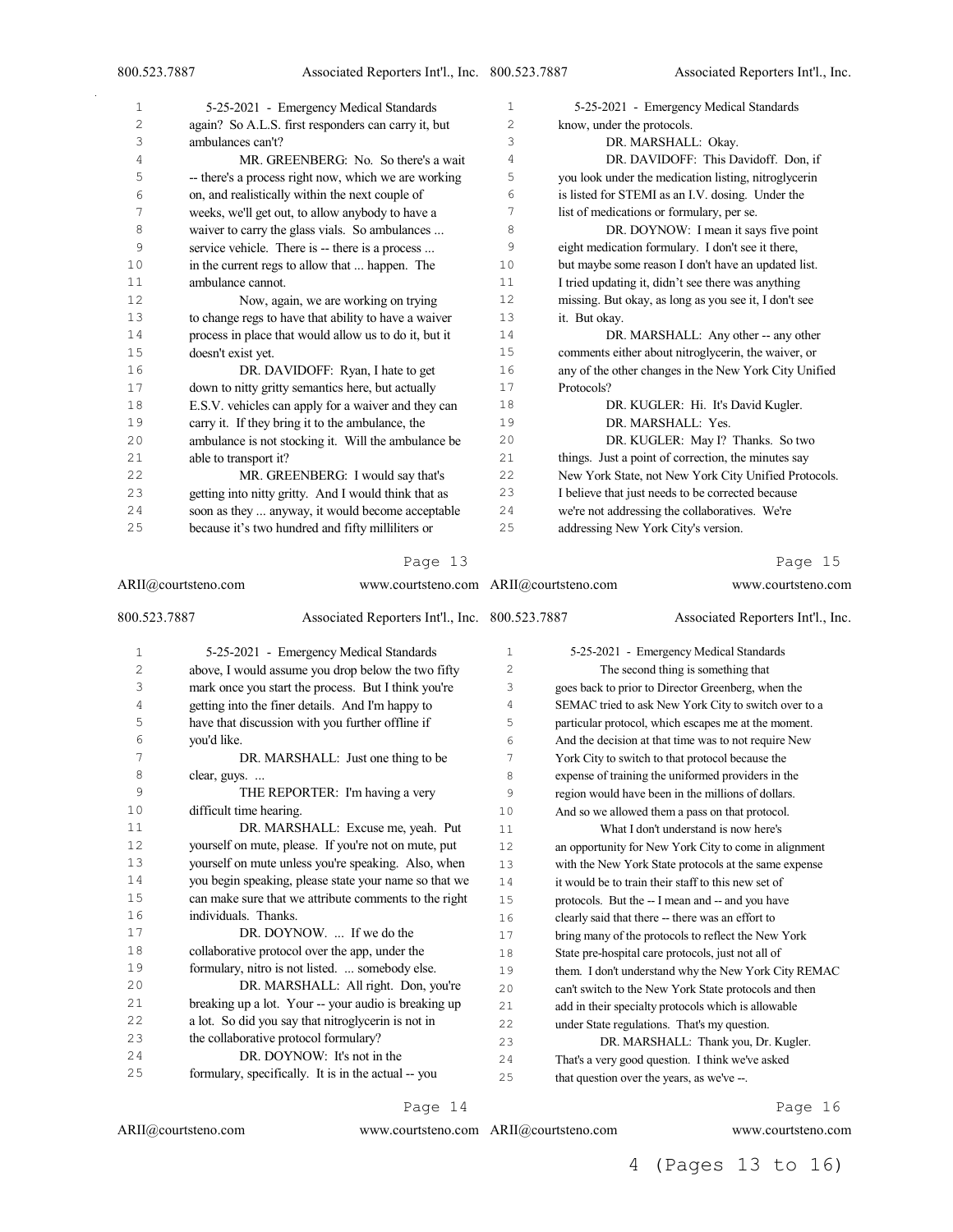| 1              | 5-25-2021 - Emergency Medical Standards               | $\mathbf{1}$ | 5-25-2021 - Emergency Medical Standards               |
|----------------|-------------------------------------------------------|--------------|-------------------------------------------------------|
| $\overline{c}$ | UNIDENTIFIED SPEAKER: Every time.                     | 2            | and more of a guideline that the State follows is the |
| 3              | DR. MARSHALL: Every time. As we've                    | 3            | --- the overarching difference between the two.       |
| 4              | gone from individual regional sets of protocols to a  | 4            | But again, we all agree that the                      |
| 5              | more global collaborative protocol, which encompasses | 5            | medicine is the medicine. The literature shows what   |
| 6              | the majority of regions, and I believe there's two    | 6            | the most current medicine is, and we're trying to     |
| 7              | regions that are not on the collaborative are Suffolk | 7            | bring our protocols to that point. I think that's     |
| 8              | and New York City, although New York City's Unified   | 8            | the major difference.                                 |
| 9              | Protocols -- it's not a -- it's not a new set of      | 9            | DR. MARSHALL: Thank you, Dr.                          |
| 10             | protocols and these are the same protocols that we've | 10           | Schenker.                                             |
| 11             | had before. And I'll let Jo speak to this in a        | 11           | Any other comments on the -- on the                   |
| 12             | second, but it was just bringing them into one        | 12           | protocols that are presented? Seeing none --.         |
| 13             | document.                                             | 13           | DR. WALTERS: Lew, this is Brian                       |
| 14             | And I think, Dr. Schenker, you have                   | 14           | Walters.                                              |
| 15             | some other comments on that?                          | 15           | DR. MARSHALL: Yes, Dr. Walters?                       |
| 16             | DR. SCHENKER: Well, I -- I -- I --                    | 16           | DR. WALTERS: I have one question.                     |
| 17             | the protocols haven't changed. So as Dr. Kugler       | 17           | Maybe you or Jo can answer. And -- and aside from     |
| 18             | suggested that, you know, retraining everybody to the | 18           | the -- the difference in stepwise versus guideline    |
| 19             | collaborative protocols, if we're going to retrain to | 19           | that you just mentioned, Jo, and the difference in    |
| 20             | this, we're going to retrain to that. It's -- this    | 20           | the protocols, how many other areas are there         |
| 21             | is the actual same protocols that we submitted last   | 2.1          | actually different in the medicine in the protocols,  |
| 22             | year. It's just the A.L.S. have been added and        | 22           | or what's on the standing order versus not in that?   |
| 23             | clarified to match the most current literature.       | 23           | Is there any -- do you have any idea or sense of that |
| 24             | So from the standpoint of retraining,                 | 24           | or kind of a comparison of those two?                 |
| 25             | we did do the retraining on this last year. We were   | 25           | DR. SCHENKER: I mean, when I reviewed                 |
|                |                                                       |              |                                                       |

ARII@courtsteno.com www.courtsteno.com ARII@courtsteno.com www.courtsteno.com 800.523.7887 Associated Reporters Int'l., Inc. 5-25-2021 - Emergency Medical Standards required by the State to have everybody onboarded with the Unified Protocols on January 1, and we met that deadline, I think, ninety-five percent. So we - -we are currently using these protocols, just clarifications, a lot of the stuff that we went over -- that is matching the most current literature and bringing things a little more streamlined. I think that, you know, we've had this discussion multiple times about the State's Collaborative Protocol versus the New York City Unified Protocols. And, you know, we keep having this discussion, even on a regional level, to see what the feeling is. And I think that it really boils down to the medicine is not that different. It is a overarching difference of opinion of how to use protocols. The State has more of a guideline, and the New York City has more of a protocol because of the operational requirements of a system the size that we have. We have been trying to mirror and -- and close the gap on the medicine, which is really the key to what we're talking about on a Medical Standards Committee. But I think a lot of the stepwise approach that we follow versus the bulleted Associated Reporters Int'l., Inc. 5-25-2021 - Emergency Medical Standards it originally, you know when we had a discussion, a year and a half ago, or maybe it's more now I don't remember, there is very minimal differences. And I mentioned that the other time -- the -- the last time is that the medicine is the medicine. And we all agree that that pre-hospital medicine has, you know, certain evidence-based stuff that we're all following. 10 I think that a large part of it is 11 just using the protocols is more of an operational tool, because of the size of our system. But the medicine is very close. I don't think there's any 14 major differences in the medicine.<br>15 DR. MARSHALL: Yea DR. MARSHALL: Yeah, I would agree with Jo, looking at both. Okay. Any other comments, questions? DR. HUDSON: Dr. Marshall, Don Hudson. DR. MARSHALL: Yes, Dr. Hudson? DR. HUDSON: Good morning, everyone. Happy to see you all. I'm -- just procedurally I want to make sure we're -- we got our ducks in a row. I'm looking at the collaborative protocols versus the Muru app. And I don't see in the collaboratives

Page 18

ARII@courtsteno.com

www.courtsteno.com ARII@courtsteno.com www.courtsteno.com

Page 20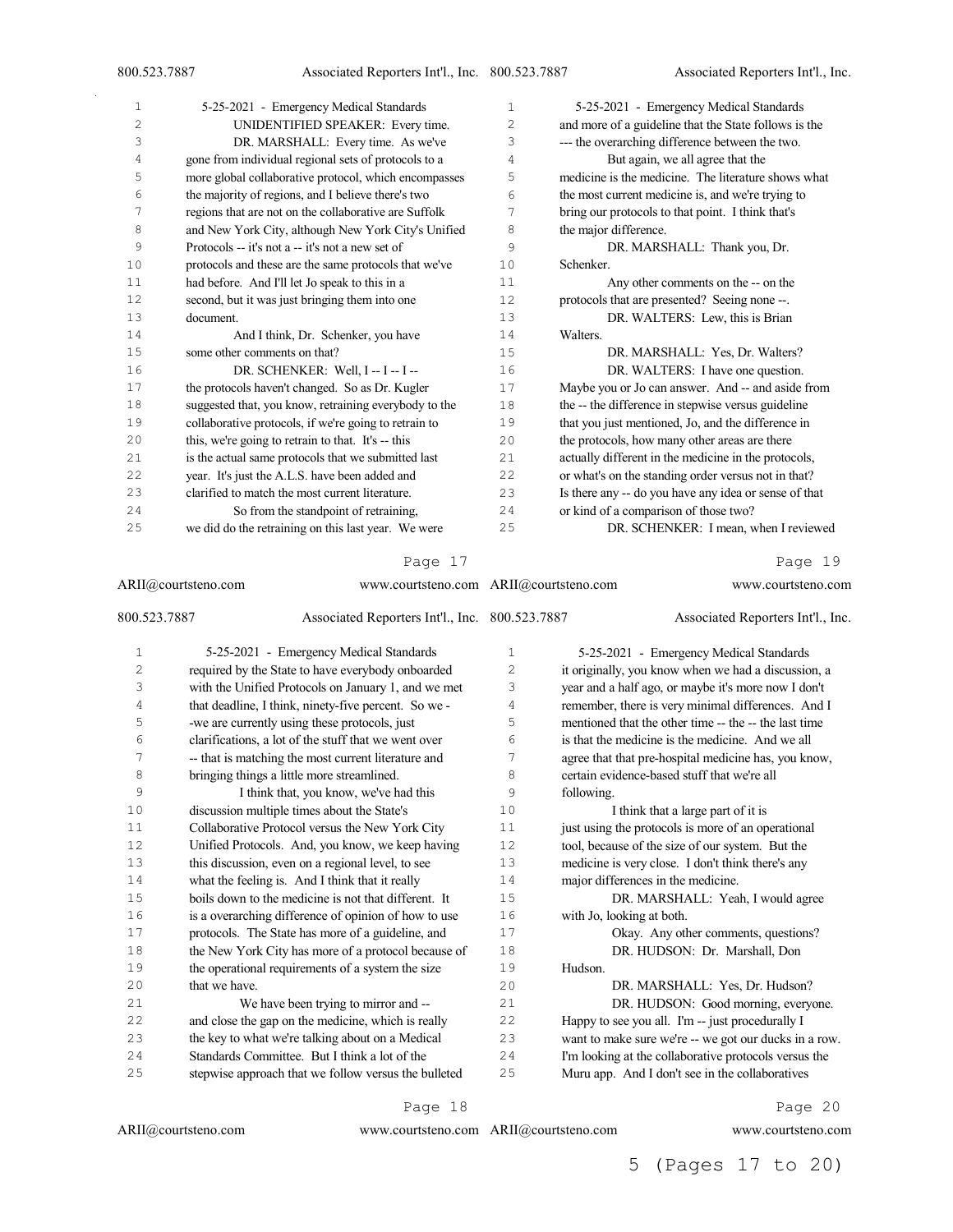| 1              | 5-25-2021 - Emergency Medical Standards               | 1  | 5-25-2021 - Emergency Medical Standards               |
|----------------|-------------------------------------------------------|----|-------------------------------------------------------|
| $\overline{c}$ | where I.V. nitroglycerin is listed for that S.T.      | 2  | Collaborative, Unified, that's it                     |
| 3              | elevation.                                            | 3  | DR. BART: Jo, I'm just teasing. No,                   |
| 4              | I agree it's something we should move                 | 4  | I rate -- let me spin things from the top of --       |
| 5              | towards, as Dr. Olsson said, and wrap our hands       | 5  | even from the format they are the same, like I see us |
| 6              | around, you know, being able to implement this once   | 6  | getting closer and closer every time we bring this    |
| 7              | the packaging issue is tackled. But I just want to    | 7  | thing up. So I appreciate the efforts being put in    |
| 8              | make sure we have our references correct.             | 8  | on everybody's part.                                  |
| 9              | DR. MARSHALL: Is anybody taking a                     | 9  | DR. MARSHALL: Thank you, Dr. Bart.                    |
| 10             | look at that? No?                                     | 10 | DR. SCHENKER:  when I came to you                     |
| 11             | DR. DAVIDOFF: Lew, it's Davidoff. It                  | 11 | last year, presenting this, the goal is to get them   |
| 12             | would appear that on the collaborative, I can't find  | 12 | closer. There are obviously operational  city,        |
| 13             | a copy or list of the formulary, per se. And in the   | 13 | but the medicine is the medicine and the goal is to   |
| 14             | protocol, it only calls for sublingual nitroglycerin. | 14 | get them as close as possible.                        |
| 15             | I don't know what happened to the formulary, which is | 15 | DR. BART: Yeah, and I think, as you                   |
| 16             | supposed to be part of these.                         | 16 | pointed out, already -- already, Joe, I mean, our job |
| 17             | DR. RABRICH: The formulary's in                       | 17 | here as a subcommittee, is to listen to you and to    |
| 18             | there, and it's not listed. I'm sorry, it's Rabrich.  | 18 | safeguard these protocols consistent with the medical |
| 19             | It's not listed as I.V. in the formulary, either,     | 19 | standards for E.M.S. providers. And that's the        |
| 20             | that I know.                                          | 20 | question and answer.                                  |
| 21             | DR. DOYNOW: It's Don Doynow. Yeah, I                  | 21 | DR. MARSHALL: All right. If there's                   |
| 22             | couldn't find it either under the formulary, so it's  | 22 | no other comments, then we will vote.                 |
| 23             | something we need to add.                             | 23 | Valerie, are you still with us?                       |
| 24             | DR. MARSHALL: Okay. So that will                      | 24 | MS. OZGA: Yes, I'm still here.                        |
| 25             | need to be added to the collaborative?                | 25 | DR. MARSHALL: Can you do a roll call                  |
|                |                                                       |    |                                                       |

ARII@courtsteno.com 800.523.7887 Associated Reporters Int'l., Inc. 5-25-2021 - Emergency Medical Standards DR. DOYNOW: Correct. I think it, initially, was a pilot program. And that may be why it never made it in there. I think that's the way Dailey originally started it. DR. MARSHALL: Okay. So I guess, if - - if you wanted to do that, at -- at this meeting, we could probably -- could probably bring that forward as an addition to the collaborative protocols. And maybe for SEMAC, give you a chance to talk about it. Make sense? DR. DOYNOW: Dr. Doynow. That makes sense, when we add it and then bring it to SEMAC. DR. MARSHALL: Okay. All right. Any other questions or comments on the New York City Unified Protocols? No. DR. BART: Can we call them the New York City Collaborative Protocols, instead? DR. MARSHALL: New York City Collaborative Protocols? The New York City Unified Collaborative Protocols. DR. BART: Oh, yeah. All right. I think I said that last time, too. UNIDENTIFIED SPEAKER: But yeah, we're okay with that. You want to call it Unified www.courtsteno.com ARII@courtsteno.com www.courtsteno.com Associated Reporters Int'l., Inc. 5-25-2021 - Emergency Medical Standards vote, please? MS. OZGA: I can. DR. OLSSON: I have a procedural question first, please. Do we need a motion? DR. MARSHALL: Yeah, I guess we do need a motion to approve the New York City Unified Collaborative Protocols as presented. DR. OLSSON: And I would like to make 10 that motion with whatever verbiage you decide. 11 DR. MARSHALL: Thank you, Dr. Olsson. 12 Is there a second? DR. ALEXANDROU: Nick Alexandrou, second. DR. MARSHALL: Thank you, Dr. Alexandrou. Any further discussion? Seeing none, we'll proceed to a roll call vote. Valerie? MS. OZGA: I just found a couple members I missed through roll calls. So additional members of Medical Standards that are on this call is Dr. Matthew Maynard, Dr. Bombard, and Dr. Cooper, I believe is on also. So just to make a note of that. Okay. Dr. Alexandrou?

#### Page 22

#### ARII@courtsteno.com

## Page 24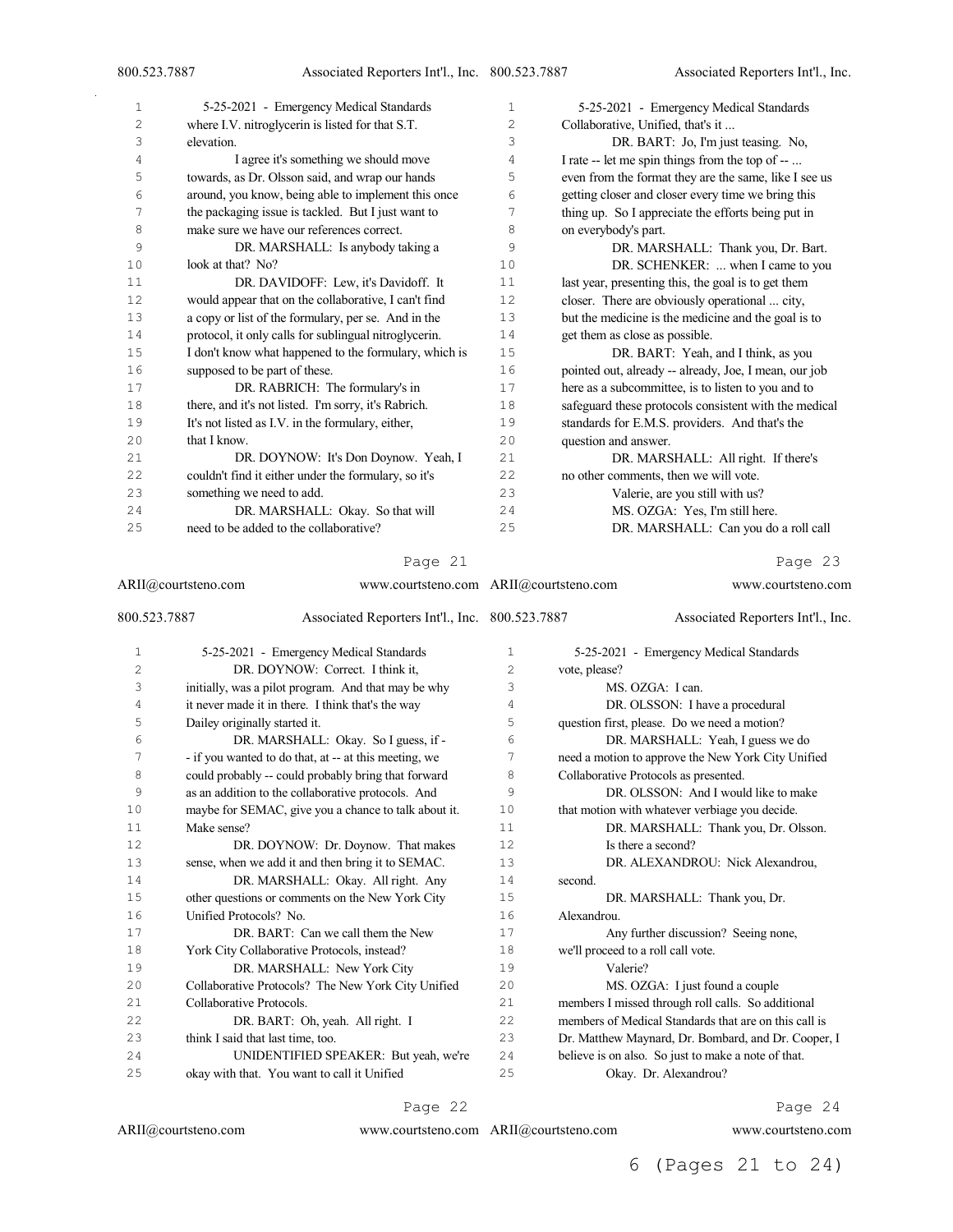| 1              | 5-25-2021 - Emergency Medical Standards | 1  | 5-25-2021 - Emergency Medical Standards               |
|----------------|-----------------------------------------|----|-------------------------------------------------------|
| $\overline{2}$ | DR. ALEXANDROU: Dr. Alexandrou, yes.    | 2  | last meeting in terms of what do we do with this      |
| 3              | MS. OZGA: Dr. Bart?                     | 3  | current viral pandemic triage protocol, which is      |
| 4              | DR. BART: Bart, yes.                    | 4  | still active, but would be activated within a region  |
| 5              | MS. OZGA: Dr. Cushman?                  | 5  | based upon regional needs and conditions at the time. |
| 6              | DR. CUSHMAN: Cushman, yes.              | 6  | So we had some discussion about                       |
| 7              | MS. OZGA: Dr. Davidoff?                 | 7  | revising this, to make it more general, to cover more |
| 8              | DR. DAVIDOFF: Davidoff, yes.            | 8  | types of disasters with the thought of keeping it in  |
| 9              | MS. OZGA: Dr. Detraglia?                | 9  | place and active, and again, being able to activate   |
| 10             | Dr. Doynow?                             | 10 | it at the regional level based upon local conditions, |
| 11             | DR. DOYNOW: Doynow, yes.                | 11 | with some, you know, notification to the Department   |
| 12             | MS. OZGA: Mickey Forness?               | 12 | that you've activated it at your regional level.      |
| 13             | DR. FORNESS: Forness, yes.              | 13 | So the thought was that we would have                 |
| 14             | MS. OZGA: Donald Hudson.                | 14 | a workgroup that would take this document and modify  |
| 15             | DR. HUDSON: Donald Hudson, yes.         | 15 | it and bring it back to the next meeting, with the    |
| 16             | MS. OZGA: Dr. Kugler?                   | 16 | hopes that it would be a more generalized disaster    |
| 17             | DR. KUGLER: Dr. Kugler, yes.            | 17 | response type of protocol, again, always in the       |
| 18             | MS. OZGA: Jared Kutzin?                 | 18 | background, and only activated by the region when --  |
| 19             | DR. KUTZIN: Jared Kutzin, yes.          | 19 | when the region conditions require it.                |
| 20             | MS. OZGA: Dr. Langsom?                  | 20 | So I'll ask Ryan, would you like to                   |
| 21             | DR. LANGSOM: Langsom, yes.              | 21 | make some additional comments?                        |
| 22             | MS. OZGA: Dr. Marshall?                 | 22 | DR. COOPER: Dr. Marshall?                             |
| 23             | DR. MARSHALL: Marshall, yes.            | 23 | DR. MARSHALL: Hold on, Ryan, first.                   |
| 24             | MS. OZGA: Did Pam Murphy join? I        | 24 | Hold on.                                              |
| 25             | don't think she's on.                   | 25 | DR. COOPER: Dr. Marshall, this is Dr.                 |

ARII@courtsteno.com www.courtsteno.com ARII@courtsteno.com www.courtsteno.com 800.523.7887 Associated Reporters Int'l., Inc. 5-25-2021 - Emergency Medical Standards Dr. Olsson? DR. OLSSON: Olsson, yes. MS. OZGA: Dr. Rabrich? DR. RABRICH: Rabrich, yes. MS. OZGA: Dr. Walters? DR. WALTERS: Walters, yes. 8 MS. OZGA: Okay. Matthew Maynard? Dr. Maynard? DR. MAYNARD: Dr. Maynard, yes. 11 MS. OZGA: Dr. Bombard, are you on? Okay. I know she's attempting to get on. Dr. Cooper? DR. BOMBARD: Bombard, yes. MS. OZGA: Okay. Thanks, Tiffany. Dr. Cooper, you might need to unmute yourself. Oh, I don't think he's on. Okay. Dr. Cooper, are you there? Okay. Motion does pass. And that's 20 the end of the -- of the roll call. DR. MARSHALL: Oh, thank you. Okay. So moving on. The next item on the agenda is the viral pandemic protocol. And I'll ask Ryan to talk about this in a second. But we did have a telephone conference and we talked about this, actually, at the Associated Reporters Int'l., Inc. 5-25-2021 - Emergency Medical Standards Cooper. DR. MARSHALL: Yeah, Dr. Cooper? DR. COOPER: Yes. Just as a point of ... I'm so sorry. I -- for some reason, my audio was not working when you called the roll call. I do vote yes for the New York City Protocol. Thank you. 8 DR. MARSHALL: Thank you. All right, Ryan? MR. GREENBERG: Hello, everyone, again. So speaking under Steve ... name this time, as you can tell I've moved around the building here. Dr. Marshall, I think you were spot on, on what we're thinking about here, like the triage protocol, and essentially, you know, to think of it as creating a set of disaster protocols for the State, and those disaster protocols would be turned on or turned off by a region, based on situations or things that are going on. So you know, let's say, you know, as we're going into, in theory, hurricane season. And if this past year, we'll probably get hit with one straight on. But as we go into, you know hurricane season, Long Island, Nassau, and Suffolk County may be hit with something and need to use, you know, a

Page 26

Page 28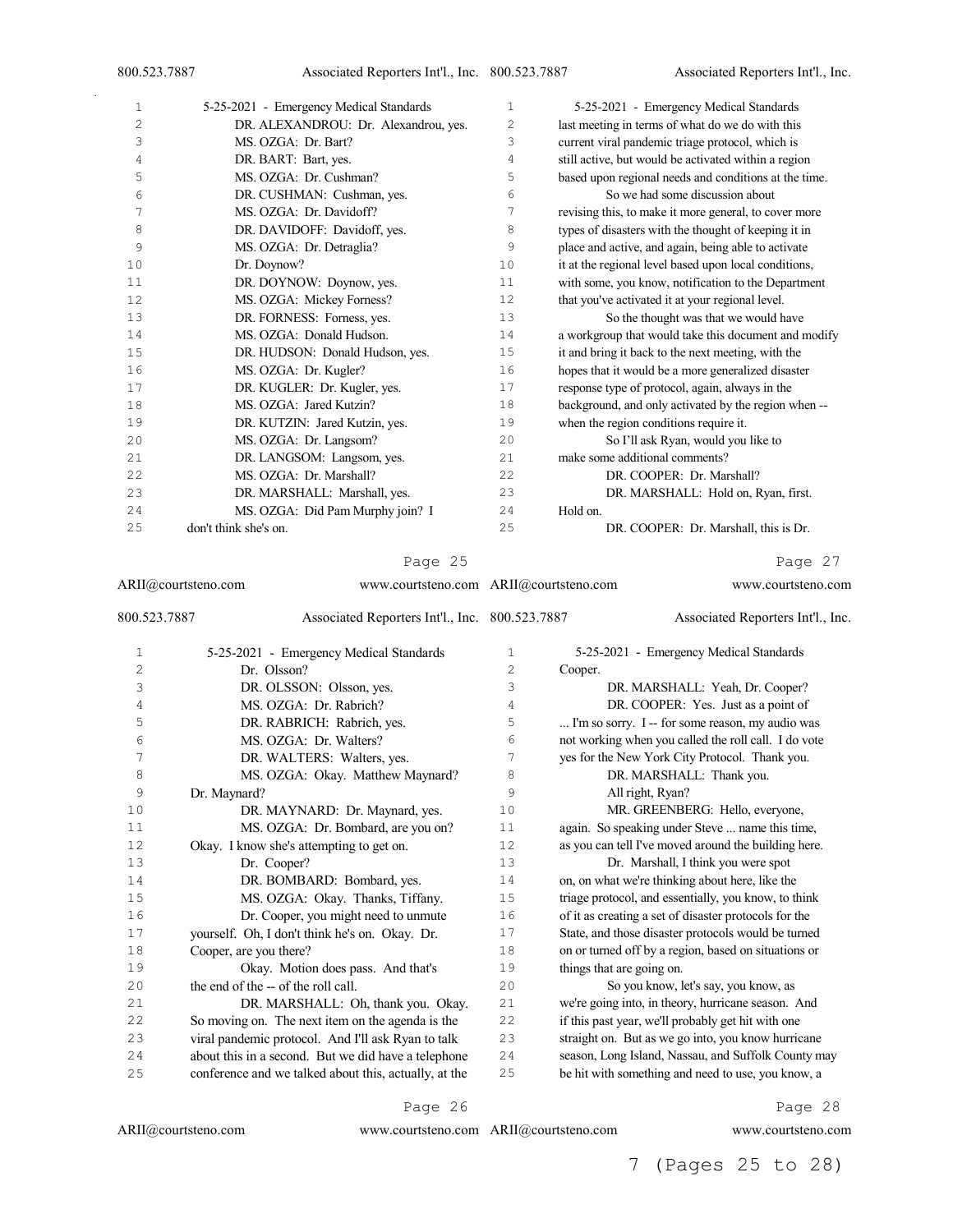| 1  | 5-25-2021 - Emergency Medical Standards               | $\mathbf{1}$   | 5-25-2021 - Emergency Medical Standards               |
|----|-------------------------------------------------------|----------------|-------------------------------------------------------|
| 2  | disaster protocol that doesn't need to be used in     | $\overline{c}$ | community paramedicine front. As many of you know,    |
| 3  | Buffalo. Or fast forward to an ice storm in the       | 3              | through an executive order, we are permitted to have  |
| 4  | North Country.                                        | 4              | community paramedicine with a couple of limitations.  |
| 5  | So I think the thought process here                   | 5              | But been pretty widely accepted.                      |
| 6  | would be to create not just a pandemic triage         | 6              | We opened up the application process                  |
| 7  | protocol, but a series of maybe, you know, a limited  | 7              | and have just under fifty community paramedic         |
| 8  | number of, you know, four or five, maybe -- you know, | 8              | programs, covering forty counties throughout New York |
| 9  | maybe ten disaster protocols that would be turned on  | 9              | State. They've been partnered with local health       |
| 10 | or turned off based on what's going on in a           | 10             | departments and different agencies throughout the     |
| 11 | geographic region.                                    | 11             | state, which has been really exciting. And the one    |
| 12 | Now, what this would also allow is for                | 12             | that I -- I guess I just wasn't expecting, but it     |
| 13 | our paramedics and our providers to be able to still  | 13             | seems to be the most current, or the most recent      |
| 14 | learn one set of protocols or a limited number of     | 14             | partnership that's going on is partnering the         |
| 15 | protocols, to know that this disaster protocol is in  | 15             | community paramedic programs with the school          |
| 16 | place, but not turned on, but is the same from region | 16             | districts to vaccinate the -- the -- the children in  |
| 17 | to region. It's not unique, it's not different, it's  | 17             | the school districts because their ability and        |
| 18 | not each region creating their own, so there's less   | 18             | versatility and the ability to get out there. So      |
| 19 | confusion. There'll be one set, and then the region   | 19             | it's been a really positive thing.                    |
| 20 | will make the determination of whether to turn it on  | 20             | All this is great, right now during                   |
| 21 | or turn it off.                                       | 21             | while executive order is in place. However, as soon   |
| 22 | This would also mean that it would be                 | 22             | as that executive order expires, all the community    |
| 23 | preapproved, we wouldn't be dealing with last-minute, | 23             | paramedicine would go away. We are in, you know,      |
| 24 | you know, trying to create a protocol, or on short    | 24             | discussions. We've made that very clear, you know,    |
| 25 | notice, or other things that -- that we've learned    | 25             | all the things that would no longer be possible. I    |

|              | ARII@courtsteno.com                                   | www.courtsteno.com ARII@courtsteno.com |               | www.courtsteno.com                                    |
|--------------|-------------------------------------------------------|----------------------------------------|---------------|-------------------------------------------------------|
| 800.523.7887 | Associated Reporters Int'l., Inc. 800.523.7887        |                                        |               | Associated Reporters Int'l., Inc.                     |
| $\mathbf{1}$ | 5-25-2021 - Emergency Medical Standards               | $\mathbf{1}$                           |               | 5-25-2021 - Emergency Medical Standards               |
| 2            | through this past pandemic can be challenging, and    | 2                                      |               | don't perceive the executive orders going away too    |
| 3            | would allow us to have those in place and kind of     | 3                                      |               | quickly. In particular, just because I think it will  |
| 4            | just off to the side in a filing cabinet.             | 4                                      |               | number the things that are happening around the state |
| 5            | DR. MARSHALL: Any questions for Ryan?                 | 5                                      |               | right now related to COVID and vaccinations and       |
| 6            | Or any questions about this plan? If not, I would     | 6                                      |               | things like that are all under those executive        |
| 7            | ask that if anybody would like to volunteer, please   | 7                                      |               | orders. As well as there's the big unknown of if we   |
| 8            | do so. You can either email me directly or put it in  | 8                                      |               | will have to do a booster shot come the fall. And     |
| 9            | the chat to -- to the group, and then we will set up  | 9                                      |               | so, you know, I do think this will last through then. |
| 10           | a first meeting to start the process.                 | 10                                     |               | That being said, I really think it's                  |
| 11           | DR. MARSHALL: Okay. If there are no                   | 11                                     |               | something that we need to address at a more global    |
| 12           | further questions on that, the next item on the       | 12                                     |               | level in whatever way that is to, you know, put       |
| 13           | agenda is community paramedicine. And I know that     | 13                                     |               | together a plan for long-term ability to have         |
| 14           | there was some discussion on the phone call. And      | 14                                     |               | community paramedicine. It just continues to show     |
| 15           | here I'll ask Ryan, as well, to jump in. But we did   | 15                                     |               | the value of it, the strengths. And just again,       |
| 16           | have some question about what is going to be the      | 16                                     |               | fifty agencies around the state, doing community      |
| 17           | status of community paramedicine once the pandemic is | 17                                     |               | paramedicine is phenomenal when, three months ago, we |
| 18           | over and -- and -- and once in place is no longer a   | 18                                     |               | had, you know, maybe three or four that were skirting |
| 19           | place, and what will we do with community             | 19                                     |               | whether or not they were doing community              |
| 20           | paramedicine?                                         | 20                                     | paramedicine. |                                                       |
| 21           | Ryan, you want to comment on that,                    | 21                                     |               | So it's definitely shown the value of                 |
| 22           | wherever you are?                                     | 22                                     |               | it. And also, a lot of really positive feedback from  |
| 23           | MR. GREENBERG: Absolutely. Still in                   | 23                                     |               | our community paramedics on how much they enjoy doing |
| 24           | Steve's office again, so it's Ryan, not Steve         | 24                                     |               | it. And I think, in part, that's, you know, getting   |
| 25           | talking. So  actually really excited about the        | 25                                     |               | to get out in the community and do something          |

Page 30

ARII@courtsteno.com www.courtsteno.com

Page 32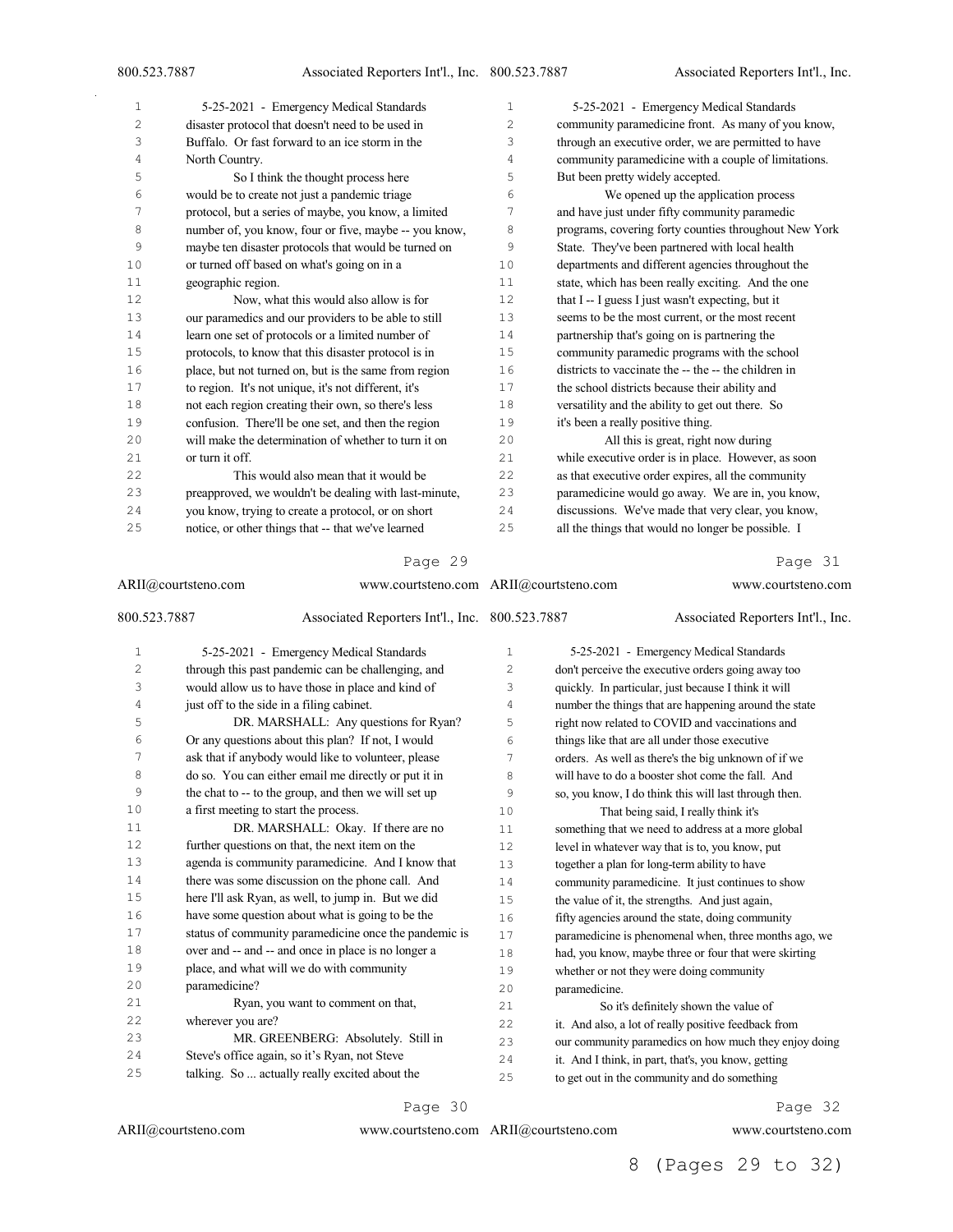Associated Reporters Int'l., Inc.

| $\mathbf{1}$ | 5-25-2021 - Emergency Medical Standards               | 1              | 5-25-2021 - Emergency Medical Standards               |
|--------------|-------------------------------------------------------|----------------|-------------------------------------------------------|
| 2            | different. You know, people are excited to see you    | $\overline{c}$ | believe where we left it off at the last meeting was  |
| 3            | in most cases. So it's a very different experience.   | 3              | there was a group of people who you were coming back  |
| 4            | So but I -- you know, I think that, you know, will    | 4              | -- or they were coming back with additional edits.    |
| 5            | yield more to our ability to keep paramedics longer   | 5              | And it was working on determining whether or not you  |
| 6            | and make it more of a career and, you know, give more | 6              | were going to make it a statewide pilot or just that  |
| 7            | options and pathways and roadmaps for people who are  | 7              | region. And so I think that's where it was left       |
| 8            | looking to stay, you know, as a paramedic, but, you   | 8              | outstanding.                                          |
| 9            | know, have more options in what they want to do       | 9              | There were certain questions, if I                    |
| 10           | besides maybe just                                    | 10             | remember correctly. There wasn't specific quality     |
| 11           | End of report.                                        | 11             | benchmarks that you were looking for. And those were  |
| 12           | DR. MARSHALL: And thank you. Any                      | 12             | going to be updated. I don't recall seeing any        |
| 13           | questions for Ryan? Any comments, thoughts about how  | 13             | updates or who was working on that part.              |
| 14           | we should move forward? I hear crickets -- or         | 14             | DR. MARSHALL: All right. I'll have                    |
| 15           | cicadas, I guess, would be the term. No? Okay. All    | 15             | to go back and look at my notes and see who was       |
| 16           | right. So we'll figure out how to move forward on     | 16             | working on that.                                      |
| 17           | that.                                                 | 17             | Dr. Bart, I just forwarded, to your                   |
| 18           | So the next item on the agenda is the                 | 18             | email, the document.                                  |
| 19           | i-gel supraglottic airway pilot project. This is out  | 19             | DR. PHILLIPY: Dr. Marshall, it's Mark                 |
| 20           | of Hudson Valley, if you recall. It was for use by    | 20             | Philippy. I think one of the questions that had come  |
| 21           | E.M.T.s during cardiac arrest only. It was initially  | 21             | up earlier also was what would be the process for     |
| 22           | one specific agency. This came forward as a pilot     | 22             | other agencies, slash, regions. We had mentioned      |
| 23           | project, was approved by Medical Standards. And it    | 23             | contacting Dr. Murphy and the folks in the Hudson     |
| 24           | was approved by SEMAC, with some questions from --    | 24             | Valley that were piloting the project to inclusion,   |
| 25           | some input from Training and Ed also commented on it. | 25             | but we didn't really establish a way of doing that or |

#### Page 33

ARII@courtsteno.com www.courtsteno.com ARII@courtsteno.com www.courtsteno.com 800.523.7887 Associated Reporters Int'l., Inc. 5-25-2021 - Emergency Medical Standards 2 There was one question in terms of -- in end tidal CO2 and the requirement to use end tidal CO ... airway. And I have to admit I don't recall the outcome of that discussion. Hopefully, somebody else does. But at this point, I think that it's had all 8 the approvals. I have to go back and check the SEMSCO minutes, but I do believe it was passed there, as well. It would have to go to the commissioner for approval as a pilot project. The other part of this was that it was opened up during discussion at SEMAC and SEMSCO that it would be open to other agencies, and they would have to contact Hudson Valley to be included in the - - in the pilot project through them. Comments? Recollections? Ryan? Steve? Is anybody there? Hello? DR. BART: Is it in the vote of approval? 21 DR. MARSHALL: Say that again, Bart? DR. BART: I'm having trouble finding that protocol for the pilot. The documents in the ... I just want to review it. MR. GREENBERG: So Dr. Marshall, I Associated Reporters Int'l., Inc. 5-25-2021 - Emergency Medical Standards -- or publicizing that. So I think that also should be part of the project. DR. BOMBARD: Hey, it's Tiff Bombard. My understanding was that we actually did open this to everybody and that you were to, as Mark said, just contact Dr. Murphy to gain entry to the program. And Dr. Murphy had some literature for whoever wanted to sign up and become part of the pilot with them. And I did have contact information from Dr. Murphy. I can send that to you guys when it's helpful. DR. MARSHALL: Yeah, and that should be in the minutes. So --. 14 DR. OLSSON: Dan Olsson. Page twenty-<br>15 four of the minutes is was when it starts the four of the minutes is ... was when it starts the discussion about the i-gel. There's a couple paragraphs. It basically just mentions it and refer to Training and Ed. I thought there was more of a discussion on it than there -- than what I'm seeing. I think I'm looking at the SEMAC minutes. There might have been more in the Medical Standards. DR. BART: In particular, what I wanted to review fresh here was -- was the procedure for other regions. This is ... specifically and, you know, the protocol ... I mean, I don't want to ...

ARII@courtsteno.com

www.courtsteno.com ARII@courtsteno.com www.courtsteno.com

Page 34

Page 36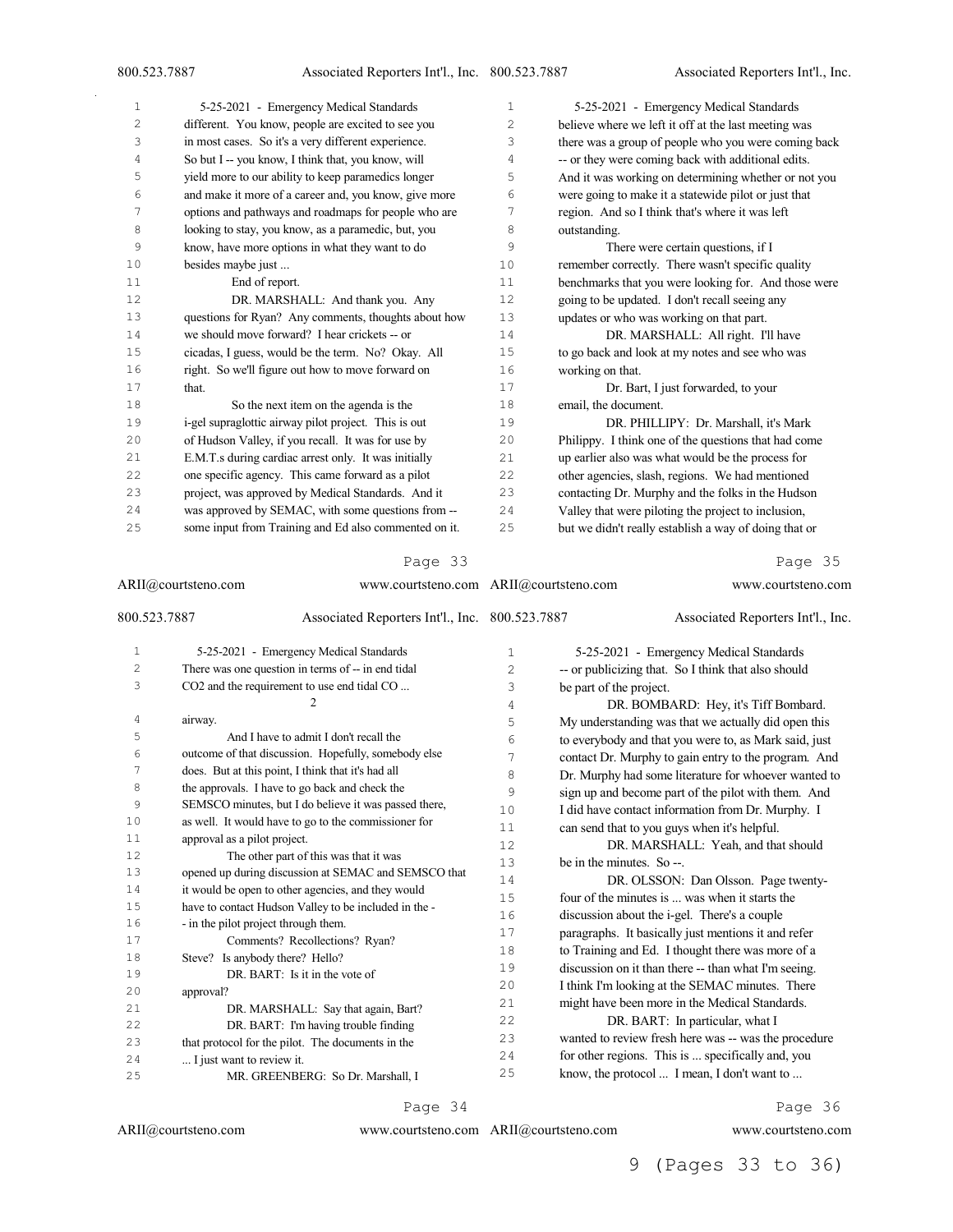| 1      | 5-25-2021 - Emergency Medical Standards              | 1              | 5-25-2021 - Emergency Medical Standards               |
|--------|------------------------------------------------------|----------------|-------------------------------------------------------|
| 2      | on this thing. But the protocol might be shared in   | $\overline{c}$ | different agencies?                                   |
| 3      | the inclusion for a  agencies as far as the          | 3              | And I don't know the answer. I'm just                 |
| 4      | reporting side of it. I don't -- I don't anticipate  | $\overline{4}$ | raising this as a point of discussion. And I-I        |
| 5      | that other people will take this. But if you -- if   | 5              | think we had a discussion last time and I don't think |
| 6      | you make this wide and widely available, it becomes  | 6              | it made it into a motion or actually made it to the   |
| 7      | the new norm. And regardless of being part of a      | 7              | SEMAC. I don't remember if it was at Med Standards    |
| 8      | or not in the reporting structure that might exist   | 8              | or the SEMSCO -- or Med Standards or the SEMAC. I     |
| 9      | through that study, it becomes new like, oh, we can  | 9              | don't think it made it to the SEMSCO. Do we -- do we  |
| 10     | do this, you should do this, too. And it will lose   | 10             | limit this? If you do or you are looking for a        |
| 11     | the opportunity that this is a pilot. That's my      | 11             | certain number of uses in a certain amount of time,   |
| 12     | first comment.                                       | 12             | or you want to get a higher number of -- of data, do  |
| 13     | And the second, which I don't think                  | 13             | you -- do we limit this to just i-gel, or do you open |
| $1\,4$ | there's anything within the protocol itself talks    | 14             | it up to other supraglottic devices?                  |
| $15$   | about a  in the anticipation of how many             | 15             | Because my -- my thought is you may                   |
| 16     | participants we're looking for, so that we can prove | 16             | get more agencies who already -- that their B.L.S.    |
| $17\,$ | this demonstration project is actually effective or  | 17             | providers and an A.L.S. agency are already using one  |
| 18     | ineffective.                                         | 18             | device, whether that's a  a gel, whatever happens     |
| 19     | I know we've had that problem with a                 | 19             | to be, do we want to include those and not make it    |
| 20     | couple of studies in the past in which it was, like, | 20             | specifically just for the i-gel?                      |
| 21     | well, how many times did we get this done? I don't   | 21             | Because my thought would be if this is                |
| 22     | know, it seemed to work. I think for administration  | 22             | successful, and I think it will be, if this does get  |
| 23     | like this, we're going to see -- we're going to have | 23             | moved to the B.L.S. scope of practice, I don't know   |
| 24     | to see a little bit more than it seems to work       | 24             | that we're going to say only i-gel. I think, you      |
| 25     | subjectively. And perhaps some statistical analysis  | 25             | know, we've never really taken the stance that you    |
|        |                                                      |                |                                                       |

| ARII@courtsteno.com |                                                    | www.courtsteno.com ARII@courtsteno.com                |                |                       | www.courtsteno.com                                    |
|---------------------|----------------------------------------------------|-------------------------------------------------------|----------------|-----------------------|-------------------------------------------------------|
| 800.523.7887        |                                                    | Associated Reporters Int'l., Inc. 800.523.7887        |                |                       | Associated Reporters Int'l., Inc.                     |
| 1                   |                                                    | 5-25-2021 - Emergency Medical Standards               | $\mathbf 1$    |                       | 5-25-2021 - Emergency Medical Standards               |
| 2                   |                                                    | in these situations, we had X amount of providers     | $\overline{c}$ |                       | can only use this one product or this one device or   |
| 3                   |                                                    | statistically that were successful with it or on, you | 3              | this one brand.       |                                                       |
| 4                   |                                                    | know, so many regions. I think the data that would    | 4              |                       | And if we aren't going to open it up                  |
| 5                   |                                                    | go along with that would be valuable for all of us do | 5              |                       | down the road, is there value in opening it up now to |
| 6                   | to -- to look at this, because this would be a     |                                                       | 6              |                       | look at those different -- even comparing, you know,  |
| 7                   |                                                    | significant change of scope for B.L.S. providers.     | 7              |                       | successes, failures between the different devices, is |
| 8                   |                                                    | And if we were even going to propose this, and we all | 8              | that of use?          |                                                       |
| 9                   | know that adding thirty more seconds to the        |                                                       | 9              |                       | DR. BART: I -- I think that the --                    |
| 10                  |                                                    | curriculum of a B.L.S. course right now, would be     | 10             |                       | I guess that's how its proposed here. If the          |
| 11                  | contentious.                                       |                                                       | 11             |                       | demonstration is using i-gel and the trainings go     |
| 12                  |                                                    | I'm not disagreeing. I actually love                  | 12             |                       | along specifically with that, there is a lot of       |
| 13                  |                                                    | this. I just want to make sure the idea of sharing    | 13             |                       | language in this protocol that talks about the        |
| 14                  |                                                    | it along with some folks and the intended outcome are | 14             |                       | insertion of supraglottic airway. However, the        |
| 15                  | universal.                                         |                                                       | 15             |                       | direct insertion that comes  bullet points,           |
| 16                  |                                                    | DR. WALTERS: Dr. Marshall, it's                       | 16             |                       | specifically is related to the i-gel inclusive of the |
| 17                  | Walters. I -- so Dr. Bart, I -- I understand your  |                                                       | 17             |                       | sizes of the i-gel, which is not universal for all    |
| 18                  |                                                    | concerns. I guess there's two ways to look at this.   | 18             | supraglottic airways. |                                                       |
| 19                  | Are we -- because I do understand, and I don't     |                                                       | 19             |                       | So I guess where I'm looking at this                  |
| 20                  |                                                    | disagree. Do we want to keep this smaller, more       | 20             |                       | to say that it -- it will be controlled by Hudson     |
| 21                  | controlled to really do a pilot demonstration      |                                                       | 21             |                       | Valley on this -- on this pilot and it's a            |
| 22                  | project? Or is there value in opening it up to try |                                                       | 22             |                       | demonstration project for -- for their providers. It  |
| 23                  |                                                    | to get a larger number of uses to really look at the  | 23             |                       | looks like the test or -- I'm sorry -- the protocol   |
| 24                  | data? And if you're trying to do that in a timely  |                                                       | 24             |                       | is just designed for the i-gel. But I totally         |
| 25                  | fashion, is it better to open it up to -- to       |                                                       | 25             |                       | appreciate your point, Brian, that supraglottic       |

Page 38

ARII@courtsteno.com

ARII@courtsteno.com www.courtsteno.com

Page 40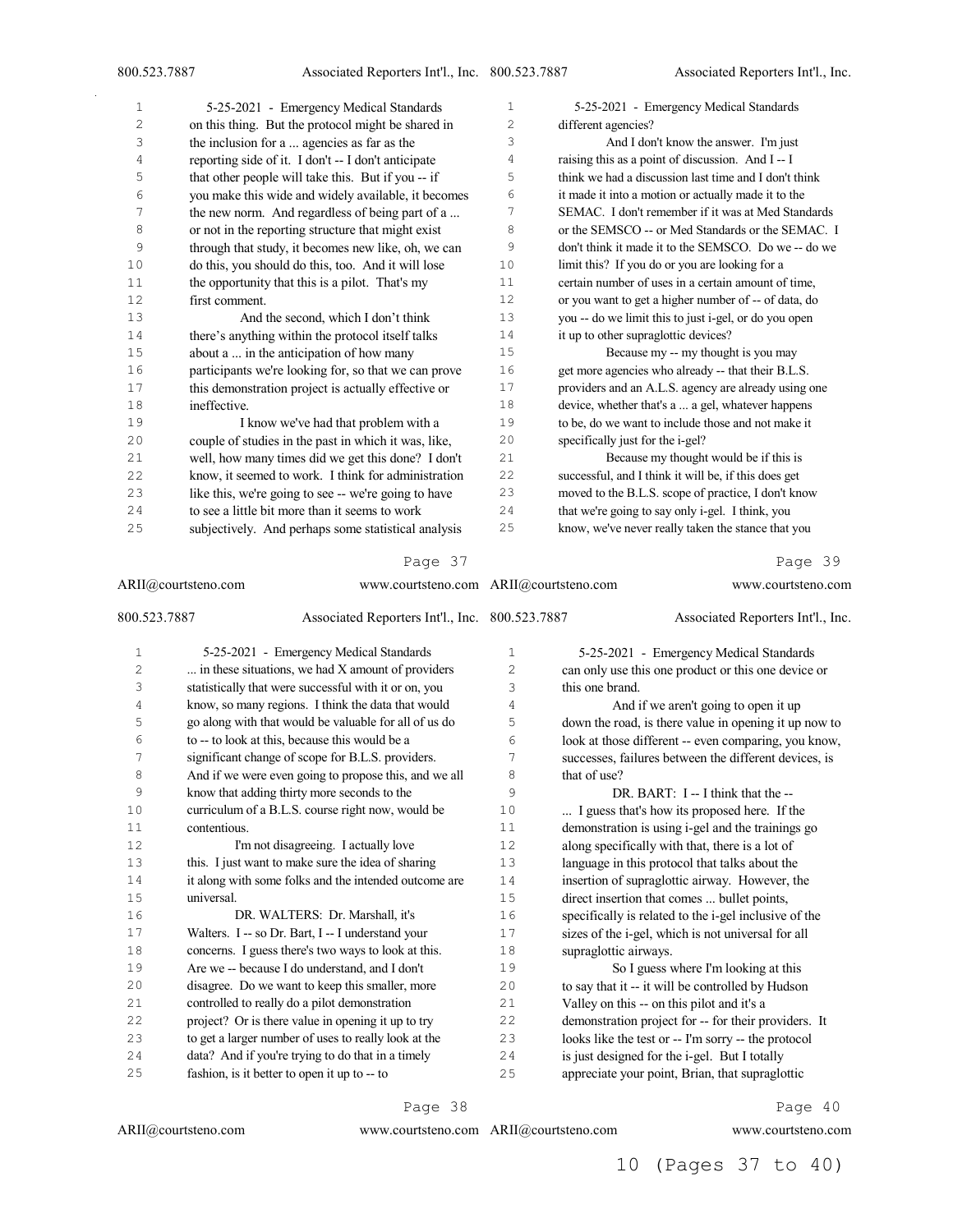| 1              | 5-25-2021 - Emergency Medical Standards               | 1              | 5-25-2021 - Emergency Medical Standards               |
|----------------|-------------------------------------------------------|----------------|-------------------------------------------------------|
| $\overline{c}$ | airways as a blind insertion is really the skill that | $\overline{c}$ | would also suggest that we go more than Hudson Valley |
| 3              | we're looking to introduce for B.L.S. providers and   | 3              | only from the point of view of the ability to get --  |
| 4              | $\cdots$                                              | $\overline{4}$ | to have numbers to look at. I think if we just go in  |
| 5              | And I can see it going that way. As                   | 5              | that Hudson Valley, particularly in that one area,    |
| 6              | such, it seems like if you're not using i-gel in your | 6              | that the number of cardiac arrests and the number of  |
| 7              | in your system right now, you'd be excluded from this | 7              | cardiac arrests without A.L.S. on scene, I think      |
| 8              | particular pilot project, because it talks            | 8              | you'll start to really limit it.                      |
| 9              | specifically about i-gel. And if we didn't limit it   | 9              | The one question I would ask this                     |
| 10             | to there, I'd see other people saying, well, I use a  | 10             | group is what happens if it's a  Medic unit that      |
| 11             | supraglottic airway that's kind of like the i-gel,    | 11             | shows up? So it's an E.M.T. and a paramedic on a      |
| 12             | I'm going to include us in this as well.              | 12             | cardiac arrest? And what would the SEMAC be looking   |
| 13             | So I guess I'm suggesting that a                      | 13             | for or what do you think that, I guess, Med Standards |
| 14             | little tighter control on the who's going to be       | 14             | would be looking for in this pilot? Do you have the   |
| 15             | involved in this. It seems like you're going to have  | 15             | E.M.T. perform the -- the function? Or is that        |
| 16             | widespread interest in it. And you're going to, you   | 16             | something that nope, there's a medic on scene, they   |
| 17             | know, see the potential losing control of that        | 17             | should be intubating or --?                           |
| 18             | protocol and not knowing who's involved with it under | 18             | And I think that would also affect                    |
| 19             | particularly because this is using i-gel              | 19             | your numbers and the research and how many you would  |
| 20             | insertions. That was -- that was my comment to you.   | 20             | get. Because if we leave the New York City area, it   |
| 21             | DR. MARSHALL: Thank you, Dr. Bart.                    | 21             | is a large amount of people -- large number of        |
| 22             | Just -- just to read up on the                        | 22             | systems that run with an E.M.T. and a paramedic or an |
| 23             | minutes, so from the last SEMAC meeting minutes, this | 23             | E.M.T. and a C.C. on a truck. And I think that that   |
| 24             | did come forward as a motion to approve the Hudson    | 24             | should probably be determined prior to.               |
| 25             | Valley i-gel project the way it was presented. And    | 25             | DR. MARSHALL: I don't recall that                     |

| ARII@courtsteno.com<br>800.523.7887 |                           |                                                       | www.courtsteno.com ARII@courtsteno.com |                                | www.courtsteno.com                                    |
|-------------------------------------|---------------------------|-------------------------------------------------------|----------------------------------------|--------------------------------|-------------------------------------------------------|
|                                     |                           | Associated Reporters Int'l., Inc. 800.523.7887        |                                        |                                | Associated Reporters Int'l., Inc.                     |
| $\mathbf{1}$                        |                           | 5-25-2021 - Emergency Medical Standards               | 1                                      |                                | 5-25-2021 - Emergency Medical Standards               |
| $\overline{c}$                      |                           | there was a vote, and it was opened statewide. So if  | 2                                      |                                | specific question being addressed in the proposal and |
| 3                                   |                           | any agency did want to participate, they would need   | 3                                      |                                | the pilot project that came forward, but -- just      |
| $\sqrt{4}$                          |                           | to contact Hudson Valley in order to do that.         | 4                                      |                                | trying to take a look, but I don't really see. I      |
| 5                                   |                           | And several -- at least one region has                | 5                                      |                                | don't see anything, quickly. I'll have to take a      |
| 6                                   |                           | done so and was waiting on Commissioner's approval.   | 6                                      | closer look.                   |                                                       |
| 7                                   |                           | That did go to a vote. And that vote was almost       | 7                                      |                                | DR. ALEXANDROU: Lew, it's Nic                         |
| 8                                   |                           | unanimous. There was one abstention. But other than   | 8                                      |                                | Alexandrou. Can I comment on that?                    |
| 9                                   |                           | that, that's how far this got. It got up through      | 9                                      |                                | DR. MARSHALL: Yes, Dr. Alexandrou.                    |
| 10                                  |                           | SEMAC. And I guess the next step would be to go to    | 10                                     |                                | DR. ALEXANDROU: I have something in                   |
| 11                                  |                           | SEMSCO and request Commissioner's approval.           | 11                                     |                                | my notes that specifically had said that E.M.T.s to   |
| 12                                  |                           | If there's some desire to change what                 | 12                                     |                                | be trained to place the supraglottic airway in        |
| 13                                  |                           | was presented in the protocol, then I think that      | 13                                     |                                | cardiac arrest, and then A.L.S. would also have to be |
| 14                                  |                           | that's a -- a discussion we should also have, as      | 14                                     |                                | dispatched to respond at the same time. So there      |
| 15                                  | well.                     |                                                       | 15                                     |                                | would have to be a backup for the airway.             |
| 16                                  |                           | Are there any questions on -- on that?                | 16                                     |                                | I'm assuming if there's a  medic,                     |
| 17                                  |                           | That's on page thirty-four to thirty-six, by the way, | 17                                     |                                | that then at that point, the medic would take over    |
| 18                                  |                           | in the SEMAC minutes of January, if anybody's         | 18                                     |                                | and probably place a -- a -- an E.T. tube and the     |
| 19                                  | interested other than me. |                                                       | 19                                     |                                | tracheal intubation. But that's what I have in my     |
| 20                                  |                           | MR. GREENBERG: Dr. Marshall, it's                     | 20                                     |                                | notes. So that was not, I think, a discussion         |
| 21                                  | Ryan Greenberg.           |                                                       | 21                                     | specifically last time around. |                                                       |
| 22                                  |                           | DR. MARSHALL: Yes, Ryan.                              | 22                                     |                                | DR. SCHENKER: Lew?                                    |
| 23                                  |                           | MR. GREENBERG: So I did have one -- I                 | 23                                     |                                | DR. MARSHALL: Yes.                                    |
| 2.4                                 |                           | guess I'll put in my two cents on devices. I would    | 2.4                                    |                                | DR. SCHENKER: It's Schenker. So I.                    |
| 25                                  |                           | suggest that you stick with one. And I -- and I       | 25                                     |                                | think that a lot of this is going to be based on the  |

Page 42

ARII@courtsteno.com

ARII@courtsteno.com www.courtsteno.com

Page 44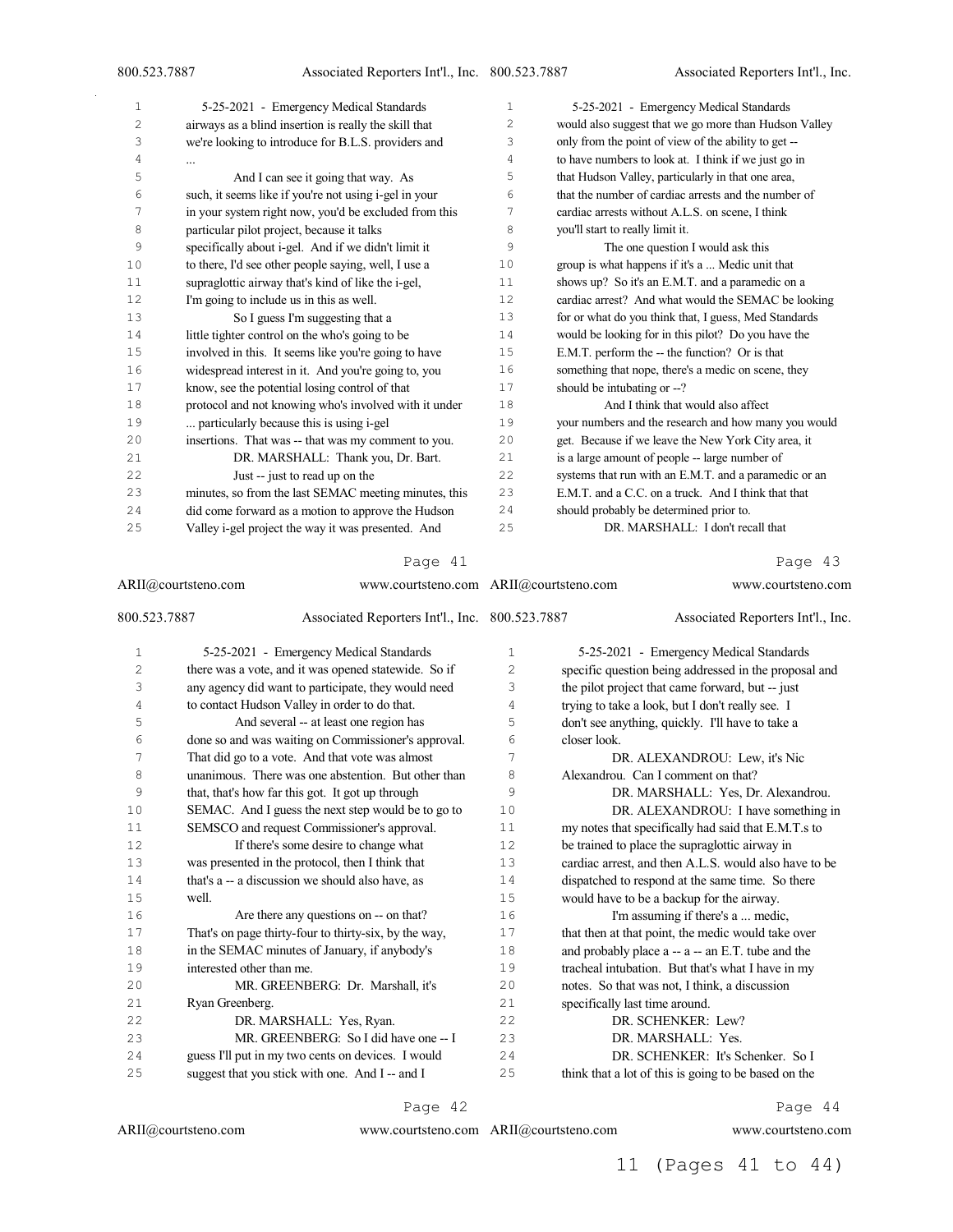| 1  | 5-25-2021 - Emergency Medical Standards               | $\mathbf{1}$          | 5-25-2021 - Emergency Medical Standards               |
|----|-------------------------------------------------------|-----------------------|-------------------------------------------------------|
| 2  | data collection tool if you're doing a pilot project, | $\mathbf{2}^{\prime}$ | You know we can work -- we can certainly send it out  |
| 3  | whether it's the medic or the E.M.T. that intubated - | 3                     | again to all people to take a fresh look at it        |
| 4  | - or placed an airway, I should say. There's plenty   | 4                     | because it's been a while. And then we can have       |
| 5  | of literature that we all know about that says that   | 5                     | further discussion tomorrow at SEMAC. That might be   |
| 6  | in cardiac arrest, intubating might not be the best   | 6                     | a possibility.                                        |
| 7  | option. An alternative airway is probably a better    | 7                     | Don, how does that sound for SEMAC?                   |
| 8  | option, in most cases, in order to not disrupt        | 8                     | DR. DOYNOW: Dr. Doynow. That sounds                   |
| 9  | cardiac arrest, C.P.R., and everything.               | 9                     | fine. I think it'd be a good idea. I'm trying to      |
| 10 | So I don't know that, you know, even                  | 10                    | look through SEMSCO notes to see if we had brought it |
| 11 | in New York City, we allow the medical director to    | 11                    | up, but I can't find anything there, from last time.  |
| 12 | determine if an alternative airway should be first or | 12.                   | DR. MARSHALL: Okay. I will forward                    |
| 13 | intubation should be first. I'm not sure how that is  | 13                    | the document to Valerie now and she can send it out   |
| 14 | in the rest of the state or what other medical        | 14                    | to the group.                                         |
| 15 | directors are doing, but I don't think that just      | 15                    | If you would, please, Valerie?                        |
| 16 | because there's a medic and an E.M.T., that should    | 16                    | If there's no further discussion on                   |
| 17 | preclude possible entry into a pilot project. And an  | 17                    | that, we'd like to -- the item is the SEMAC advisory  |
| 18 | E.M.T., if they perform the skill, and it's           | 18                    | for transfer of Ebola patients. So I'd like to ask    |
| 19 | documented as such on a data collection tool, should  | 19                    | Ryan or someone from the Department to make comments  |
| 20 | be included in the data -- in the -- in the data set  | 20                    | on that because --                                    |
| 21 | for the purpose of identifying if this is safe and    | 2.1                   | DR. GREENBERG: Yeah, so first I'll                    |
| 22 | appropriate to use going forward.                     | 2.2.                  | say, as far as the information that you'll send over  |
| 23 | As far as one, I think the skill has                  | 23                    | to Valerie, we will get that up onto the portal so    |
| 24 | to be similar, whether it's an i-gel or another type  | 24                    | that everybody will have access to those documents.   |
| 25 | of L.M.A. versus a King L.T. I think the skill has    | 25                    | No problem at all.                                    |

|              | www.courtsteno.com ARII@courtsteno.com<br>ARII@courtsteno.com |              |           | www.courtsteno.com<br>Associated Reporters Int'l., Inc. |
|--------------|---------------------------------------------------------------|--------------|-----------|---------------------------------------------------------|
| 800.523.7887 | Associated Reporters Int'l., Inc. 800.523.7887                |              |           |                                                         |
| $\mathbf{1}$ | 5-25-2021 - Emergency Medical Standards                       | $\mathbf{1}$ |           | 5-25-2021 - Emergency Medical Standards                 |
| $\mathbf{2}$ | to be similar. The King has a little bit more, I              | 2            |           | And as far as the Ebola policy                          |
| 3            | guess, user comfort level that has to happen with it,         | 3            |           | statement, I am going to switch the mic over to Steve   |
| 4            | versus a -- just a simple supraglottic L.M.A. type            | 4            |           | Dziura so he can make an update on that.                |
| 5            | airway. Maybe that has to be considered in the pilot          | 5            |           | DR. DZIURA: Morning, everyone. So                       |
| 6            | if the pilot was specific or not.                             | 6            |           | the Office of Health Emergency Preparedness has asked   |
| 7            | DR. ALEXANDROU: Lew, can I make                               | 7            |           | if the SEMAC would consider the Ebola transfer policy   |
| 8            | another comment on Joe's comment, please? Nic                 | 8            |           | statement that's been provided to you. The language     |
| 9            | Alexandrou.                                                   | 9            |           | is -- is open. That's -- that's the gist of what        |
| 10           | DR. MARSHALL: Yes.                                            | 10           |           | they're trying to get at. Essentially, they're          |
| 11           | DR. ALEXANDROU: Yeah, there --                                | 11           |           | looking for protocol that deviates from -- or           |
| 12           | there's another comment I have here in my notes that          | 12           |           | advisory that would deviate from closest appropriate    |
| 13           | I think we discussed, specifically, the King device.          | 13           |           | facility in the transfer of Ebola patients.             |
| 14           | And we said that this would not include the King              | 14           |           | These are known Ebola patients that                     |
| 15           | device. Just -- just to bring everybody up to date.           | 15           |           | have gone -- have already been seen in a primary        |
| 16           | DR. MARSHALL: Yes, I recall that                              | 16           |           | facility and are being -- I'm sorry -- have already     |
| 17           | discussion, as well. Thank you, Dr. Alexandrou.               | 17           |           | been seen, are being transferred to a primary Ebola     |
| 18           | DR. OLSSON: I would like to make an                           | 18           | facility. |                                                         |
| 19           | observation. We seem to be discussing nuances of a            | 19           |           | Obviously, this came up because of the                  |
| 20           | pilot project, but I, for one, certainly don't                | 20           |           | recent outbreak in Africa. In the -- in the sudden      |
| 21           | remember all of the little intricacies involved in            | 21           |           | beginning of screening procedures at J.F.K. brought     |
| 22           | it. And I would suggest that we have access to the            | 22           |           | this to light again. It is something that's been        |
| 23           | written text of that project, so that we can better           | 23           |           | kind of stewing for -- for at least a couple years      |
| 24           | define and refine our comments. Thank you.                    | 24           |           | and they're -- they're looking for some clarification   |
| 25           | DR. MARSHALL: Thank you, Dr. Olsson.                          | 25           |           | on the ability to bypass closest facility for           |
|              |                                                               |              |           |                                                         |

Page 46

ARII@courtsteno.com www.courtsteno.com

Page 48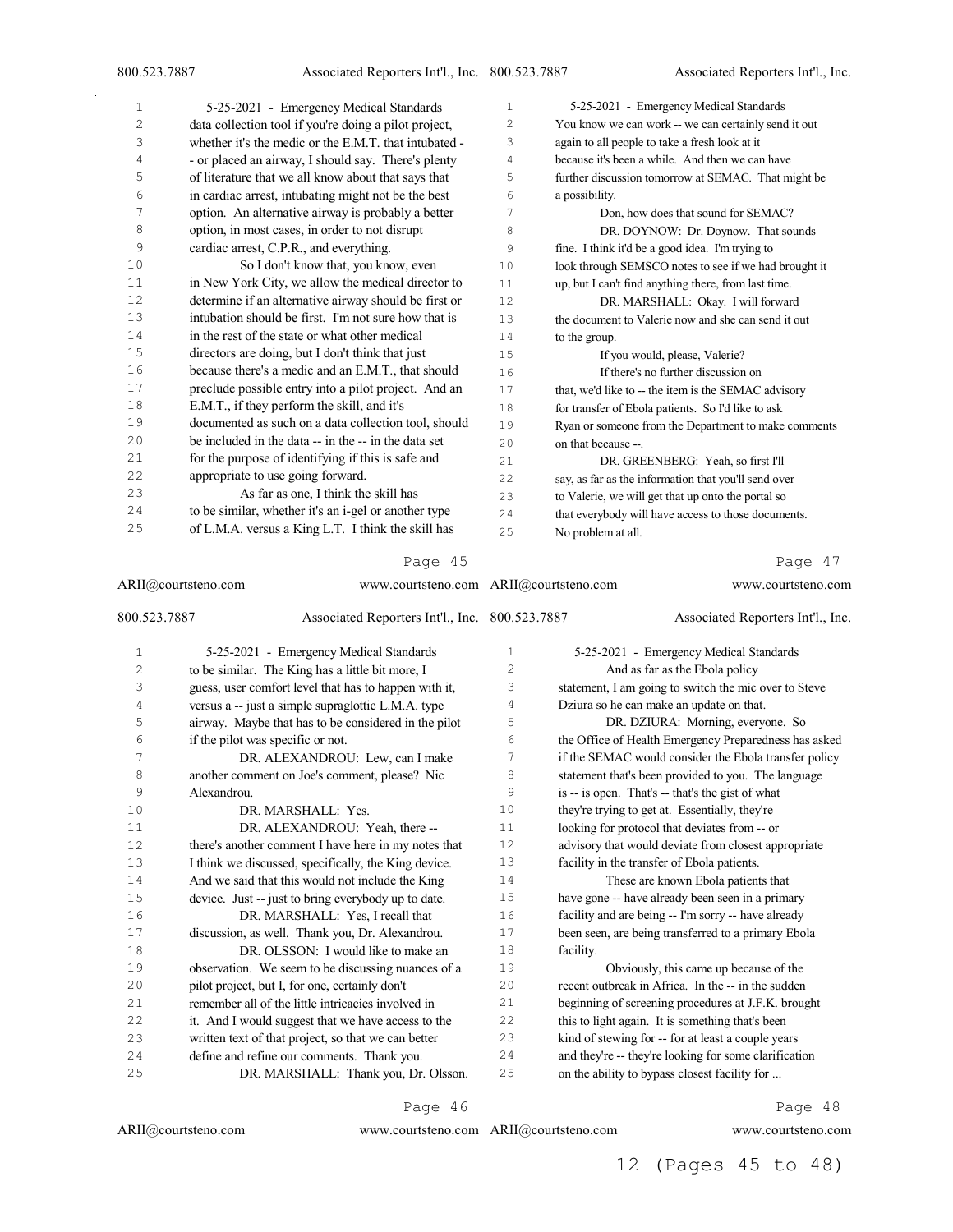| $\mathbf{1}$ | 5-25-2021 - Emergency Medical Standards               | $\mathbf{1}$   | 5-25-2021 - Emergency Medical Standards               |
|--------------|-------------------------------------------------------|----------------|-------------------------------------------------------|
| 2            | Ebola patients.                                       | $\overline{c}$ | facilities in the mid-state region. Would some        |
| 3            | DR. MARSHALL:  I just have a                          | 3              | facility have to be declared in that area?            |
| 4            | couple of questions. One is these known Ebola         | 4              | DR. DZIURA: So Office of Health                       |
| 5            | patients, are they coming from the airport and then   | 5              | Emergency Preparedness is in the process of re-       |
| 6            | going to an Ebola facility? Or are these patients     | 6              | verifying the facilities capable of accepting Ebola   |
| 7            | who have been seen at another hospital and identified | 7              | patients for long-term treatment. Right now, to my    |
| 8            | as a -- a positive Ebola patient and then inter-      | 8              | knowledge, New York City, there are a few and Buffalo |
| 9            | facility transport to the tertiary center?            | 9              | -- or Buffalo and Rochester.                          |
| 10           | DR. DZIURA: That's correct. The                       | 10             | MR. GREENBERG: Buffalo. Long Island                   |
| 11           | latter is the correct version of -- of what's trying  | 11             | has one.  list. But we can get the list -- well,      |
| 12           | to be accomplished. This is not for the initial       | 12             | you're looking at a list, but if you circulate, I do  |
| 13           | presentation of an Ebola patient. It's for the        | 13             | know that they are looking further into that one.     |
| 14           | transfer of an Ebola patient in the event that they   | 14             | And they are also looking into, you know, based on    |
| 15           | were to decompensate en route to the transfer         | 15             | particular hospitals with a, you know, one possible   |
| 16           | facility. This is to clarify that it's still more     | 16             | fly the patient versus go by ground.                  |
| 17           | appropriate to continue to the transfer facility, as  | 17             | DR. MARSHALL: Thank you. Any other                    |
| 18           | opposed to expose another hospital to this patient.   | 18             | questions for Ryan or Steve?                          |
| 19           | MR. GREENBERG: The other component                    | 19             | DR. WALTERS: Dr. Marshall, it's                       |
| 20           | and what's come up several times before is that       | 20             | Walters. I don't -- I mean I don't disagree with the  |
| 21           | often, if we are transporting a patient, an Ebola     | 21             | intent of what we're saying, but Steve maybe you can  |
| 22           | patient from -- not often but we're transporting a    | 22             | clarify. Are we looking -- are you looking at         |
| 23           | patient -- an Ebola patient from one hospital to      | 23             | changing the policy statement 2102 or is there        |
| 24           | another and the patient starts to decompensate, which | 24             | another document you're looking at? I'm not sure      |
| 25           | is a high possibility based on, you know, the risk    | 25             | what we're referring to right now.                    |
|              |                                                       |                |                                                       |

| ARII@courtsteno.com |                                                       | www.courtsteno.com ARII@courtsteno.com |                               | www.courtsteno.com                                   |
|---------------------|-------------------------------------------------------|----------------------------------------|-------------------------------|------------------------------------------------------|
| 800.523.7887        | Associated Reporters Int'l., Inc. 800.523.7887        |                                        |                               | Associated Reporters Int'l., Inc.                    |
| 1                   | 5-25-2021 - Emergency Medical Standards               | $\mathbf{1}$                           |                               | 5-25-2021 - Emergency Medical Standards              |
| $\overline{c}$      | and -- and severity of the -- the patient, that if we | 2                                      |                               | DR. DZIURA: This is a new SEMAC                      |
| 3                   | were to divert to a closer hospital in between the    | 3                                      |                               | advisory that would come out just clarifying that in |
| 4                   | two, that the amount of time it would take for that   | 4                                      |                               | the case of inter-facility transfer of Ebola         |
| 5                   | hospital to prepare to accept the Ebola patient,      | 5                                      |                               | patients, the closest appropriate facility is as     |
| 6                   | versus the amount of time it would take to complete   | 6                                      |                               | outlined in the protocols today, on a decompensating |
| 7                   | the transport to the specialized center would be      | 7                                      |                               | patient would be disregarded in lieu of sending the  |
| 8                   | almost equal in most cases. And that the specialized  | 8                                      |                               | patient to an appropriate Ebola facility and not     |
| 9                   | center is prepared and more versed to dealing with    | 9                                      |                               | exposing others. That's the gist of it, boiled down. |
| 10                  | that type of patient.                                 | 10                                     |                               | DR. WALTERS: Okay. So I understand.                  |
| 11                  | DR. MARSHALL: Thanks. This is Dr.                     | 11                                     |                               | I mean, I guess -- I guess I would argue the closest |
| 12                  | Marshall, I think it's perfectly reasonable during    | 12                                     |                               | appropriate facility is the one that's prepared to   |
| 13                  | the inter-facility transport, an Ebola patient begins | 13                                     |                               | take Ebola patients but -- but I understand you want |
| 14                  | to decompensate to continue transferring to the -- to | 14                                     | to clarify that a little bit. |                                                      |
| 15                  | the facility that's capable of taking care of them    | 15                                     |                               | Would it make more sense to update                   |
| 16                  | without exposing additional, you know, pre-hospital   | 16                                     |                               | that policy statement on Ebola 2102 to add that      |
| 17                  | or hospital providers. I think that that's perfectly  | 17                                     |                               | specific language, as opposed to having a policy     |
| 18                  | reasonable. And then, you know, we have the means     | 18                                     |                               | statement, then a SEMAC advisory, having two things  |
| 19                  | within the ambulance during the inter-facility        | 19                                     |                               | that someone would have to refer to, to get all the  |
| 20                  | transport to respond to that decompensation, whether  | 20                                     |                               | information, put it into one combined document, if   |
| 21                  | it's fluids, intubation, or other mechanisms of       | 21                                     | we're going to add this?      |                                                      |
| 22                  | treatment.                                            | 22                                     |                               | DR. DZIURA: So yes. However, that                    |
| 23                  | So anyone else?                                       | 23                                     |                               | policy statement had to come out prior to this       |
| 24                  | DR. FORNESS: Dr. Marshall, it's                       | 24                                     |                               | meeting and clarification of that particular item.   |
| 25                  | Mickey Forness asking. There doesn't seem to be any   | 25                                     |                               | So once the SEMAC advisory came out -- comes out, we |

Page 50

ARII@courtsteno.com www.courtsteno.com

Page 52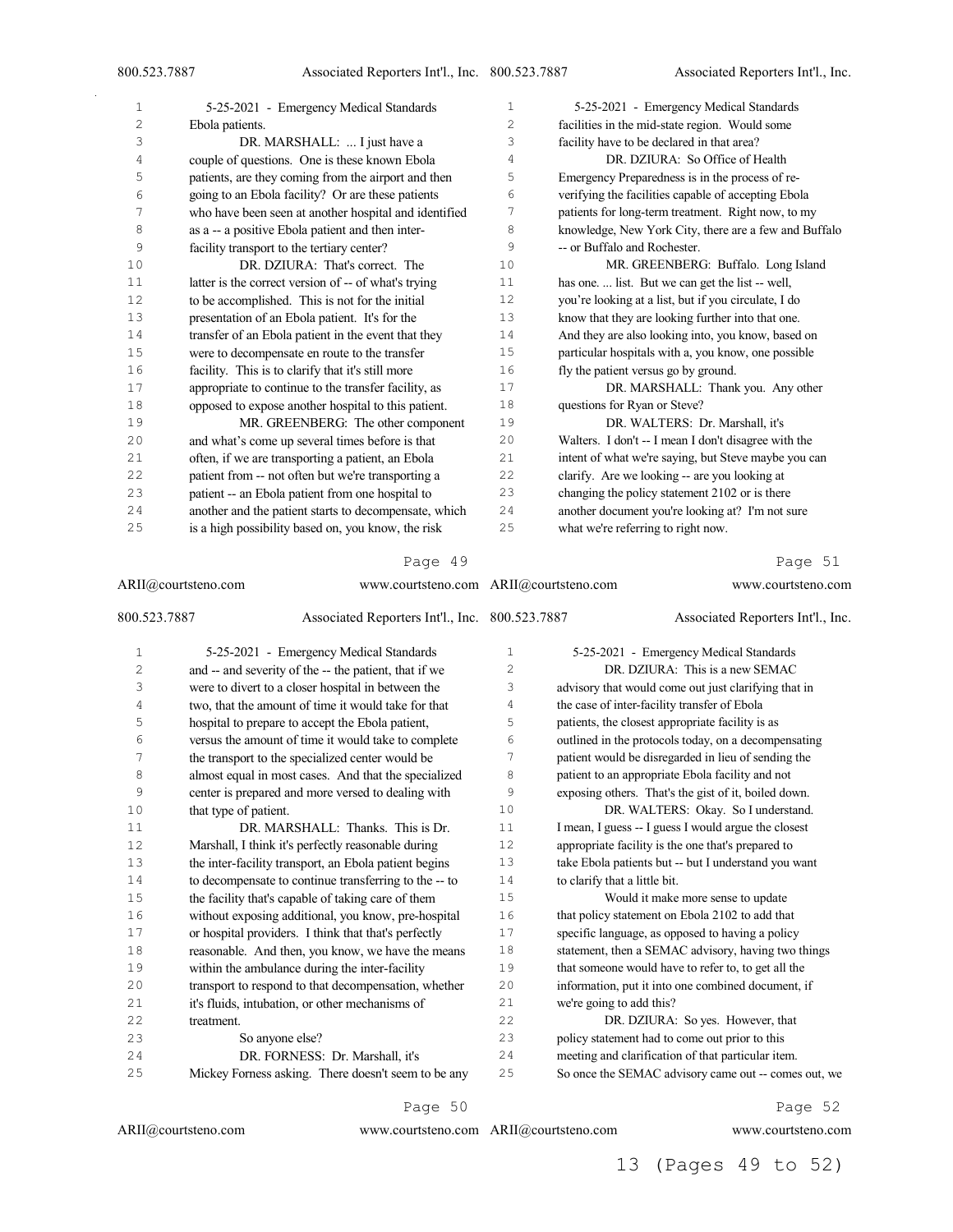| $\mathbf{1}$ | 5-25-2021 - Emergency Medical Standards               | 1              | 5-25-2021 - Emergency Medical Standards               |
|--------------|-------------------------------------------------------|----------------|-------------------------------------------------------|
| 2            | can update that policy statement to reflect that      | $\overline{c}$ | MS. OZGA: I thought we had all the --                 |
| 3            | change, as well, in reference, the SEMAC advisory.    | 3              | all of them uploaded.                                 |
| 4            | This -- it came down to being a SEMAC advisory        | 4              | MR. GREENBERG: Val, I think the                       |
| 5            | because, while I agree with you, that closest         | 5              | document might only be in the SEMAC file, not in      |
| 6            | appropriate should be considered the Ebola treatment  | 6              | Standards file. So if we just make sure that both of  |
| 7            | facility, it can be argued that it's not clear in the | 7              | those are referencing in both.                        |
| 8            | protocol on a decompensating patient, and that they   | 8              | MS. OZGA: Yes, I can. Which file do                   |
| 9            | should go to the closest appropriate facility capable | 9              | you need in Medical Standards again?                  |
| 10           | of treating an airway or cardiac arrest issue or some | 10             | MR. GREENBERG: The draft SEMAC                        |
| 11           | other issue from the decompensation.                  | 11             | advisory                                              |
| 12           | So this just makes that very clear for                | 12             | DR. DZIURA: Peter, can you  share                     |
| 13           | everyone.                                             | 13             | my screen? Okay. Can everyone see that?               |
| 14           | DR. MARSHALL: Thanks, Steve.                          | 14             | MS. OZGA: Okay, everyone. I just put                  |
| 15           | Do we have  yet or is -- or not                       | 15             | the SEMAC advisory in  under the Medical Standards    |
| 16           | yet?                                                  | 16             | committee. So it should be there.                     |
| 17           | DR. DZIURA: I'm sorry; Dr. Walters                    | 17             | MR. GREENBERG: And as everyone is                     |
| 18           | and Lew, you covered each other up.                   | 18             | reading this, this is also a proposed SEMAC advisory. |
| 19           | DR. MARSHALL: So I was asking if we                   | 19             | We can edit, we can shorten, we can --.               |
| 20           | have this draft advisory in writing yet.              | 20             | DR. LANGSOM: Lew, it's Yedidyah. I                    |
| 21           | DR. DZIURA: I believe -- didn't I                     | 2.1            | don't want to speak out of turn.                      |
| 22           | provide that to the group?                            | 22             | DR. MARSHALL: Yes.                                    |
| 23           | DR. HUDSON: It is -- this is Don                      | 23             | DR. LANGSOM: Are we -- I'm confused.                  |
| 24           | Hudson. It's it is up on  It's in the SEMSCO May      | 24             | It almost reads as if we're dictating to hospitals,   |
| 25           | 2021 folder.                                          | 25             | how they become a receiving facility for this. I      |
|              |                                                       |                |                                                       |

ARII@courtsteno.com www.courtsteno.com ARII@courtsteno.com www.courtsteno.com 800.523.7887 Associated Reporters Int'l., Inc. 5-25-2021 - Emergency Medical Standards Just while everyone's looking and I have your attention, I agree with Dr. Walters. It'd be nice if we had one stop shopping, rather than providers hunting around trying to compare documents if this, do that, go here, go there. It just seems simple to me, you know, in the case of inter-facility transport of Ebola patients under those situations that you divert from the established hospitals. 10 DR. DZIURA: Correct. As I said, if -11 - if this group decides to push forward the advisory 12 to the SEMAC for approval, then the policy -- state policy statement ... DR. MARSHALL: I'd have to look for the document. I don't see it right now, but. DR. BART: Dr. Marshall, do we all have access to the items in the SEMSCO folder if we're not on SEMSCO? I don't think I can find that on ... DR. MARSHALL: If you give me just a minute to find it on my computer, I can share the screen with you and put the language up. 23 MS. OZGA: I can also upload it to ... right now. What document are you looking at? DR. BART: Okay. I found it. Associated Reporters Int'l., Inc. 5-25-2021 - Emergency Medical Standards guess I'm confused. I mean, I know that you know, F.D.N.Y. has a very specific policy, and I guess Nick could speak more to this, of who are the receiving hospitals. It's done in conjunction with Health and Hospitals and, and the regional E.M.S. committee to decide in terms of who are the appropriate Ebola receiving facilities. I don't, I guess -- is the purpose of 10 this document is to the hospitals or to the E.M.S. 11 providers or the E.M.S agencies? DR. MARSHALL: Yes. Yes. If I recall, I think that, you know, it's really the 14 Department of Health itself, with the Commissioner's<br>15 order as mentioned here hospitals that wanted to order, as mentioned here, hospitals that wanted to take on this specific role signed up to do so. It wasn't something that -- that E.M.S. necessarily put in place and it's requiring hospitals to do. You know that in New York City, we at least, Bellevue has always been the local facility that would accept Ebola patients. And there's more now I'm aware of, but I think this would be the same for other regions. But I would suggest that people take a look at this, read it. 

Page 54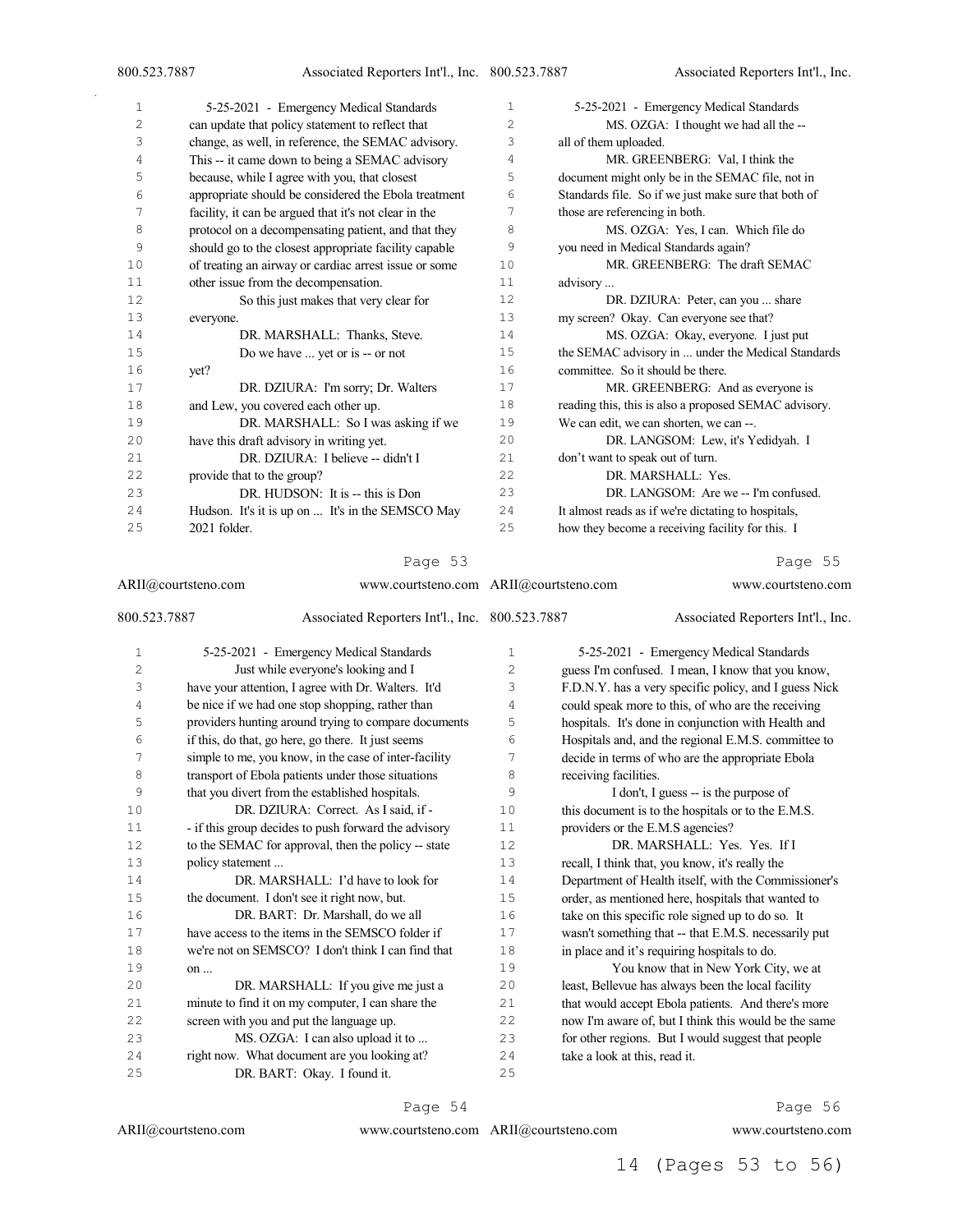| 1  | 5-25-2021 - Emergency Medical Standards               | 1  | 5-25-2021 - Emergency Medical Standards               |
|----|-------------------------------------------------------|----|-------------------------------------------------------|
| 2  | This would be SEMAC advisory, Don, if                 | 2  | providers. This app came in at the rate -- contract   |
| 3  | we could have  SEMAC? Does that sound reasonable?     | 3  | rate and was approved.                                |
| 4  | DR. DOYNOW: That's fine. I think we                   | 4  | This takes the P.D.F. app -- P.D.F.                   |
| 5  | need to look at it a little bit better. Some          | 5  | protocol directly from our website we provided to     |
| 6  | questions that are coming through on my phone about   | 6  | them that was approved by the commissioner, so        |
| 7  | whether folks would need to continue C.P.R. if        | 7  | approved by your group. It was submitted up.          |
| 8  | somebody were to arrest  long distance until they     | 8  | Whereas the other apps are -- we don't know exactly   |
| 9  | got to a receiving center, or if the person arrested, | 9  | where they're pulling from or if they're all up to    |
| 10 | would they need to go back to the initial sending.    | 10 | date.                                                 |
| 11 | That's something we'll probably need to look at       | 11 | And in some cases, they were doing --                 |
| 12 | tomorrow.                                             | 12 | they were created by the regional collaborative       |
| 13 | DR. MARSHALL: All right. Thanks.                      | 13 | groups. And again, we assume that the language in     |
| 14 | All right, folks. So that was the last thing on the   | 14 | there is right, but we're not always sure that the    |
| 15 | agenda, a specific item. So please take a look at     | 15 | final copy that was approved by this group, the       |
| 16 | that proposed advisory for more discussion tomorrow.  | 16 | SEMSCO, and the commissioner, is what makes it onto   |
| 17 | And at this time, I'll ask if there's any old         | 17 | the app. So this does give us exactly that control    |
| 18 | business. Seeing none, any new business?              | 18 | to be able to do that, going forward.                 |
| 19 | DR. DAVIDOFF: Lew, this is Davidoff.                  | 19 | DR. DAVIDOFF: The original -- the                     |
| 20 | DR. MARSHALL: Yes.                                    | 20 | original collaborative protocol, I thought, included  |
| 21 | DR. DAVIDOFF: I guess maybe Ryan or                   | 21 | I.V. nitroglycerin did not, yet Muru does. And if     |
| 22 | Steve, I'm not sure who's going to be able to help    | 22 | you look at the wordings on some of the -- I've not   |
| 23 | answer this. We have this new app called Muru, which  | 23 | had a chance to look at all of them, but certainly if |
| 24 | lists the protocols, the collaborative protocols.     | 24 | you look at the excited delirium, agitated patient,   |
| 25 | We've had the collaborative protocol app, and there's | 25 |                                                       |

|              | ARII@courtsteno.com                                   | www.courtsteno.com ARII@courtsteno.com |                  | www.courtsteno.com                                    |
|--------------|-------------------------------------------------------|----------------------------------------|------------------|-------------------------------------------------------|
| 800.523.7887 | Associated Reporters Int'l., Inc. 800.523.7887        |                                        |                  | Associated Reporters Int'l., Inc.                     |
| 1            | 5-25-2021 - Emergency Medical Standards               | $\mathbf{1}$                           |                  | 5-25-2021 - Emergency Medical Standards               |
| 2            | been this P.P.P. app out there. There's three apps    | 2                                      |                  | there's again some changes. So I don't know where     |
| 3            | now that paramedics have access to, to look at these  | 3                                      |                  | Muru is getting their information from.               |
| 4            | protocols.                                            | 4                                      |                  | DR. DZIURA: So that's -- that's                       |
| 5            | It seems like the old telephone game                  | 5                                      |                  | probably part of this issue is the collaboratives     |
| 6            | for those of you who can remember back that far.      | 6                                      |                  | present their document to the SEMAC, and then SEMSCO, |
| 7            | Each time we get a new app, the wording changes a     | 7                                      |                  | and during that process, there tends to be changes    |
| 8            | little bit.  difference with the I.V.                 | 8                                      |                  | and discussion and movement that happens. We don't    |
| 9            | nitroglycerin  the other. And more importantly,       | 9                                      |                  | take that document before it goes to the commissioner |
| 10           | there's been some changes in the wording of excited   | 10                                     |                  | for final approval and is signed off.                 |
| 11           | delirium, the agitated patient and ketamine dosing.   | 11                                     |                  | What -- what may be happening is that                 |
| 12           | And I'm seeing more and more medics, thinking that    | 12                                     |                  | the other folks, be it the regional collaboratives or |
| 13           | the appropriate dose for an agitated patient, not     | 13                                     |                  | just the protocol providers or the protocol end       |
| 14           | excited delirium patient, but the agitated patient is | 14                                     |                  | providers, are just posting whatever was presented    |
| 15           | two hundred and fifty milligrams I.M.                 | 15                                     |                  | without the changes that were discussed in and made   |
| 16           | In the current political atmosphere, I                | 16                                     | during meetings. |                                                       |
| 17           | don't want to see my agitated patients becoming       | 17                                     |                  | DR. MARSHALL: It's Dr. Marshall.                      |
| 18           | and maybe having bad outcomes. And I wonder if there  | 18                                     | Thanks, Steve.   |                                                       |
| 19           | isn't some way we can kind of control what's going on | 19                                     |                  | I think, to echo Jack's concern, if I                 |
| 20           | with their, for lack of better word, social media     | 20                                     |                  | if I get this right, Jack, is really to reduce some   |
| 21           | apps. It doesn't seem like SEMAC, or SEMSCO, Medical  | 21                                     |                  | confusion, we really need one source of truth, right. |
| 22           | Standards has any control over those.                 | 22                                     |                  | And whether it's in the collaborative app or the Muru |
| 23           | DR. DZIURA: Thanks, Dr. Davidoff.                     | 23                                     |                  | app, or -- or the P.P.E. protocol app, but we just    |
| 24           | This is Steve. That is exactly why we contracted for  | 24                                     |                  | need -- funnel -- maybe funnel it all through one     |
| 25           | this particular app. We did a solicitation to the     | 25                                     |                  |                                                       |

Page 58

#### ARII@courtsteno.com

ARII@courtsteno.com www.courtsteno.com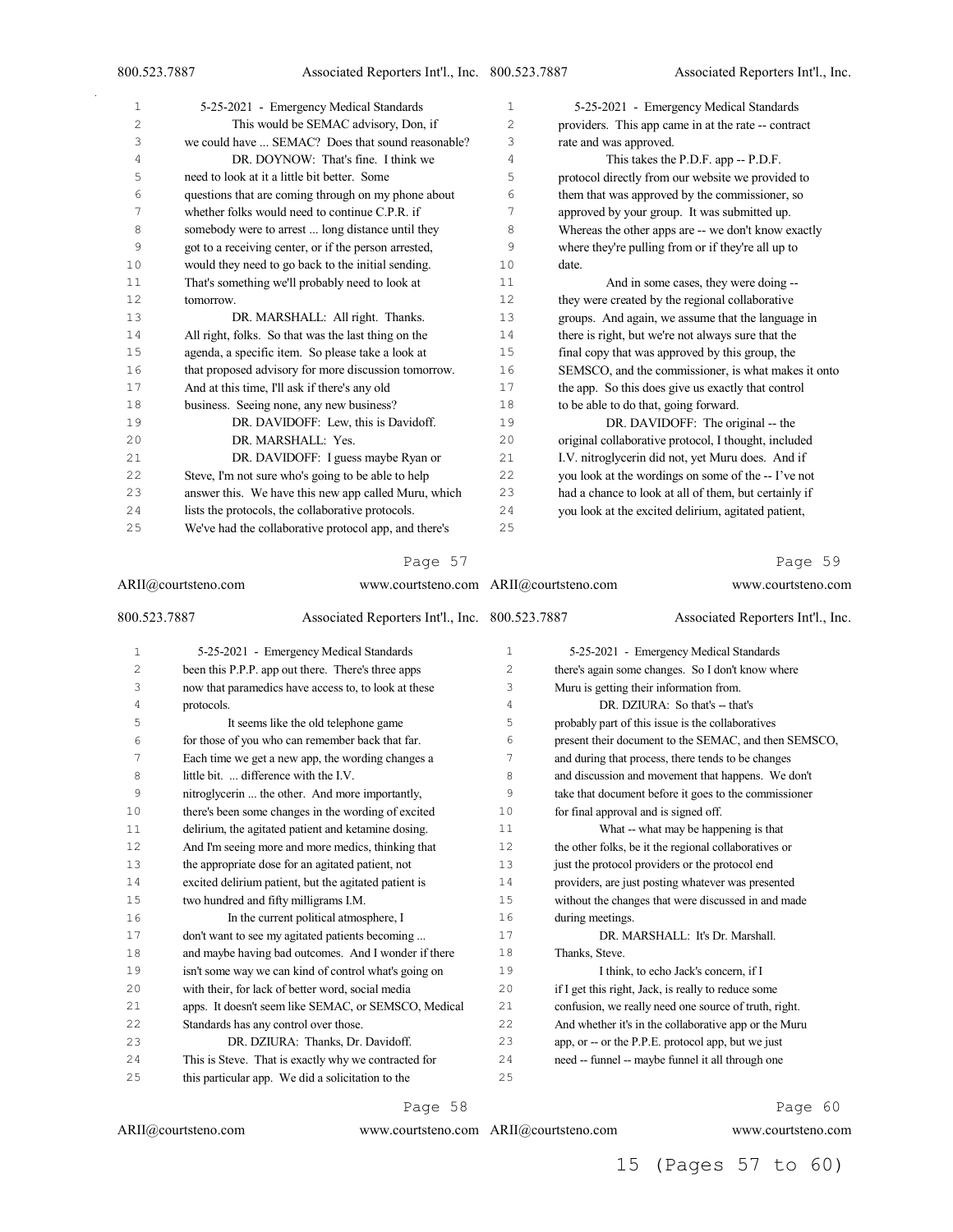| $\mathbf{1}$ | 5-25-2021 - Emergency Medical Standards               | 1  | 5-25-2021 - Emergency Medical Standards               |
|--------------|-------------------------------------------------------|----|-------------------------------------------------------|
| 2            | funnel so that we have one source of truth so we      | 2  | to say that some of the hospital designations and     |
| 3            | don't create confusion amongst our providers.         | 3  | what their sub-specialties are, are not as accurately |
| 4            | DR. DZIURA: So as far as the                          | 4  | reflected as we have them here on our -- on our       |
| 5            | collaborative app goes, that was paid for in -- in    | 5  | system for hospitals.                                 |
| 6            | collaboration with multiple regional councils. And    | 6  | So that needs to be looked at, as                     |
| 7            | this will replace that. Their -- their contracts are  | 7  | well, because members may be using those hospital     |
| 8            | probably expiring, but this was an agreement between  | 8  | designations to go to those -- to those hospitals and |
| 9            | all the program agencies who had been maintaining     | 9  | don't have the correct services. But they still work  |
| 10           | this in the state to take this responsibility over.   | 10 | under our operations guide. So that will help, but    |
| 11           | Since really we were paying for it out of the         | 11 | outside where that may not exist, paramedics or       |
| 12           | locality funding anyway, through reimbursement to the | 12 | E.M.T.s may be transporting to hospitals that don't   |
| 13           | councils. It just makes it cleaner.                   | 13 | have the proper services.                             |
| 14           | As far as the P.P.P., those are                       | 14 | DR. DAVIDOFF: This is Davidoff, one                   |
| 15           | independent app creators that are getting their       | 15 | more time.                                            |
| 16           | source from somewhere and posting it that is not at   | 16 | DR. MARSHALL: One more question --                    |
| 17           | the approval of the Department, nor does that require | 17 | one more comment, Jack?                               |
| 18           | it. So that's why we've tried to push this as the     | 18 | DR. DAVIDOFF: Another comment, yeah.                  |
| 19           | state approved app, the source of truth.              | 19 | The collaborative protocols had a very good feature   |
| 20           | DR. MARSHALL: Okay. So just so I                      | 20 | built in for medical control members, which we don't  |
| 21           | understand, sorry, Jack, the collaborative protocol   | 21 | have built into Muru. I don't know if that's          |
| 22           | app will, at some point in the near future, go away   | 22 | something that can be done or not. But I know a lot   |
| 23           | and Muru will be the only New York State protocol     | 23 | of providers rely on that collaborative protocol app  |
| 24           | app. Is that correct?                                 | 24 | to make their call to medical control and they've     |
| 25           |                                                       | 25 | lost that with the Muru.                              |

#### ARII@courtsteno.com 800.523.7887 Associated Reporters Int'l., Inc. 5-25-2021 - Emergency Medical Standards DR. DZIURA: Correct. The -- the Department will no longer be reimbursing the regions for their app that they have. So it's anticipated it'll go away. They've all said it will. DR. DAVIDOFF: And I think that's a great concept. I'm all in support of having one source of information out there. But right now, out of the three, I think the Muru has least accurate information for our providers. I think someone at 11 the state at a subcommittee, someone's got to be reviewing this and going through it and making sure it's worded properly and has the right information. DR. MARSHALL: So yeah, thanks, Jack. Yeah, I think we need to make sure that it's accurate. We're not going to do that at this meeting right now. But perhaps we can set up a process with Steve and Ryan to figure out how it's being viewed and making sure that it's accurate when it goes out. DR. ALEXANDROU: This is Nic Alexander. Can I just make one comment on that, as well? DR. MARSHALL: Yeah, go ahead. DR. ALEXANDROU: We looked at the Muru www.courtsteno.com ARII@courtsteno.com www.courtsteno.com Associated Reporters Int'l., Inc. 5-25-2021 - Emergency Medical Standards DR. DZIURA: Dr. Marshall? DR. MARSHALL: Yeah, go ahead, Steve. Question for you. Yeah. DR. DZIURA: That is available and will be updated as we continue on with the app. DR. MARSHALL: Okay. Thank you, MR. GREENBERG: Dr. Marshall, it's Ryan. I would just also add in there, so you know, the bulk of the information from ... comes from the state website. And that includes the hospital destinations and, you know, specialty centers and things like that. ... to work with anyone who feels 14 that information is not the most up to date, because that could mean that also that it's not the most up to date on our website, as well. And so we'd want to fix that immediately. But as far as the hospital destinations and information on that one, again, that comes off of the D.O.H. website is where they're pulling information. So if the city is having slightly different information for nine one one destinations or something of that nature, then we should be taking a look at that, as well.

a little bit here at the fire department. And I have

Page 62

www.courtsteno.com ARII@courtsteno.com www.courtsteno.com

# Page 64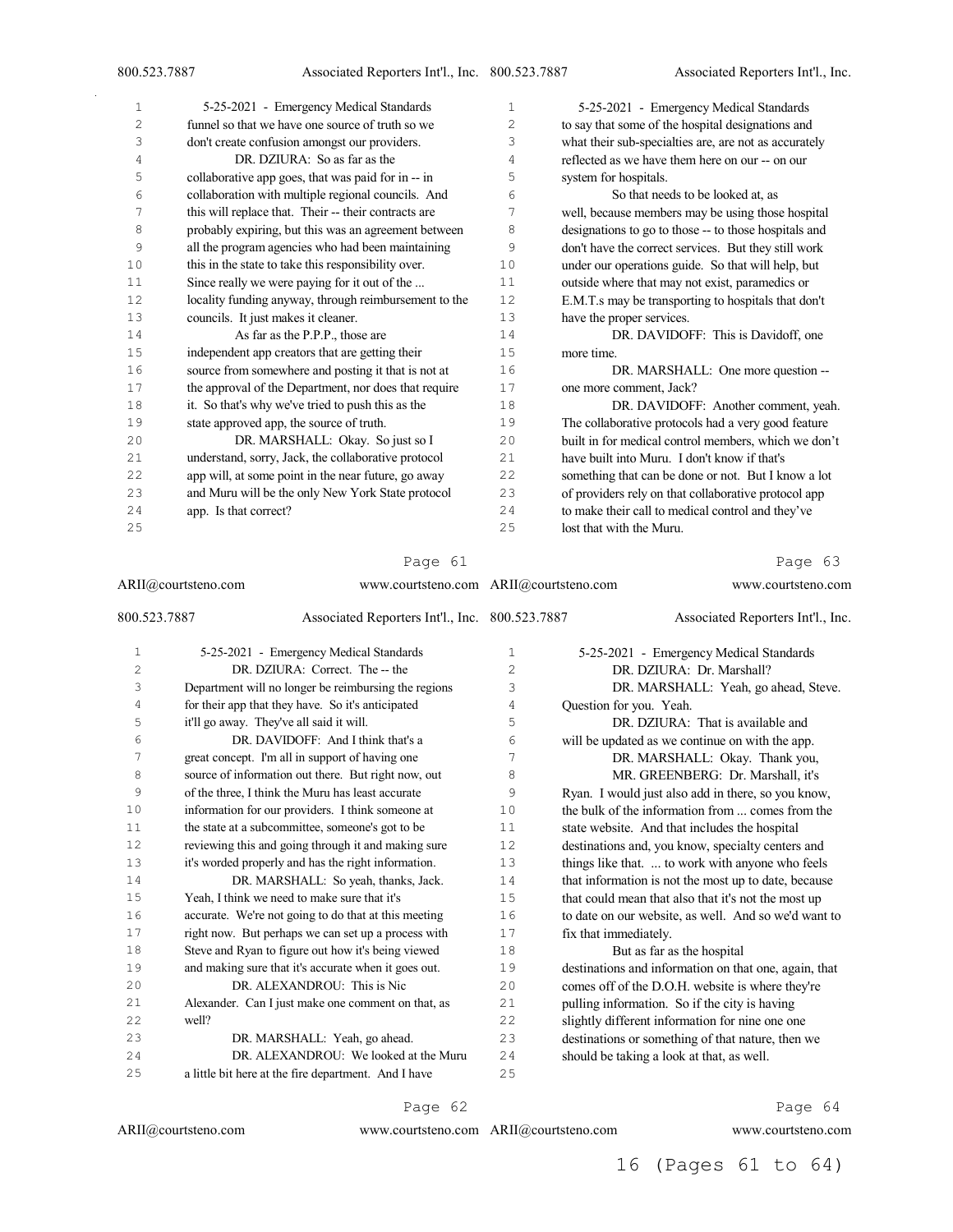| 1  | 5-25-2021 - Emergency Medical Standards               | $\mathbf{1}$   | 5-25-2021 - Emergency Medical Standards                    |
|----|-------------------------------------------------------|----------------|------------------------------------------------------------|
| 2  | DR. PHILIPPY: Dr. Marshall, this is                   | 2              | <b>STATE OF NEW YORK</b>                                   |
| 3  | Mark Philippy.                                        | 3              | I, HANNAH ALLEN, do hereby certify that the foregoing was  |
| 4  | DR. MARSHALL: Yes, Mark.                              | $\overline{4}$ | reported by me, in the cause, at the time and place, as    |
| 5  | DR. PHILIPPY: So, I'm going to cut to                 | 5              | stated in the caption hereto, at Page 1 hereof; that the   |
| 6  | the chase, just a little bit. I have had some         | 6              | foregoing typewritten transcription consisting of pages 1  |
| 7  | conversations with Steven Blacker is one of the       | 7              | through 66, is a true record of all proceedings had at the |
| 8  | primary programmers and folks from the Muru app.      | 8              | hearing.                                                   |
| 9  | He's been very responsive. He's agreed to work with   | 9              | IN WITNESS WHEREOF, I have hereunto                        |
| 10 | our program agency and to reach in our REMAC, to try  | 10             | subscribed my name, this the 13th day of June, 2021.       |
| 11 | and address some of those local issues.               | 11             |                                                            |
| 12 | So as Director Greenberg suggests, I                  | 12             |                                                            |
| 13 | would ask anyone who's finding those issues, perhaps  | 13             | HANNAH ALLEN, Reporter                                     |
| 14 | contact Mr. Blacker at that Muru through their --     | 14             |                                                            |
| 15 | there's a very robust help feature in the app that    | 15             |                                                            |
| 16 | will allow you to do that. I know that the director   | 16             |                                                            |
| 17 | and distributor and I will probably be talking about  | 17             |                                                            |
| 18 | this a little bit more.                               | 18             |                                                            |
| 19 | But it does have a lot of great                       | 19             |                                                            |
| 20 | features. It does have -- I do see this as kind of a  | 20             |                                                            |
| 21 | beta version, because there are some things that will | 21             |                                                            |
| 22 | need to be cleaned up. But again, they've been very,  | 22             |                                                            |
| 23 | very responsive.                                      | 23             |                                                            |
| 24 | DR. MARSHALL: Thank you, everyone.                    | 24             |                                                            |
| 25 | Thanks everybody. It's at -- we're at the end of our  | 25             |                                                            |

| ARII@courtsteno.com |                                                       | www.courtsteno.com ARII@courtsteno.com | www.courtsteno.com |
|---------------------|-------------------------------------------------------|----------------------------------------|--------------------|
| 800.523.7887        | Associated Reporters Int'l., Inc.                     |                                        |                    |
|                     | 5-25-2021 - Emergency Medical Standards               |                                        |                    |
|                     | meeting. So I think in terms of the -- the app. I     |                                        |                    |
|                     | think that we have some good direction on how to send |                                        |                    |
|                     |                                                       |                                        |                    |

| 4  | in  notices, errors, or what needs to be fixed.     |
|----|-----------------------------------------------------|
| 5  | So is there any other new business?                 |
| 6  | If not, I'll entertain a motion to adjourn. Anybody |
| 7  | want to make that motion?                           |
| 8  | DR. KUGLER: David Kugler. Motion to                 |
| 9  | adjourn                                             |
| 10 | DR. DOYNOW: Don Doynow, second.                     |
| 11 | DR. MARSHALL: Thank you. All in                     |
| 12 | favor?                                              |
| 13 | ALL: Aye.                                           |
| 14 | DR. MARSHALL: All right. I'll see                   |
| 15 | you all at the next meeting. Enjoy the rest of your |
| 16 | day.                                                |
| 17 | (The meeting adjourned at 9:37 a.m.)                |
| 18 |                                                     |
| 19 |                                                     |
| 20 |                                                     |
| 21 |                                                     |
| 22 |                                                     |
| 23 |                                                     |
| 24 |                                                     |
| 25 |                                                     |
|    |                                                     |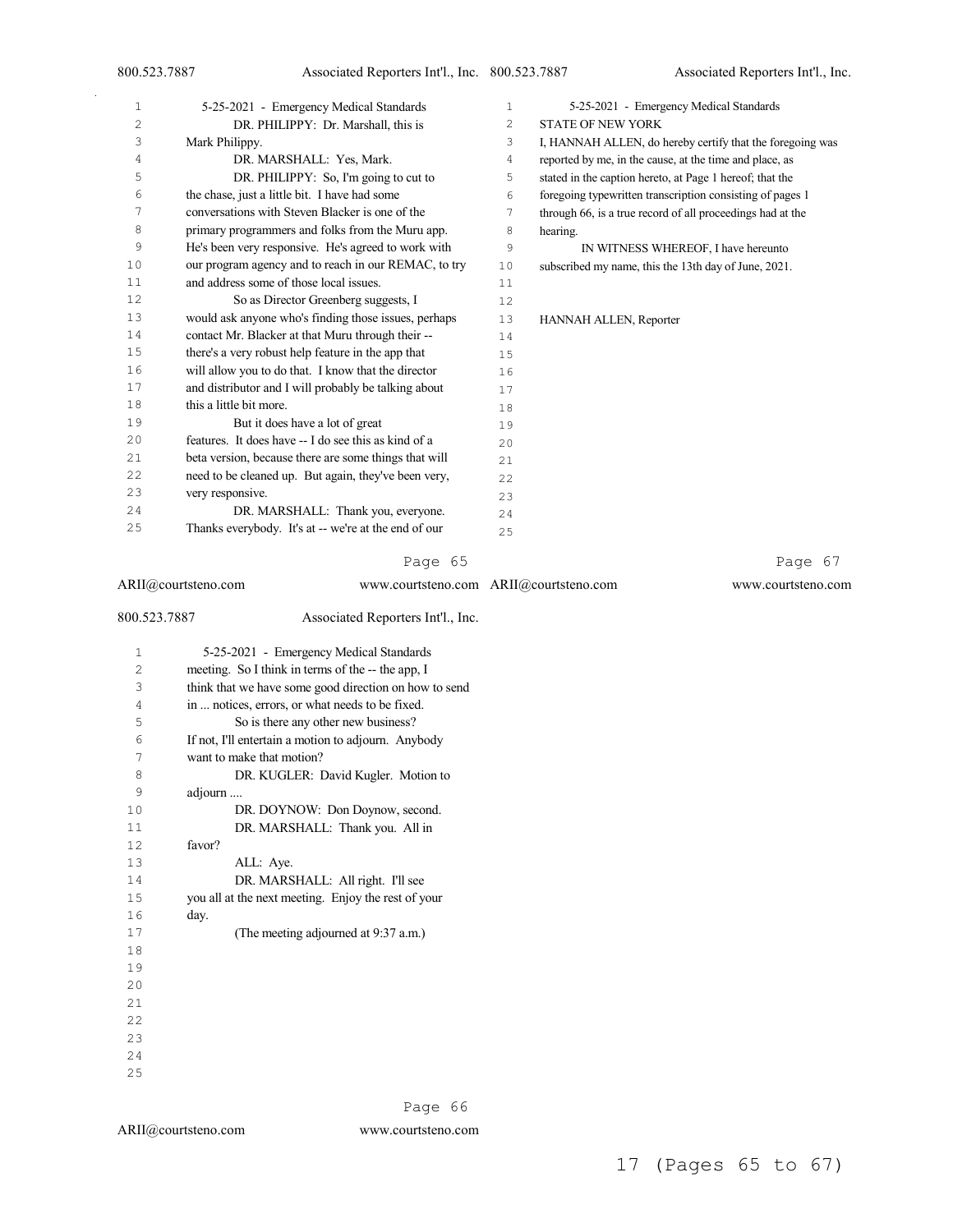```
Page 68
```

| A                                                       | 65:10           |
|---------------------------------------------------------|-----------------|
| A.L.S12:22 13:2 17:22 39:17                             | agenda $3$      |
| 43:744:13                                               | 33:18           |
| a.m1:83:266:17                                          | agitate         |
| abdominal 9:2                                           | ago $7:22$      |
| ability 13:13 31:17, 18 32:13                           | agree $12$      |
| 33:5 43:3 48:25                                         | 53:55           |
| <b>able</b> 13:21 21:6 27:9 29:13                       | agreed 6        |
| 57:22 59:18                                             | agreeme:        |
| Absolutely 30:23                                        | AHA 6:7         |
| abstention $42:8$                                       | ahead 12        |
| accept 50:5 56:21                                       | airport         |
| acceptable 13:24                                        | airway 3        |
| accepted 31:5                                           | 44:12,          |
|                                                         | airways         |
| accepting 51:6<br>access $46:22$ $47:24$ $54:17$ $58:3$ | Alexand         |
|                                                         | Alexand         |
| accomplished 49:12                                      | 24:13,          |
| <b>accurate</b> $62:9, 16, 19$                          | 44:10           |
| accurately 63:3                                         | alignme:        |
| $\texttt{active}27:9$                                   | <b>ALLEN 67</b> |
| activated $27:4,12,18$                                  | allow $7:$      |
| active 27:4,9                                           | 13:14           |
| actual 12:23 14:25 17:21                                | allowab.        |
| add $9:17$ 12:20 16:21 21:23                            | allowed         |
| 22:13 52:16,21 64:9                                     | alterna         |
| added 5:23 6:12, 23 7:14, 19, 24                        | ambulan         |
| 8:11,23 9:18 17:22 21:25                                | $13:20$ ,       |
| adding $38:9$                                           | ambulan         |
| addition $6:8$ 22:9                                     | America:        |
| additional 24:21 27:21 35:4                             | amount $3$      |
| 50:16                                                   | analges.        |
| address $32:11$ $65:11$                                 | analysi         |
| addressed $44:2$                                        | announc         |
| addressing $15:24$ , $25$                               | answer 1        |
| adjourn $66:6,9$                                        | 57:23           |
| adjourned 66:17                                         | answers         |
| administer 7:11                                         | anticip         |
| administration 37:22                                    | anticip         |
| admit 34:5                                              | anticip         |
| adult 7:3, 13, 14                                       | anybody         |
| advisory 47:17 48:12 52:3, 18, 25                       | 34:18           |
| 53: 3, 4, 20 54: 11 55: 11, 15, 18                      |                 |
| 57:2,16                                                 | anybody         |
| $\texttt{affect}43:18$                                  | anyway $1$      |
| Africa $48:20$                                          | app 12:9        |
| agencies $10:24,25$ $12:21,22$                          | 58:2,7          |
| 31:10 32:16 34:14 35:22 37:3                            | 60:23           |
| 39:2,16 56:11 61:9                                      | 63:23           |
| agency 11:8 33:22 39:17 42:3                            | appear $2$      |
|                                                         |                 |

agenda 3:5 5:14 26:22 30:13 33:18 57:15  $d58:11,13,14,17$  59:24  $20:3$  32:17  $: 2$  19:4 20:7,15 21:4  $4:3$  $5:9$  $nt61:8$ ahead 12:13 62:23 64:3  $49:5$ airway 33:19 34:4 40:14 41:11 44:12,15 45:4,7,12 46:5 53:10 airways 40:18 41:2  $er 2:4 62:21$  $\texttt{rou2:18} \quad 3:22,23 \quad 24:13$ 24:13,16,25 25:2,2 44:7,8,9 44:10 46:7,9,11,17 62:20,24  $nt16:12$  $1:3,13$ 17 10:18 12:24 13:7,10 13:14 29:12 30:3 45:11 65:16  $1e16:21$ allowed 16:10 tive  $7:21$   $45:7,12$ ce  $10:19$  12:23 13:11,19 13:20,20 50:19  $ces 13:3,8$  $n6:9$ 8:2 39:11 43:21 50:4,6 ic  $8:12$  $s37:25$ e  $4:2$ answer 10:16 19:17 23:20 39:3 12:17 ate  $37:4$ ated  $62:4$  $ation 37:15$ 9:9 13:7 21:9 30:7 66:6  $1s42:18$ anyway 13:24 61:12 14:18 20:25 57:23,25 58:2,7,25 59:2,4,17 60:22,23 60:23 61:5,15,19,22,24 62:4 63:23 64:6 65:8,15 66:2  $1:12$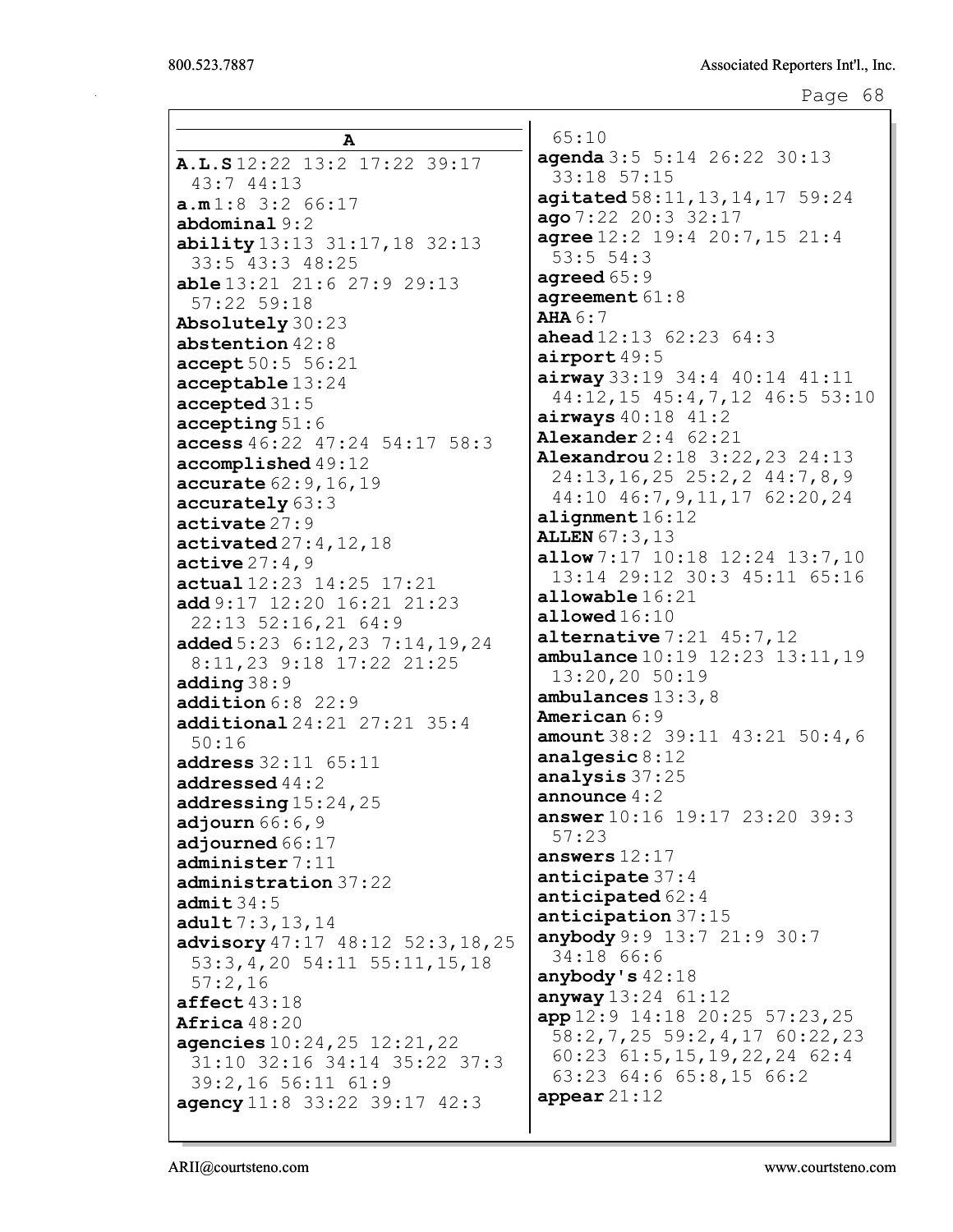| <b>APPEARANCES 2 : 2</b>                                                               | Bart        |
|----------------------------------------------------------------------------------------|-------------|
| $application 31:6$                                                                     | 23:         |
| apply13:18                                                                             | 35:         |
| appreciate 23:7 40:25                                                                  | 54:         |
| approach 11:12 18:25                                                                   | base        |
| appropriate 45:22 48:12 49:17                                                          | 29:         |
| 52:5,8,12 53:6,9 56:7 58:13                                                            | basi        |
| approval 34:11, 20 42:6, 11 54:12                                                      | beco        |
| $60:10$ $61:17$                                                                        | begi        |
| approvals 34:8                                                                         | begi        |
| approve $24:7$ $41:24$                                                                 | beli        |
| approved 7:21 33:23, 24 59:3, 6, 7                                                     | 24:         |
| 59:15 61:19                                                                            | <b>Bell</b> |
| apps 58:2, 21 59:8                                                                     | benc        |
| area 7:6 $43:5,20$ 51:3                                                                | best        |
| $\verb+areas+19:20+$                                                                   | beta        |
| $\texttt{argue}~52\!:\!11$                                                             | <b>BETH</b> |
| argued $53:7$                                                                          | bett        |
| arrest 5:24 6:4 33:21 43:12                                                            | 58:         |
| 44:13 45:6,9 53:10 57:8                                                                | beyo        |
| arrested 57:9                                                                          | big 3       |
| arrests $43:6$ , $7$                                                                   | bit3        |
| <b>ARTHUR</b> 2 : 12                                                                   | 58:         |
| $\texttt{article}~6\text{:}13$                                                         | Blac        |
| $\verb  aside  19:17$                                                                  | blin        |
| $\mathtt{asked16:} 24\ \ 48:6$                                                         | bloo        |
| asking 11:23 50:25 53:19                                                               | boil        |
| assisted $6:6$                                                                         | boil        |
| <b>Association</b> $6:10$                                                              | bolu        |
| <b>assume</b> 14:2 59:13                                                               | <b>Bomb</b> |
| $\texttt{assuming}~44:16$                                                              | 36:         |
| atmosphere 58:16                                                                       | boos        |
| $\texttt{attempting} \, 26:12$                                                         | bran        |
| ${\tt attendance}$ $3:13,14$                                                           | <b>BRAN</b> |
| $\tt{ATTENDEES}$ $2$ : $1$ $9$                                                         | brea        |
| $\texttt{attention} 54:3$                                                              | Bria        |
| $\tt{attribute}$ $14:15$                                                               | brin        |
| <b>audio</b> $14:21$ $28:5$                                                            | 16:         |
| available 7:10 8:18 10:2 37:6                                                          | 46:         |
| 64:5                                                                                   | brin        |
| aware 56:22                                                                            | brin        |
| Aye 66:13                                                                              | brom        |
| в                                                                                      | brou        |
|                                                                                        | Buff        |
| <b>B.L.S</b> 38:7,10 39:16,23 41:3<br><b>back</b> $11:21$ $12:7$ $16:3$ $27:15$ $34:8$ | buil        |
|                                                                                        | buil        |
| $35:3,4,15$ 57:10 58:6                                                                 | bulk        |
| $background 3:10$ 27:18<br>backup $44:15$                                              | bull        |
| <b>bad</b> $58:18$                                                                     | bull        |
|                                                                                        |             |

 $2:16$  4:4 22:17,22 23:3,9 23:15 25:3,4,4 34:19,21,22 35:17 36:22 38:17 40:9 41:21 54:16,25  $\mathbf{ad} 6:7,13$  11:9 27:5,10 28:18 29:10 44:25 49:25 51:14 cally  $36:17$  $ming 58:17$  $\texttt{nning } 48:21$  $\ln s 50:13$ **eve**  $5:16$  12:18 15:23 17:6 24:24 34:9 35:2 53:21  $e$ vue  $56:20$ chmarks  $35:11$  $:45:6$  $.65:21$  $12:19$  $\ker 38:25$  45:7 46:23 57:5 58:20  $\texttt{ind} 10:22$  $32:7$ bit 3:6 37:24 46:2 52:14 57:5 58:8 62:25 65:6,18  $\ker 65:7,14$  $d41:2$ d  $6:15$ ed  $52:9$  $s 18:15$  $\textsf{is } 6:12,14 \textsf{ } 9:19 \textsf{ } 12:9$  $\text{card } 2:11 \ 24:23 \ 26:11,14,14$ 36:4,4 ter  $32:8$  $d40:3$  $IDT 2:20$  $\bf{king}$  14:21,21  $\ln 2:10$  19:13 40:25  $\log 5:21$  7:4 9:6,11 13:19 16:17 19:7 22:8,13 23:6 27:15 46:15 ging 17:12 18:8 gs  $8:23$  $\mathbf{ide} \ 7:15$  $\text{ight} 6:9 47:10 48:21$  $\textsf{alo} 29:3 \ 51:8,9,10$ ding  $28:12$  $t63:20,21$  $64:10$  $et 40:15$  $eted 18:25$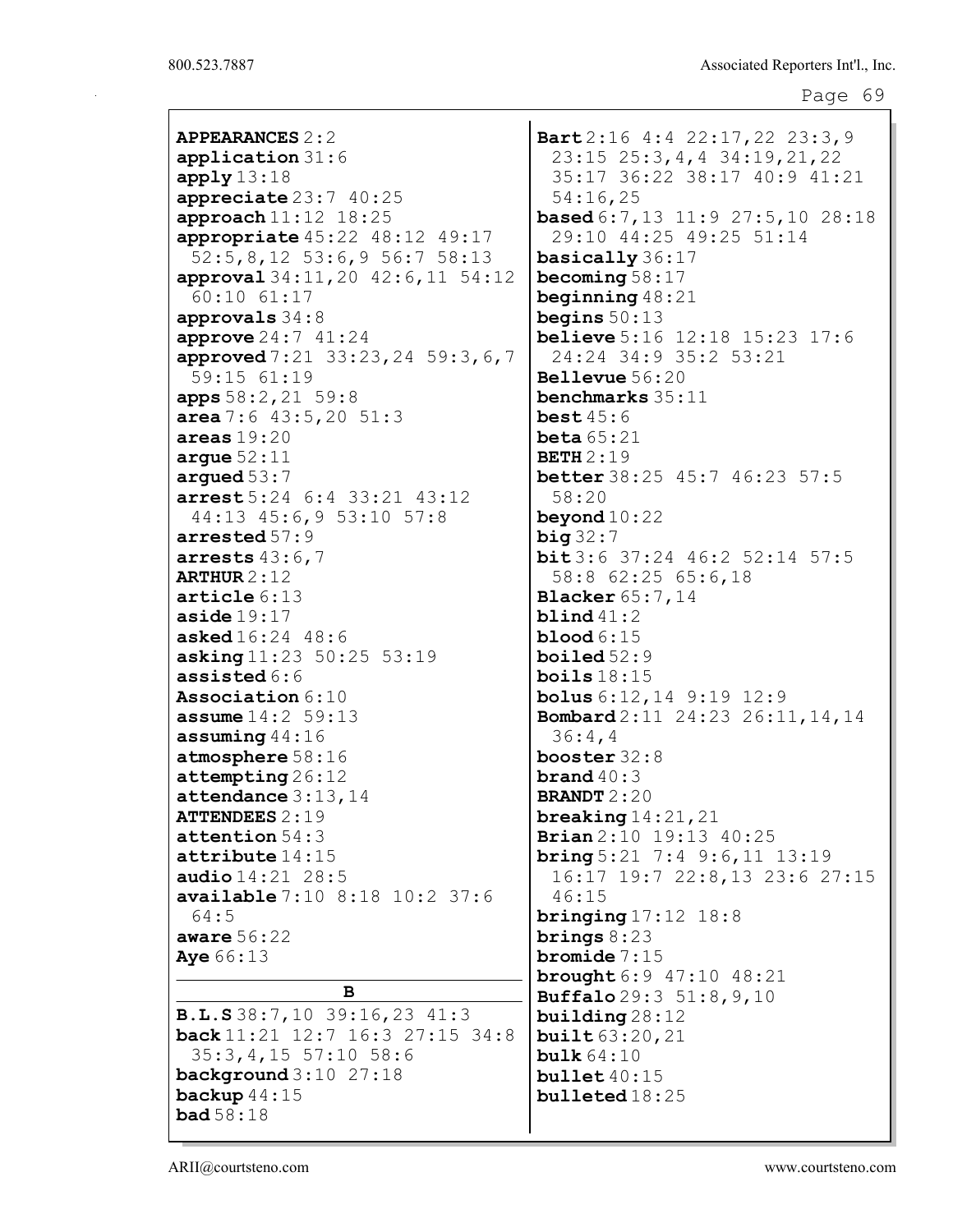| <b>business</b> 5:13 57:18,18 66:5    | $18:11, 18$ $22:15, 18, 19, 20$ $23:12$ |
|---------------------------------------|-----------------------------------------|
| bypass $48:25$                        | 24:7 28:7 43:20 45:11 51:8              |
|                                       | 56:19 64:21                             |
| $\mathbf C$                           | City's $8:6$ 15:25 17:8                 |
| C.C43:23                              | clarification $48:24$ 52:24             |
| C.0.P.D7:13                           | clarifications $18:6$                   |
| C.P.R45:957:7                         | clarified17:23                          |
| cabinet $30:4$                        | clarify $49:16$ 51:22 52:14             |
| call $3:11,21$ $5:11$ $22:17,25$      | clarifying $52:3$                       |
| 23:25 24:18,22 26:20 28:6             | <b>CLAYTON 2:13</b>                     |
| 30:14 63:24                           | cleaned $65:22$                         |
| called 28:6 57:23                     | cleaner $61:13$                         |
| calls $21:14$ $24:21$                 | clear $14:8$ 31:24 53:7,12              |
| camera $10:14$                        | clearly 16:16                           |
| capable 50:15 51:6 53:9               | close $18:22$ 20:13 $23:14$             |
| caption 67:5                          | closer $23:6, 6, 12$ 44:6 50:3          |
| cardiac 5:24 6:4 33:21 43:6,7         | closest $48:12, 25$ 52:5, 11 53:5, 9    |
| 43:12 44:13 45:6,9 53:10              | CO234:3                                 |
| care 6:14 8:22 16:18 50:15            | $\texttt{collaboration} 61:6$           |
| career $33:6$                         | collaborative $5:22$ $7:5,10$ $9:8$     |
| CAROL 2:20                            | 14:18,23 17:5,7,19 18:11                |
| carry $12:24$ $13:2,8,19$             | 20:24 21:12,25 22:9,18,20,21            |
| carrying $10:3$                       | 23:2 24:8 57:24,25 59:12,20             |
| case $52:4$ $54:7$                    | $60:22$ $61:5,21$ $63:19,23$            |
| cases 33:3 45:8 50:8 59:11            | collaboratives $15:24$ 20:25 $60:5$     |
| cause $67:4$                          | 60:12                                   |
| center 49:9 50:7, 9 57:9              | collection $45:2,19$                    |
| centers 64:12                         | combine $6:3$                           |
| cents $42:24$                         | combined $5:25$ $52:20$                 |
| certain 20:8 35:9 39:11, 11           | come $16:12$ 32:8 35:20 41:24           |
| certainly 9:8 46:20 47:2 59:23        | 49:20 52:3,23                           |
| certify $67:3$                        | comes $40:15$ 52:25 64:10,20            |
| CHAIRS 1:9                            | comfort $46:3$                          |
| challenging $30:2$                    | coming $35:3, 4$ 49:5 57:6              |
| chance 22:10 59:23                    | commenced $3:2$                         |
| change $6:5$ 13:13 38:7 42:12         | comment $12:11, 14$ $30:21$ $37:12$     |
| 53:3                                  | 41:20 44:8 46:8,8,12 62:21              |
| changed $5:19 \t6:16,16,21 \t17:17$   | 63:17,18                                |
| changes $5:16,21$ 7:16 9:5,5,6,6      | commented 33:25                         |
| 15:16 58:7,10 60:2,7,15               | comments 9:9 14:15 15:15 17:15          |
| changing $51:23$                      | 19:11 20:17 22:15 23:22 27:21           |
| <b>CHARLOTTE 2:20</b>                 | 33:13 34:17 46:24 47:19                 |
| chase $65:6$                          | commissioner 34:10 59:6,16 60:9         |
| chat30:9                              | Commissioner's $42:6, 11$ 56:14         |
| check $34:8$                          | <b>committee</b> 18:24 55:16 56:6       |
| chest $8:25$ $9:3$                    | community $30:13, 17, 19$ $31:2, 4, 7$  |
| children 31:16                        | $31:15,22$ $32:14,16,19,23,25$          |
| cicadas $33:15$                       | compare $54:5$                          |
| circulate 51:12                       | comparing $40:6$                        |
| city $15:16,22$ $16:4,7,12,19$ $17:8$ |                                         |
|                                       |                                         |

ARII@courtsteno.com www.courtsteno.com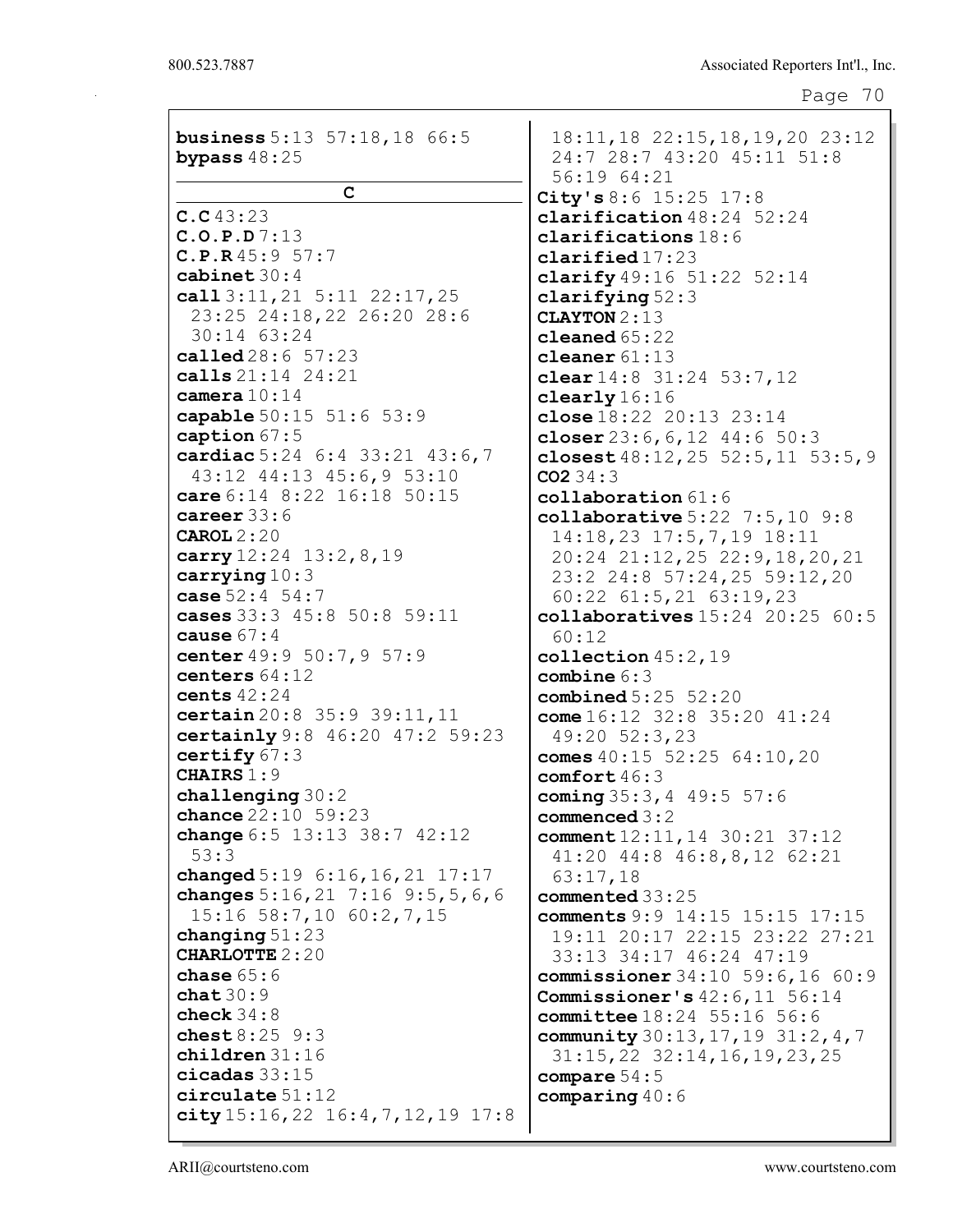```
Page 71
```
comparison 19:24 complete 5:11 50:6 component 49:19 computer 54:21 concept 62:7 concern 60:19 concerns 38:18 conditions 27:5,10,19 conference 26:25 confused 55:23 56:2 confusion 29:19 60:21 61:3 conjunction 56:5 consider 48:7 considered 46:5 53:6 consistent 7:16 8:9 23:18 consisting 67:6 contact 8:21 11:3 34:15 36:7,10 42:4 65:14 contacting 35:23 contentious 38:11 continue 49:17 50:14 57:7 64:6 continues 32:14 contract 59:2 contracted 58:24 contracts 61:7 control 6:20 8:21 41:14,17 58:19,22 59:17 63:20,24 controlled 38:21 40:20 conversations 65:7 Cooper 2:12 24:23 26:13,16,18 27:22,25 28:2,3,4 copy  $21:13$  59:15 correct 21:8 22:2 49:10,11 54:10 61:24 62:2 63:9 corrected 15:23 correction 15:21 correctly 35:10 councils 61:6,13 counties 31:8 Country 29:4 County 28:24 couple 3:8 13:6 24:20 31:4 36:16 37:20 48:23 49:4 course 38:10 cover 27:7 covered 53:18 covering 31:8 COVID  $32:5$  $COX 2:24$ 

CRAWFORD 2:20 create 29:6,24 61:3 created 59:12 creating 28:16 29:18 creators 61:15 crickets 33:14 criteria 8:5,6 current 6:6 8:9 12:9 13:10 17:23 18:7 19:6 27:3 31:13 58:16 currently 12:6 18:5 curriculum 38:10 Cushman 2:16 4:5,6 25:5,6,6  $cut 65:5$ D D.O.H 64:20 **Dailey** 10:23 22:5 Daily 4:7 Dan 2:5 5:5 36:14 DANIEL 2:13 data 38:4,24 39:12 45:2,19,20 45:20 date 1:8 46:15 59:10 64:14,16 David 2:14,21,21 4:17,18 15:18 66:8 Davidoff  $2:15$   $4:8,9$   $9:12,12$ 10:3 12:6,25 13:16 15:4,4 21:11,11 25:7,8,8 57:19,19,21 58:23 59:19 62:6 63:14,14,18 day 66:16 67:10 deadline 18:4 DEAKERS 2:23 dealing 29:23 50:9 decide 24:10 56:7 decides 54:11 decision  $16:6$ declared 51:3 decompensate  $49:15,24$  50:14 decompensating 52:6 53:8 decompensation 50:20 53:11 define 46:24 definitely 32:21 delirium 6:19 58:11, 14 59:24 DEMAY  $2:5$ demonstration 37:17 38:21 40:11 40:22 department 1:3 27:11 47:19 56:14 61:17 62:3,25 departments  $31:10$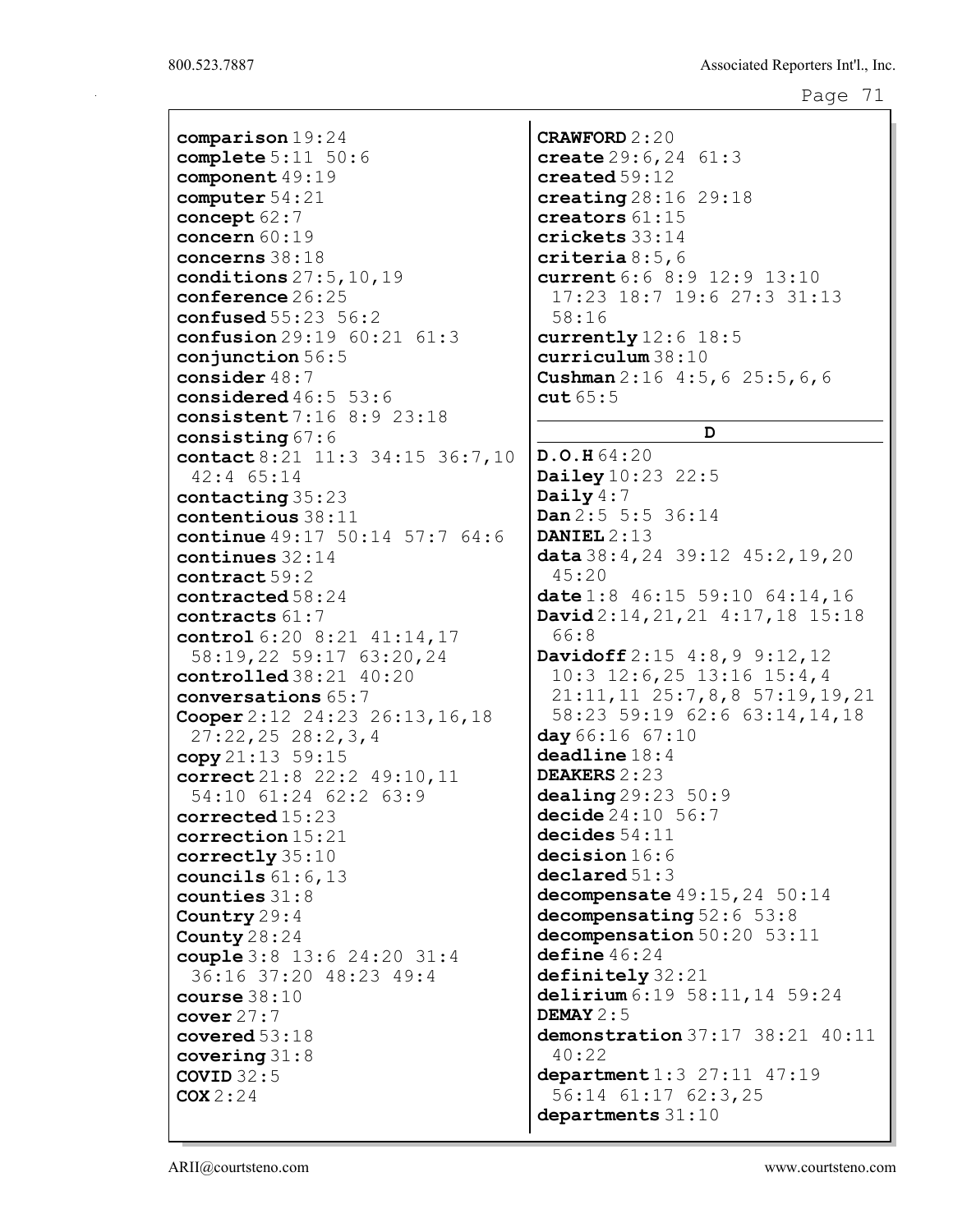designations 63:2,8 designed 40:24 desire 42:12 despite 7:25 destinations  $64:12,19,23$ details 14:4 determination 29:20 determine 7:18 45:12 determined 43:24 determining 35:5 DeTraglia 4:10 25:9 deviate 48:12 deviates 48:11 device 39:18 40:2 46:13,15 devices 39:14 40:7 42:24 dexamethasone 7:19,20 dictating 55:24 didn't 15:11 difference 18:16 19:3, 8, 18, 19 58:8 differences 20:4,14 different 18:15 19:21 29:17 31:10 33:2,3 39:2 40:6,7 64:22 difficult 14:10 direct 40:15 direction 12:2 66:3 directly 30:8 59:5 director 16:3 45:11 65:12, 16 directors 7:17 45:15 disagree 38:20 51:20 disagreeing 38:12 disaster 27:16 28:16, 17 29:2, 9 29:15 disasters 27:8 discussed 46:13 60:15 discussing 46:19 discussion 3:6 14:5 18:10,13 20:2 24:17 27:6 30:14 34:6,13 36:16,19 39:4,5 42:14 44:20 46:17 47:5,16 57:16 60:8 discussions 12:4 31:24 dispatched 44:14 disregarded 52:7 disrupt 45:8 distance 57:8 distress  $6:11$ distributor 65:17 districts 31:16,17

divert 50:3 54:9 document 17:13 27:14 35:18 47:13 51:24 52:20 54:15,24 55:5 56:10 60:6,9 documented 45:19 documents 34:23 47:24 54:5 doing 11:10 32:16,19,23 35:25 45:2,15 59:11 dollars 16:9 Don 2:14 4:10 14:20 15:4 20:18 21:21 47:7 53:23 57:2 66:10 don't  $37:13$  55:21 63:20 Donald 2:8 4:15,16 25:14,15 dopamine 8:3 dose 58:13 dosing 6:12,14,16,22 15:6 58:11 Doynow 2:14 4:11,12 14:17,24 15:8 21:21,21 22:2,12,12 25:10,11,11 47:8,8 57:4 66:10 66:10 Dr 3:3,16,17,22,23 4:8,9,11,12 4:17,18,18,22,23,25 5:2,3,4,5 5:6,7,8,9,10,12 9:12,23 10:3 10:8,11,23 11:13,15,17,18,20 11:22,24,25 12:6,10,11,13,14 12:20,25 13:16 14:7,11,17,20 14:24 15:3,4,8,14,18,19,20 16:23,23 17:3,14,16,17 19:9,9 19:13,15,15,16,25 20:15,18,18 20:20,20,21 21:5,9,11,17,21 21:24 22:2,6,12,12,14,17,19 22:22 23:3,9,9,10,15,21,25 24:4,6,9,11,11,13,15,15,23,23 24:23,25 25:2,2,3,4,5,6,7,8,9 25:10,11,13,15,16,17,17,19,20 25:21,22,23 26:2,3,4,5,6,7,9 26:10,10,11,13,14,16,17,21 27:22,22,23,25,25,25 28:3,3,4 28:8,13 30:5,11 33:12 34:19 34:21,22,25 35:14,17,19,19,23 36:4,7,8,10,12,14,22 38:16,16 38:17 40:9 41:21,21 42:20,22 43:25 44:7,9,9,10,22,23,24 46:7,10,11,16,17,18,25,25 47:8,8,12,21 48:5 49:3,10 50:11,11,24,24 51:4,17,19,19 52:2,10,22 53:14,17,17,19,21 53:23 54:3,10,14,16,16,20,25 55:12,20,22,23 56:12 57:4,13 57:19,20,21 58:23,23 59:19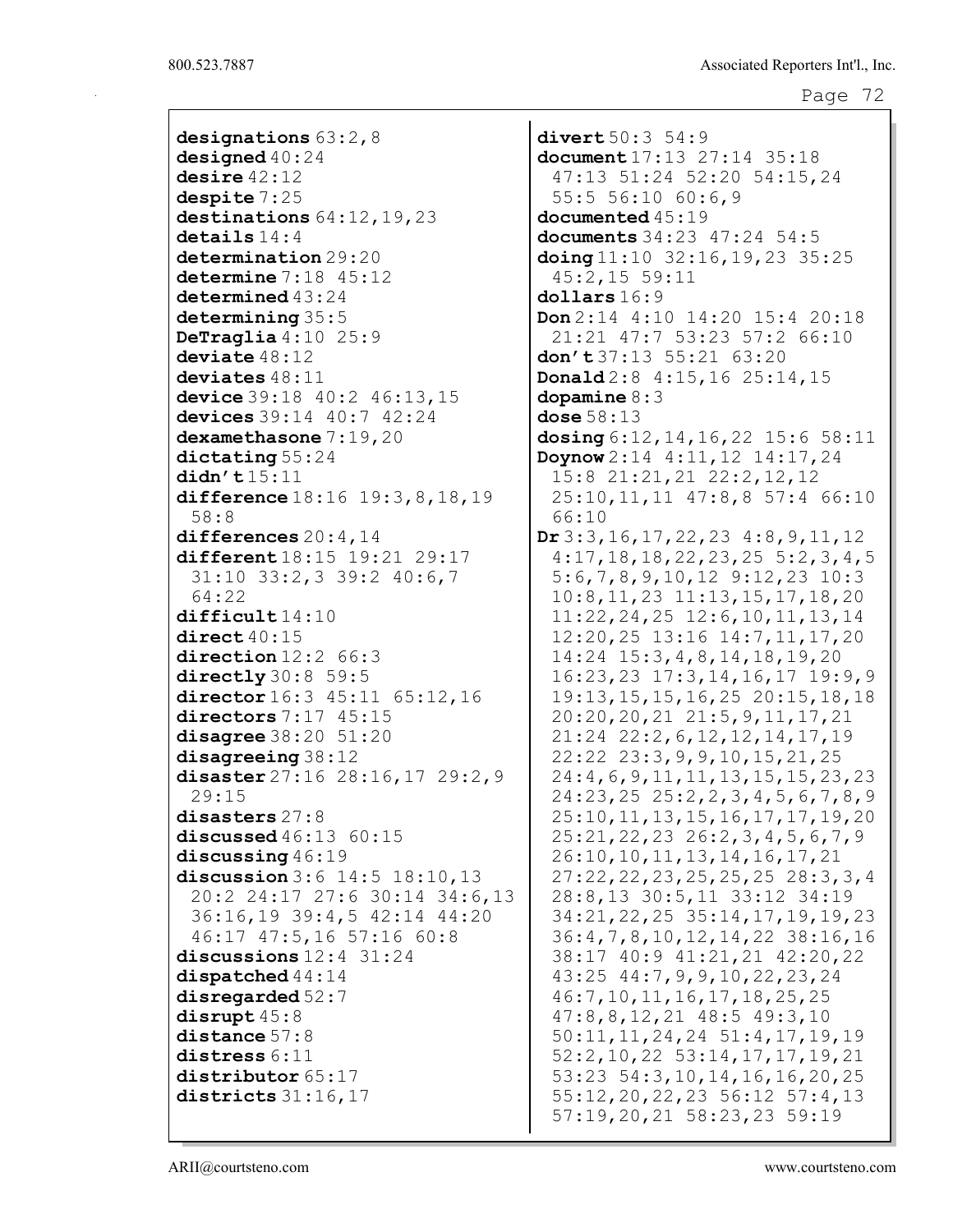60:4,17,17 61:4,20 62:2,6,14 62:20,23,24 63:14,16,18 64:2 64:2,3,5,7,8 65:2,2,4,5,24 66:8,10,11,14 draft 53:20 55:10 drop 14:2 ducks 20:23 dysrhythmias 6:25 Dziura 2:7 48:4,5 49:10 51:4 52:2,22 53:17,21 54:10 55:12 58:23 60:4 61:4 62:2 64:2,5 E E.M.S 7:16 23:19 56:6,10,11,17 E.M.T 7:15 43:11,15,22,23 45:3 45:16,18 E.M.T.s 33:21 44:11 63:12 E.O 12:24 E.S.V 13:18 E.T 44:18 earlier 35:21 early 3:20 Ebola 47:18 48:2,7,13,14,17 49:2,4,6,8,13,14,21,23 50:5 50:13 51:6 52:4,8,13,16 53:6 54:8 56:7,21 echo 60:19 eclampsia 7:8 Ed 33:25 36:18 edit  $55:19$ edits 35:4 EDWARD 2:22 effective 37:17 effort  $16:16$ efforts 23:7 eight  $15:9$ either 11:23 15:15 21:19,22 30:8 elevation 12:8 21:3 eliminate 8:13 email 30:8 35:18 emergencies 7:7 emergency 1:1 2:1 3:1 4:1 5:1 6:1,14 7:1 8:1 9:1 10:1 11:1 12:1 13:1 14:1 15:1 16:1 17:1 18:1 19:1 20:1 21:1 22:1 23:1 24:1 25:1 26:1 27:1 28:1 29:1 30:1 31:1 32:1 33:1 34:1 35:1 36:1 37:1 38:1 39:1 40:1 41:1 42:1 43:1 44:1 45:1 46:1 47:1 53:7,9 55:25 56:20 failures 40:7

48:1,6 49:1 50:1 51:1,5 52:1 53:1 54:1 55:1 56:1 57:1 58:1 59:1 60:1 61:1 62:1 63:1 64:1 65:1 66:1 67:1 en 49:15 encompasses 17:5 enjoy 32:23 66:15 entertain 66:6 entry 36:7 45:17 epi  $8:4$ equal 8:8 50:8 errors 66:4 escapes 16:5 essentially 10:18 28:15 48:10 establish 35:25 established 54:9 event 49:14 everybody 4:2 10:20 17:18 18:2 36:6 46:15 47:24 65:25 everybody's 23:8 everyone's 54:2 evidence-based 20:8 exactly 58:24 59:8,17 example 5:24 excited 6:19 30:25 33:2 58:10 58:14 59:24 exciting 31:11 excluded 41:7 exclusion 8:6 Excuse 14:11 executive 10:18,21 31:3,21,22 32:2,6 exemption 10:17 exist 13:15 37:8 63:11 expecting 31:12 expense 16:8,13 experience 33:3 expires 12:24 31:22 expiring 61:8 expose 49:18 exposing 50:16 52:9 F F.D.N.Y 56:3 facilitate 11:4 facilities  $51:2,6$  56:8 facility 48:13,16,18,25 49:6,9 49:16,17 50:15 51:3 52:5,8,12

ARII@courtsteno.com www.courtsteno.com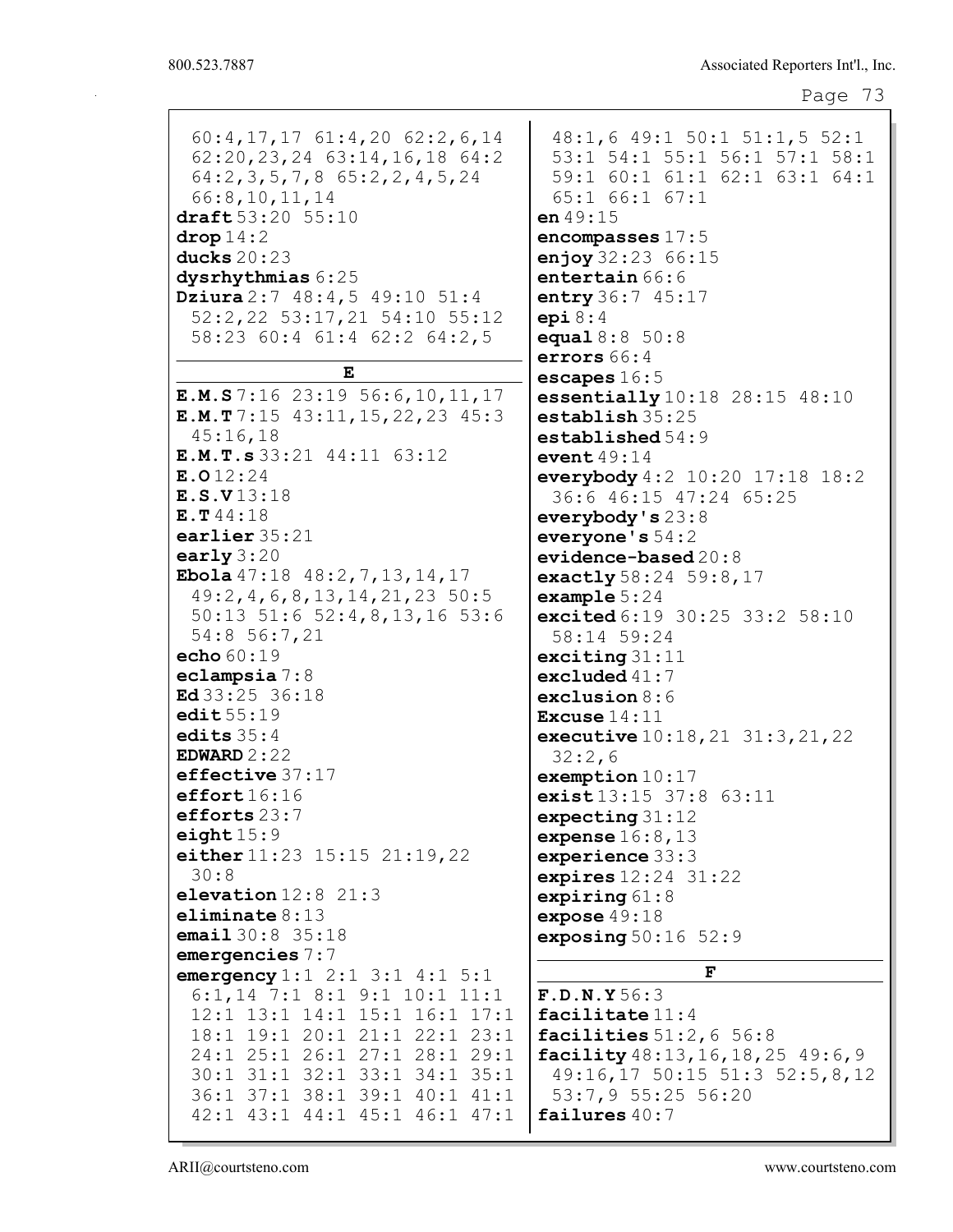| fall32:8<br>$far\,37:3$ 42:9 45:23 47:22 48:2 | 59:18<br>forward   |
|-----------------------------------------------|--------------------|
| 58:6 61:4,14 64:18                            | found 2            |
| fashion 38:25                                 | four $8:$          |
| fast29:3                                      | free $9:$          |
|                                               |                    |
| favor 66:12                                   | fresh 3            |
| feature 63:19 65:15                           | front3             |
| features 65:20                                | functio            |
| feedback 32:22                                | fundin             |
| feel $9:11$                                   | funnel             |
| feeling $18:14$                               | furthe:            |
|                                               |                    |
| feels $64:13$                                 | 47:16              |
| fifty 13:25 14:2 31:7 32:16                   | future             |
| 58:15                                         |                    |
| <b>figure</b> $33:16$ $62:18$                 |                    |
| file $55:5,6,8$                               | G.O.P 8            |
| filing $30:4$                                 | qain36             |
|                                               | $\text{game } 58$  |
| final 59:15 60:10                             |                    |
| find 21:12, 22 47:11 54:18, 21                | gap 18:            |
| finding 34:22 65:13                           | ge139:             |
| fine $47:957:4$                               | genera.            |
| finer $14:4$                                  | genera.            |
| fire $62:25$                                  | geograj            |
| first $5:13$ $12:21,22$ $13:2$ $24:5$         | getting            |
|                                               | 60:3               |
| 27:23 30:10 37:12 45:12,13                    |                    |
| 47:21                                         | gist $48$          |
| <b>five</b> $15:8$ 29:8                       | give 3:            |
| fix $64:17$                                   | 54:20              |
| fixed $66:4$                                  | glass 1            |
| fluids $50:21$                                | global             |
| fly51:16                                      | go3:19             |
|                                               |                    |
| folder 53:25 54:17                            | 12:13              |
| folks $9:18$ 35:23 38:14 57:7,14              | 35:15              |
| $60:12$ $65:8$                                | 43:4               |
| $\texttt{follow}18:25$                        | 61:22              |
| following $20:9$                              | goal 23            |
| follows $19:2$                                | goes $16$          |
|                                               | going 3            |
| foregoing $67:3$ , $6$                        |                    |
| forgotten $11:18$                             | 28:21              |
| format $23:5$                                 | $35:6$ ,           |
| formatting $5:21$ 9:6                         | 40:4               |
| formulary 11:19 12:5, 19 14:19                | 45:22              |
| $14:23, 25$ $15:7, 9$ $21:13, 15, 19$         | 58:19              |
| 21:22                                         | $\mathsf{good}3$ : |
|                                               |                    |
| formulary's $21:17$                           | 20:21              |
| <b>Forness</b> $2:17$ $4:13,14,14$ $25:12$    | gotten             |
| 25:13,13 50:24,25                             | <b>GRASS 2</b>     |
| forty $31:8$                                  | great $4$          |
| forward $22:8$ $29:3$ $33:14$ , $16$ , $22$   | greate:            |
| 41:24 44:3 45:22 47:12 54:11                  | Greenbe            |
|                                               |                    |

59:18  $ded$   $35:17$ found 24:20 54:25 four 8:8 29:8 32:18 36:15  $11$ fresh 36:23 47:3  $31:2$ on  $43:15$ **g** 61:12  $60:24,24$  61:2  $r14:5 24:17 30:12 47:5$ 47:16 51:13  $11:3$  61:22 G G.O.P 8:17 12:16  $: 7$  $:5$ 22 18  $17:24$  8:11,22 27:7  $\texttt{lized} \, 27:16$  $phi29:11$  $g13:23$  14:4 23:6 32:24 61:15  $: 9 \; 52:9$ give 3:15 10:23 22:10 33:6 54:20 59:17  $3:8$ global 11:5 17:5 32:11 go 3:19 5:16,18 9:17 11:21 12:13 28:23 31:23 34:8,10 35:15 38:5 40:11 42:7,10 43:2 43:4 51:16 53:9 54:6,6 57:10 61:22 62:5,23 63:8 64:3  $: 11, 13$ goes 16:3 60:9 61:5 62:19 going 3:21 12:3 17:19,20 28:19 28:21 29:10 30:16 31:14 32:2 35:6,12 37:23,23 38:8 39:24 40:4 41:5,12,14,15,16 44:25 45:22 48:3 49:6 52:21 57:22 58:19 59:18 62:12,16 65:5 good 3:3,23 10:6,8,9 16:24 47:9 63:19 66:3  $9:21,23$  $:21$ great 4:3 31:20 62:7 65:19  $r8:7,8$  $erg 2:9 10:6,10,13 12:20$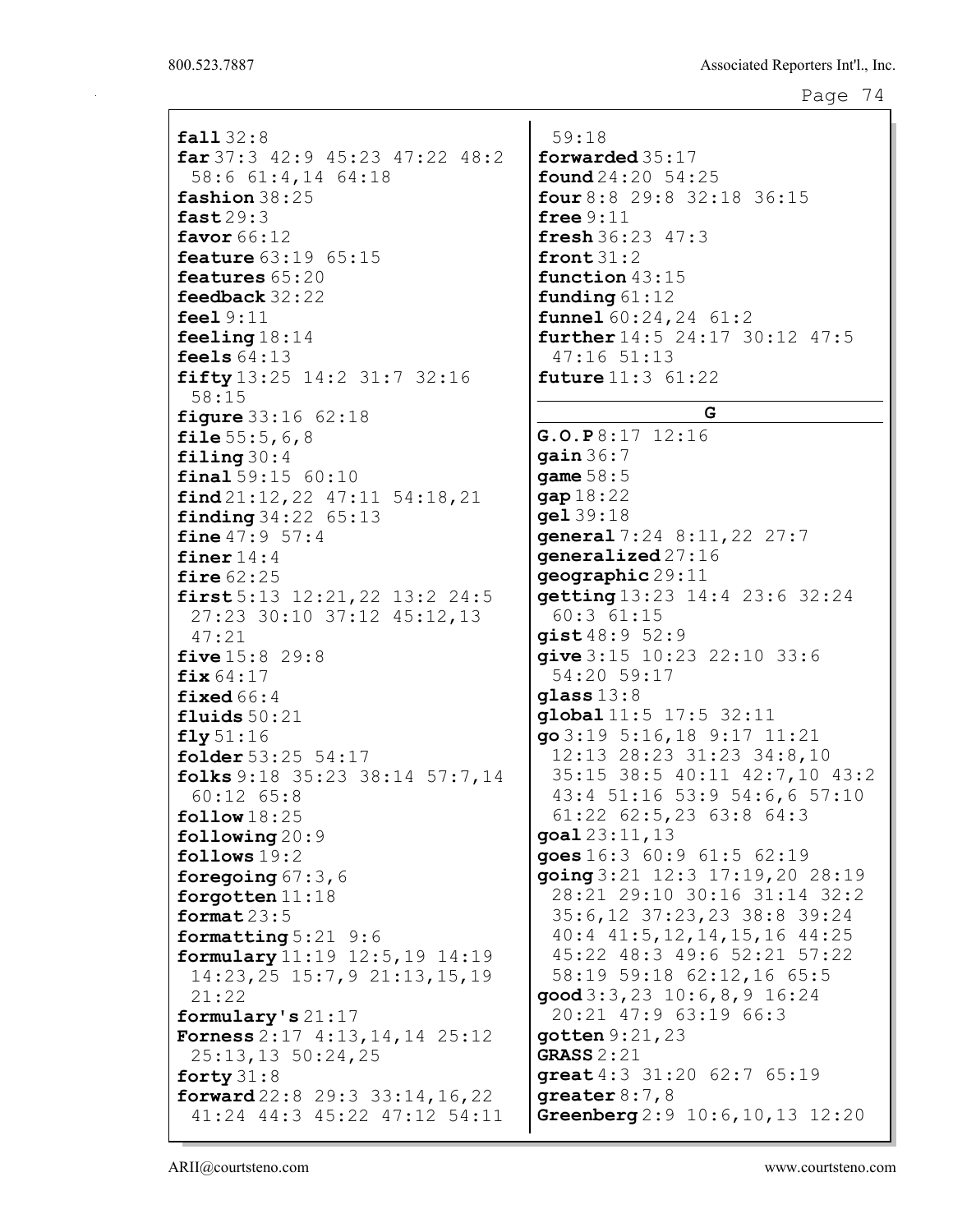| 13:4,22 16:3 28:10 30:23               | hospitals 51:15 54:9 55:24 56:5                    |
|----------------------------------------|----------------------------------------------------|
| 34:25 42:20, 21, 23 47:21 49:19        | $56:6, 10, 15, 18$ $63:5, 8, 12$                   |
| $51:10$ $55:4,10,17$ $64:8$ $65:12$    | HOST $2:3$                                         |
| $gritty$ 13:17, 23                     | hours $8:7$                                        |
| ground $51:16$                         | housekeeping $3:8$                                 |
| group 30:9 35:3 43:10 47:14            | Hudson 2:8 4:15, 16, 16 20:18, 19                  |
| 53:22 54:11 59:7,15                    | 20:20, 21 25:14, 15, 15 33:20                      |
| groups $59:13$                         | 34:15 35:23 40:20 41:24 42:4                       |
| guess 3:13 22:6 24:6 31:12             | 43:2,553:23,24                                     |
| 33:15 38:18 40:10,19 41:13             | hundred 6:17 13:25 58:15                           |
| 42:10, 24 43:13 46:3 52:11, 11         | hunting $54:5$                                     |
| 56:2,3,957:21                          | hurricane $28:21,23$                               |
| guide $63:10$                          | I                                                  |
| <b>guideline</b> $18:17$ $19:2$ , $18$ |                                                    |
| quidelines $8:9$                       | $i$ -gel 33:19 36:16 39:13, 20, 24                 |
| quys 14:8 36:11                        | $40:11, 16, 17, 24$ $41:6, 9, 11, 19$              |
| н                                      | 41:25 45:24                                        |
|                                        | I.M58:15                                           |
| half20:3                               | $I.09:15$ $12:8,15,17$                             |
| <b>HAMILTON</b> $2:13$                 | $I.V6:12$ 9:15,19 10:4,19 11:19                    |
| hands $21:5$                           | $12:3, 8, 15, 16$ 15:6 21:2, 19                    |
| HANNAH 67:3,13                         | 58:8 59:21                                         |
| happen 11:6 12:3 13:10 46:3            | I'd54:14                                           |
| happened $21:15$                       | I'1127:20                                          |
| happening $32:4$ 60:11                 | $I'$ ve $59:22$                                    |
| happens 39:18 43:10 60:8               | $\texttt{ice}29:3$                                 |
| happy $11:3, 10$ $14:4$ $20:22$        | $i$ dea 19:23 38:13 47:9                           |
| hate $13:16$                           | identified 49:7                                    |
| head $11:25$                           | identifying 45:21                                  |
| health 1:3 31:9 48:6 51:4 56:5         | ignoring 9:22                                      |
| 56:14                                  | immediately 64:17                                  |
| <b>hear</b> $10:11$ $33:14$            | impaled 9:3                                        |
| <b>hearing</b> $14:10$ 67:8            | implement21:6                                      |
| Heart $6:9$                            | importantly 58:9                                   |
| Hello 28:10 34:18                      | include 39:19 41:12 46:14                          |
| <b>help</b> $11:3$ 57:22 63:10 65:15   | include 7:4,78:234:1545:20                         |
| helpful36:11<br>hereof $67:5$          | 59:20                                              |
| hereto $67:5$                          | includes $9:2$ $64:11$<br>inclusion 35:24 37:3     |
|                                        |                                                    |
| hereunto $67:9$                        | inclusive $40:16$<br>increase 6:22                 |
| Hey $36:4$<br>Hi 10:6 15:18            |                                                    |
|                                        | independent $61:15$<br>indivialual17:4             |
| high $49:25$                           | $individuals$ $14:16$                              |
| higher $39:12$                         |                                                    |
| hit28:22,25                            | ineffective 37:18<br>information 36:10 47:22 52:20 |
| Hold27:23,24                           |                                                    |
| Hopefully $34:6$                       | $60:3$ $62:8,10,13$ $64:10,14,19$                  |
| hopes $27:16$                          | 64:21,22                                           |
| hospital 49:7, 18, 23 50:3, 5, 17      | initial 49:12 57:10                                |
| $63:2,7$ $64:11,18$                    | initially 22:3 33:21                               |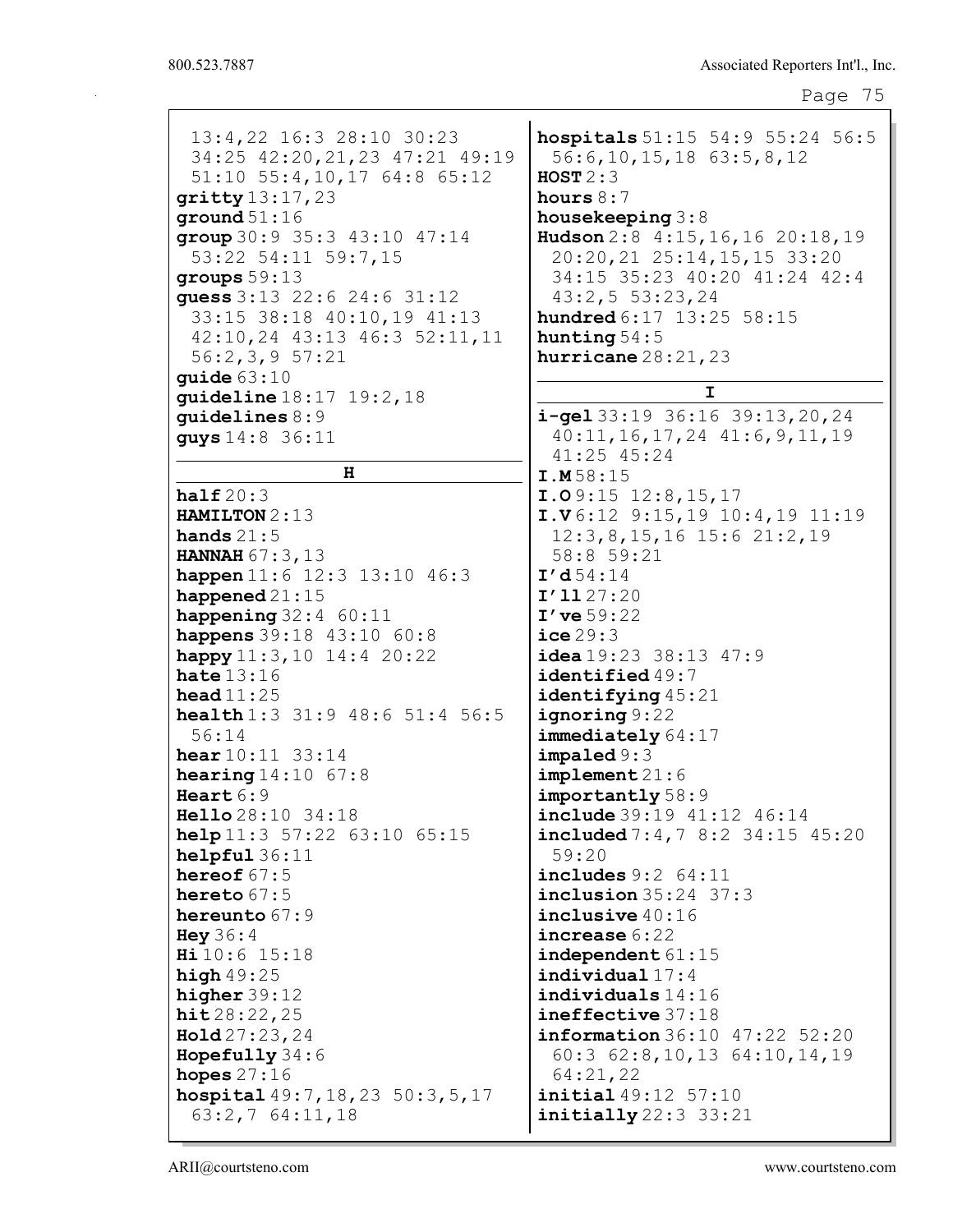| injuries $9:2,2$                               | <b>June</b> 67:10                                                     |
|------------------------------------------------|-----------------------------------------------------------------------|
| input33:25<br>insertion 40:14, 15 41:2         | ĸ                                                                     |
| insertions $41:20$                             | <b>KACZOR</b> $2:4$                                                   |
| intended $38:14$                               | <b>keep</b> $3:9$ 18:12 33:5 38:20                                    |
| $\texttt{intent} 51:21$                        | keeping $27:8$                                                        |
| inter- $49:8$                                  | $k$ etamine $58:11$                                                   |
| $\texttt{inter-facility}$ 50:13, 19 52:4       | key 18:23                                                             |
| 54:7                                           | <b>kind</b> $19:24$ 30:3 $41:11$ 48:23                                |
| interchangeable 12:17                          | 58:19 65:20                                                           |
| interest 41:16                                 | <b>King</b> $45:25$ $46:2$ , $13$ , $14$                              |
| interested 42:19                               | know $10:23$ 15:2 17:18 18:9, 12                                      |
| intricacies 46:21                              | 20:2,7 21:6,15,20 26:12 27:11                                         |
| introduce $41:3$                               | 28:15, 20, 20, 23, 25 29: 7, 8, 8, 15                                 |
| intubated $45:3$                               | 29:24 30:13 31:2,23,24 32:9                                           |
| intubating $43:17$ $45:6$                      | $32:12, 18, 24$ $33:2, 4, 4, 6, 8, 9$                                 |
| intubation 44:19 45:13 50:21                   | 36:25 37:19,22 38:4,9 39:3,23                                         |
| involved 41:15,18 46:21                        | 39:25 40:6 41:17 45:5,10,10                                           |
| ipratropium 7:15                               | 47:2 49:25 50:16,18 51:13,14                                          |
| <b>Island</b> 28:24 51:10                      | 51:15 54:7 56:2,2,13,19 59:8                                          |
| $i$ ssue $21:7$ 53:10, 11 60:5                 | 60:2 63:21,22 64:9,12 65:16                                           |
| issues $65:11,13$                              | knowing $41:18$                                                       |
| it'd47:954:3                                   | knowledge $51:8$                                                      |
| $i$ t'1162:5                                   | known $8:7$ 48:14 49:4                                                |
| it's 8:18 13:25 30:24 56:18                    | Kugler 2:14 4:17, 18, 18 15:18, 18                                    |
| item 5:13 26:22 30:12 33:18                    | 15:20 16:23 17:17 25:16,17,17                                         |
| 47:17 52:24 57:15                              | 66:8,8                                                                |
| items $54:17$                                  | Kutzin 2:22 4:20, 21, 21 25:18, 19                                    |
|                                                | 25:19                                                                 |
| J                                              | L                                                                     |
| J.F.K48:21                                     |                                                                       |
| Jack 2:15 9:12 10:16 60:20                     | L.M.A45:2546:4                                                        |
| 61:21 62:14 63:17                              | L.T45:25                                                              |
| Jack's $60:19$                                 | <b>lack</b> $58:20$                                                   |
| JACOB 2:5                                      | <b>LAMS</b> $8:6$                                                     |
| <b>January</b> 18:3 42:18                      | LANGSAM 2:8                                                           |
| Jared $2:22$ 4:20, 21 $25:18$ , 19<br>Jeff 5:7 | <b>Langsom</b> $4:22$ , $23$ , $23$ $25:20$ , $21$ , $21$<br>55:20,23 |
| JEFFREY $2:15$                                 | <b>language</b> 12:16 40:13 48:8 52:17                                |
| <b>Jeremy</b> $2:16$ $4:5$                     | 54:22 59:13                                                           |
| $Jo12:12$ 17:11 19:17,19 20:16                 | <b>large</b> $8:10$ $20:10$ $43:21,21$                                |
| 23:3                                           | larger 38:23                                                          |
| job23:16                                       | last-minute 29:23                                                     |
| Joe 2:16 23:16                                 | learn 29:14                                                           |
| Joe's $46:8$                                   | $l$ earned $29:25$                                                    |
| JOHN 2:6                                       | leave $43:20$                                                         |
| join25:24                                      | $left9:16$ 35:2,7                                                     |
| JOSEF2:10                                      | $\texttt{legal 11:7}$                                                 |
| Joseph $4:4$                                   | let's 28:20                                                           |
| jump 30:15                                     | <b>level</b> $7:15$ $18:13$ $27:10,12$ $32:12$                        |
|                                                |                                                                       |

ARII@courtsteno.com www.courtsteno.com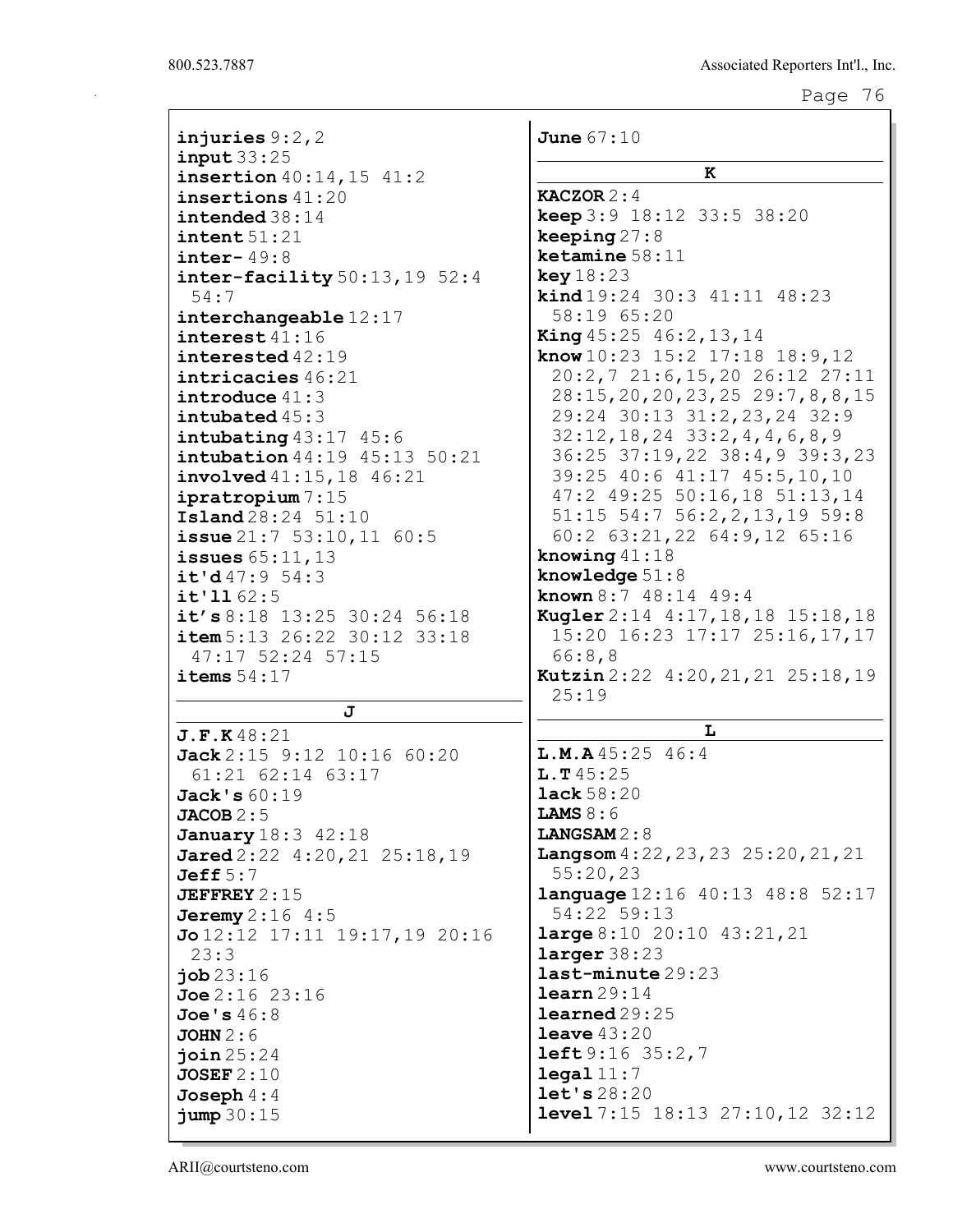| 46:3                                               | magnesium $7:8,12$                                                         |
|----------------------------------------------------|----------------------------------------------------------------------------|
| Lew $19:13$ $21:11$ $44:7,22$ $46:7$               | $maintaining 61:9$                                                         |
| 53:18 55:20 57:19                                  | major 19:8 20:14                                                           |
| <b>Lewis</b> $1:9$ 2:6 5:2                         | majority 17:6                                                              |
| lidocaine $6:24$                                   | making $62:12,19$                                                          |
| $\text{lieu }52:7$                                 | management $7:24$ 8:11                                                     |
| $\text{light }48:22$                               | mark 2:12, 23 14:3 35:19 36:6                                              |
| limit 39:10, 13 41:9 43:8<br>limitations 31:4      | 65:3,4                                                                     |
| limited29:7.14                                     | Marshall 1:9 2:6 3:3, 16, 17 4:25                                          |
| <b>line</b> $5:21$ $6:9$ $7:5$ $9:7$               | $5:2, 2, 12$ 9:23 10:8, 11 11:13<br>$11:17, 20, 24$ $12:13$ $14:7, 11, 20$ |
| <b>list</b> 10:24 12:19 15:7, 10 21:13             | 15:3, 14, 19 16: 23 17: 3 19: 9, 15                                        |
| 51:11,11,12                                        | 20:15, 18, 20 21: 9, 24 22: 6, 14                                          |
| <b>listed</b> $12:7, 8, 9$ 14:19 15:6 21:2         | 22:19 23:9, 21, 25 24:6, 11, 15                                            |
| 21:18,19                                           | 25:22, 23, 23 26:21 27:22, 23, 25                                          |
| listen 23:17                                       | 28:3,8,13 30:5,11 33:12 34:21                                              |
| listing 15:5                                       | 34:25 35:14,19 36:12 38:16                                                 |
| lists $57:24$                                      | 41:21 42:20,22 43:25 44:9,23                                               |
| <b>literature</b> 17:23 18:7 19:5 36:8             | 46:10,16,25 47:12 49:3 50:11                                               |
| 45:5                                               | 50:12,24 51:17,19 53:14,19                                                 |
| <b>little</b> 18:8 37:24 41:14 46:2, 21            | 54:14,16,20 55:22 56:12 57:13                                              |
| 52:14 57:5 58:8 62:25 65:6,18                      | 57:20 60:17,17 61:20 62:14,23                                              |
| local 27:10 31:9 56:20 65:11                       | 63:16 $64:2,3,7,8$ 65:2,4,24                                               |
| locality 61:12                                     | 66:11,14                                                                   |
| LOCKWOOD $2:23$                                    | match17:23                                                                 |
| logging 3:16                                       | $matching 18:7$                                                            |
| long 10:21 15:12 28:24 51:10                       | Matthew 2:11 24:23 26:8                                                    |
| 57:8                                               | Maynard 2:11 24:23 26:8, 9, 10, 10                                         |
| $long-term 32:13 51:7$                             | MCEVOY $2:25$                                                              |
| <b>longer</b> 30:18 31:25 33:5 62:3                | MCGOWAN $2:19$                                                             |
| $\texttt{look}$ 11:10, 21 15:5 21:10 35:15         | mean $15:8$ $16:15$ $19:25$ $23:16$                                        |
| 38:6, 18, 23 40:6 43:4 44:4, 6                     | 29:22 36:25 51:20 52:11 56:2                                               |
| 47:3,10 54:14 56:24 57:5,11                        | 64:15                                                                      |
| 57:15 58:3 59:22, 23, 24 64:24                     | means $50:18$                                                              |
| <b>looked</b> 62:24 63:6                           | mechanisms $50:21$                                                         |
| <b>looking</b> $10:24$ $11:2$ $20:16$ , $24$       | Med 39:7,8 43:13                                                           |
| 33:8 35:11 36:20 37:16 39:10                       | media $58:20$                                                              |
| 40:19 41:3 43:12,14 48:11,24                       | medic 43:10, 16 44:16, 17 45:3, 16                                         |
| $51:12, 13, 14, 22, 22, 24$ 54:2, 24               | medical 1:1, 6 2:1 3:1, 4 4:1 5:1                                          |
| looks $40:23$                                      | $6:1, 20$ 7:1, 17 8:1, 21 9:1 10:1                                         |
| <b>lose</b> $37:10$<br>$\text{losing } 41:17$      | $11:1$ $12:1$ $13:1$ $14:1$ $15:1$ $16:1$<br>17:1 18:1,23 19:1 20:1 21:1   |
| lost 63:25                                         | 22:1 23:1,18 24:1,22 25:1                                                  |
| $\texttt{lot8:16,17} \quad 14:21,22 \quad 18:6,24$ | 26:1 27:1 28:1 29:1 30:1 31:1                                              |
| 32:22 40:12 44:25 63:22 65:19                      | 32:1 33:1,23 34:1 35:1 36:1                                                |
| $1$ ove $38:12$                                    | 36:21 37:1 38:1 39:1 40:1                                                  |
|                                                    | $41:1$ $42:1$ $43:1$ $44:1$ $45:1$ , $11$                                  |
| M                                                  | 45:14 46:1 47:1 48:1 49:1                                                  |
| <b>MACMILLAN</b> $2:6$ 3:15                        | 50:1 51:1 52:1 53:1 54:1 55:1                                              |
| MAGER $2:22$                                       | 55:9,15 56:1 57:1 58:1,21                                                  |
|                                                    |                                                                            |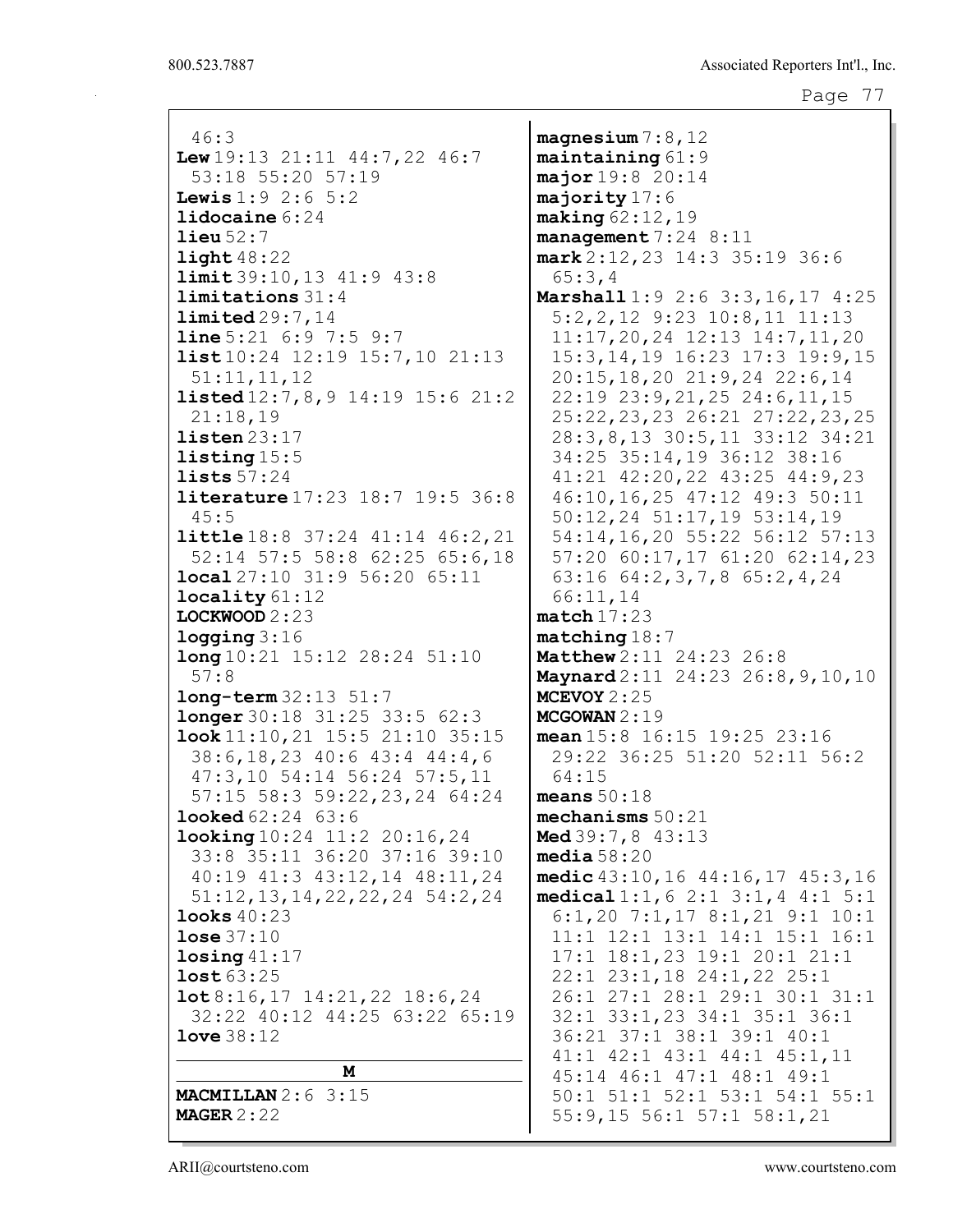| 59:1 60:1 61:1 62:1 63:1,20                  | 65:14                                        |
|----------------------------------------------|----------------------------------------------|
| 63:24 64:1 65:1 66:1 67:1                    | mute $3:9$ 14:12, 12, 13                     |
| medication 7:21, 22 8:12 15:5, 9             | muted 3:17                                   |
| medications $6:20,21$ $7:18,20$              |                                              |
| 8:13 12:19 15:7                              | N                                            |
| medicine 18:15, 22 19:5, 5, 6, 21            | name 14:14 28:11 67:10                       |
| $20:6, 6, 7, 13, 14$ $23:13, 13$             | names $4:2$                                  |
| medics $58:12$                               | Nassau $28:24$                               |
| meeting $1:6 \t3:2, 4, 12 \t22:7 \t27:2$     | $\mathtt{national}$ 7:16                     |
| 27:15 30:10 35:2 41:23 52:24                 | nature $64:23$                               |
| $62:16$ $66:2,15,17$                         | near 11:2 61:22                              |
| meetings $60:16$                             | necessarily 56:17                            |
| MELISSA 2:23                                 | need 11:25 21:23,25 24:5,7                   |
| members 24:21, 22 63:7, 20                   | 26:16 28:25 29:2 32:11 42:3                  |
| mention 9:15                                 | 55:9 57:5,7,10,11 60:21,24                   |
| mentioned 9:5, 11 19:19 20:5                 | 62:15 65:22                                  |
| 35:22 56:15                                  | needs 15:23 27:5 63:6 66:4                   |
| mentions 36:17                               | never 22:4 39:25                             |
| met18:3                                      | new1:2 5:14 7:2,10 8:6,16,22                 |
| mic48:3                                      | $12:9$ 15:16, 22, 22, 25 16:4, 6, 12         |
| Michael $2:24$ 4:7                           | $16:13, 14, 17, 19, 20$ 17:8,8,9             |
| Mickey 2:17 4:13, 14 25:12 50:25             | 18:11, 18 22:15, 17, 19, 20 24:7             |
| $mid-state 51:2$                             | 28:7 31:8 37:7,9 43:20 45:11                 |
| <b>MIKE</b> 2:25                             | 51:8 52:2 56:19 57:18,23 58:7                |
| milligrams 58:15                             | $61:23$ $66:5$ $67:2$                        |
| milliliters 13:25                            | newly 7:24 8:11                              |
| millions 16:9                                | Nic 44:7 46:8 62:20                          |
| minimal 6:15 20:4                            | $nice$ 54:4                                  |
| minute 54:21                                 | Nick 9:8 24:13 56:3                          |
| minutes $15:21$ $34:9$ $36:13$ , $15$ , $20$ | <b>NIKOLAOS 2:18</b>                         |
| $41:23,23$ $42:18$                           | nine 64:22                                   |
| mirror18:21                                  | $ninety-five 18:4$<br>nitro 6:16 10:19 14:19 |
| missed24:21                                  | nitroglycerin 6:12, 14 9:19, 21              |
| missing 15:12                                | 10:4 11:19 12:3 14:22 15:5,15                |
| $\text{modify } 27:14$<br>moment $16:5$      | 21:2,14 58:9 59:21                           |
| months $32:17$                               | nitty 13:17, 23                              |
| morning $3:3, 6, 24$ 10:7,8,9 20:21          | noise 3:10                                   |
| 48:5                                         | nontraumatic 5:24 6:4                        |
| motion 24:5, 7, 10 26:19 39:6                | nope $43:16$                                 |
| $41:24$ 66:6,7,8                             | norepinephrine $8:3$                         |
| move $21:4$ 33:14,16                         | norm37:7                                     |
| $\text{move} d28:12 \quad 39:23$             | North $29:4$                                 |
| movement $60:8$                              | note 24:24                                   |
| moving 26:22                                 | notes 35:15 44:11, 20 46:12                  |
| multiple 18:10 61:6                          | 47:10                                        |
| <b>Murphy</b> 5:3 25:24 35:23 36:7,8         | notice $29:25$                               |
| 36:10                                        | notices 66:4                                 |
| <b>Muru</b> $20:25$ 57:23 59:21 60:3,22      | notification 27:11                           |
| $61:23$ $62:9,24$ $63:21,25$ $65:8$          | nuances $46:19$                              |
|                                              |                                              |

ARII@courtsteno.com www.courtsteno.com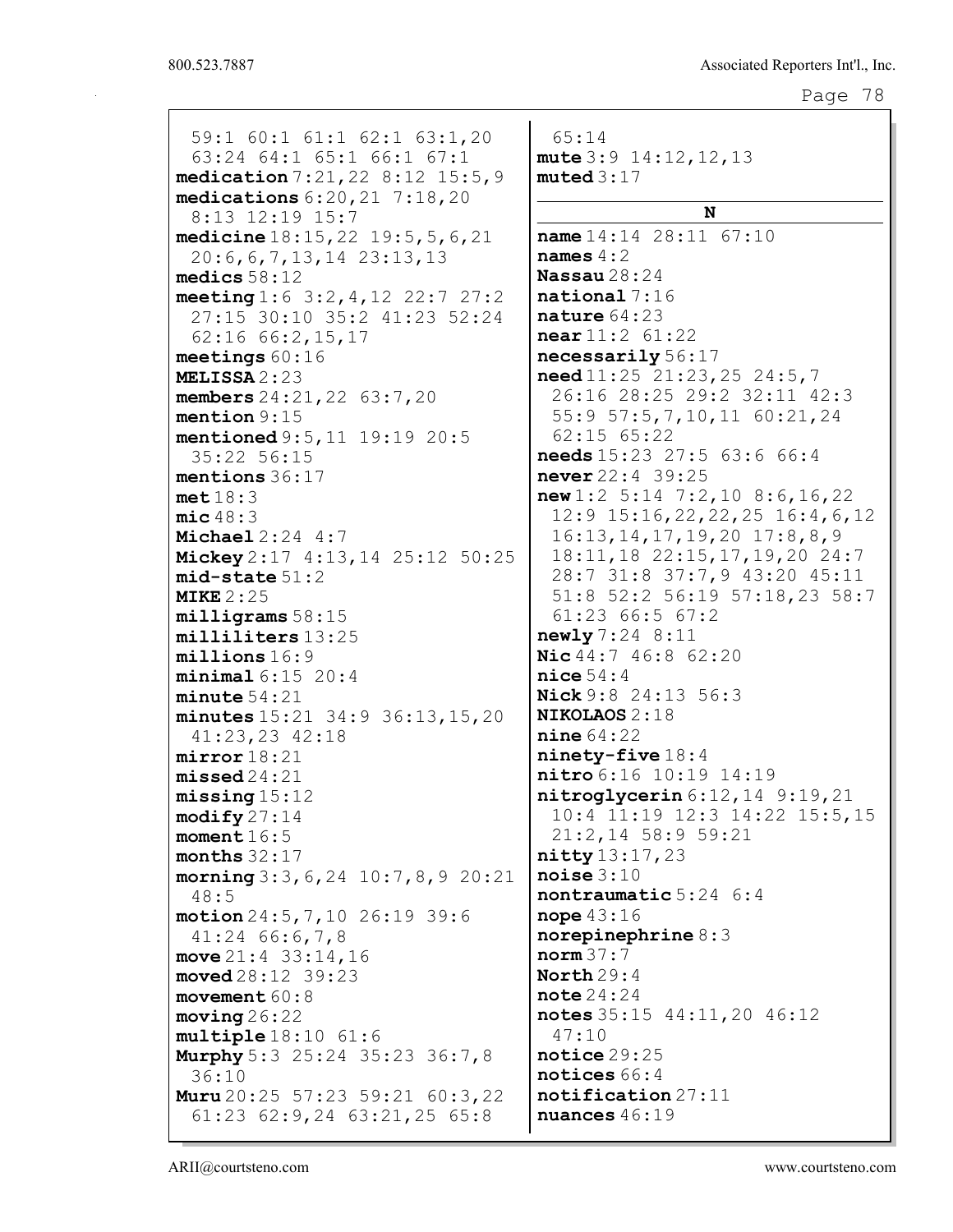| number 29:8, 14 32:4 38:23 39:11                 | overarching 18:16 19:3                        |
|--------------------------------------------------|-----------------------------------------------|
| 39:12 43:6,6,21                                  | OZGA2:73:19,254:7,10,13,15                    |
| numbers $43:4,19$                                | $4:17,20,22,25$ 5:3,6,8,10                    |
|                                                  | 23:24 24:3,20 25:3,5,7,9,12                   |
| $\circ$                                          | $25:14, 16, 18, 20, 22, 24$ 26:4, 6,8         |
| objects 9:3                                      | 26:11, 15 54:23 55:2, 8, 14                   |
| observation $46:19$                              |                                               |
| Obstetric 7:7                                    | P                                             |
| obviously $23:12$ $48:19$                        | P.D.A6:3                                      |
| occlusion 8:10                                   | P.D.F59:4,4                                   |
| occur $10:25$                                    | P.P.E 60:23                                   |
| office 30:24 48:6 51:4                           | P.P.P.58:2 61:14                              |
| offline 10:5 14:5                                | $package9:20,24$ 21:7                         |
| $oh$ 22:22 26:17, 21 37:9                        | page 36:14 42:17 67:5                         |
| okay $3:17, 21, 25$ 5:11 12:10 15:3              | pages $67:6$                                  |
| 15:12, 13 20:17 21:24 22:6, 14                   | $\text{paid }61:5$                            |
| 22:25 24:25 26:8,12,15,17,19                     | $\pi$ ain 8:11, 13                            |
| 26:21 30:11 33:15 47:12 52:10                    | <b>PALS</b> $6:7$                             |
| 54:25 55:13,14 61:20 64:7                        | <b>Pam</b> $5:3$ $25:24$                      |
| old57:1758:5                                     | pandemic 26:23 27:3 29:6 30:2                 |
| Olsson $2:5\ 5:4,5,5\ 11:15,18,22$               | 30:17                                         |
| $11:25$ $12:10$ $21:5$ $24:4,9,11$               | <b>PANELISTS 2:4</b>                          |
| 26:2, 3, 3 36:14, 14 46:18, 25                   | paragraphs 36:17                              |
| onboarded $18:2$                                 | paramedic 31:7, 15 33:8 43:11, 22             |
| once $9:25$ 14:3 21:6 30:17, 18                  | <b>paramedicine</b> $30:13, 17, 20, 31:2, 4$  |
| 52:25                                            | 31:23 32:14,17,20                             |
| online $8:21$<br>open 9:3 34:14 36:5 38:25 39:13 | paramedics 7:8 29:13 32:23 33:5<br>58:3 63:11 |
| $40:4$ $48:9$                                    | part 5:20 20:10 21:16 23:8                    |
| opened 31:6 34:13 42:2                           | 32:24 34:12 35:13 36:3,9 37:7                 |
| opening $38:22 \ 40:5$                           | 60:5                                          |
| operational 18:19 20:11 23:12                    | participants 37:16                            |
| operations 63:10                                 | participate $42:3$                            |
| opinion $18:16$                                  | particular 16:5 32:3 36:22 41:8               |
| opportunity 16:12 37:11                          | 51:15 52:24 58:25                             |
| opposed 49:18 52:17                              | particularly 41:19 43:5                       |
| option 6:21, 24 45:7, 8                          | partnered 31:9                                |
| options $8:13$ 33:7,9                            | partnering 31:14                              |
| order $3:12$ 10:18, 21 12:15 19:22               | partnership 31:14                             |
| 31:3, 21, 22 42:4 45:8 56:15                     | pass 16:10 26:19                              |
| orders $6:20$ $7:9,12$ $32:2,7$                  | passed 34:9                                   |
| organized $8:12$                                 | pathways 33:7                                 |
| original $59:19,20$                              | <b>patient</b> 6:22 49:8, 13, 14, 18, 21      |
| originally $20:2$ $22:5$                         | $49:22, 23, 23, 24$ $50:2, 5, 10, 13$         |
| outbreak $48:20$                                 | 51:16 52:7,8 53:8 58:11,13,14                 |
| outcome 34:6 38:14                               | 58:14 59:24                                   |
| outcomes 58:18                                   | patients 7:14, 25 8:20 47:18                  |
| outlined 52:6                                    | 48:13,14 49:2,5,6 51:7 52:5                   |
| outside $63:11$                                  | 52:13 54:8 56:21 58:17                        |
| outstanding 35:8                                 | paying $61:11$                                |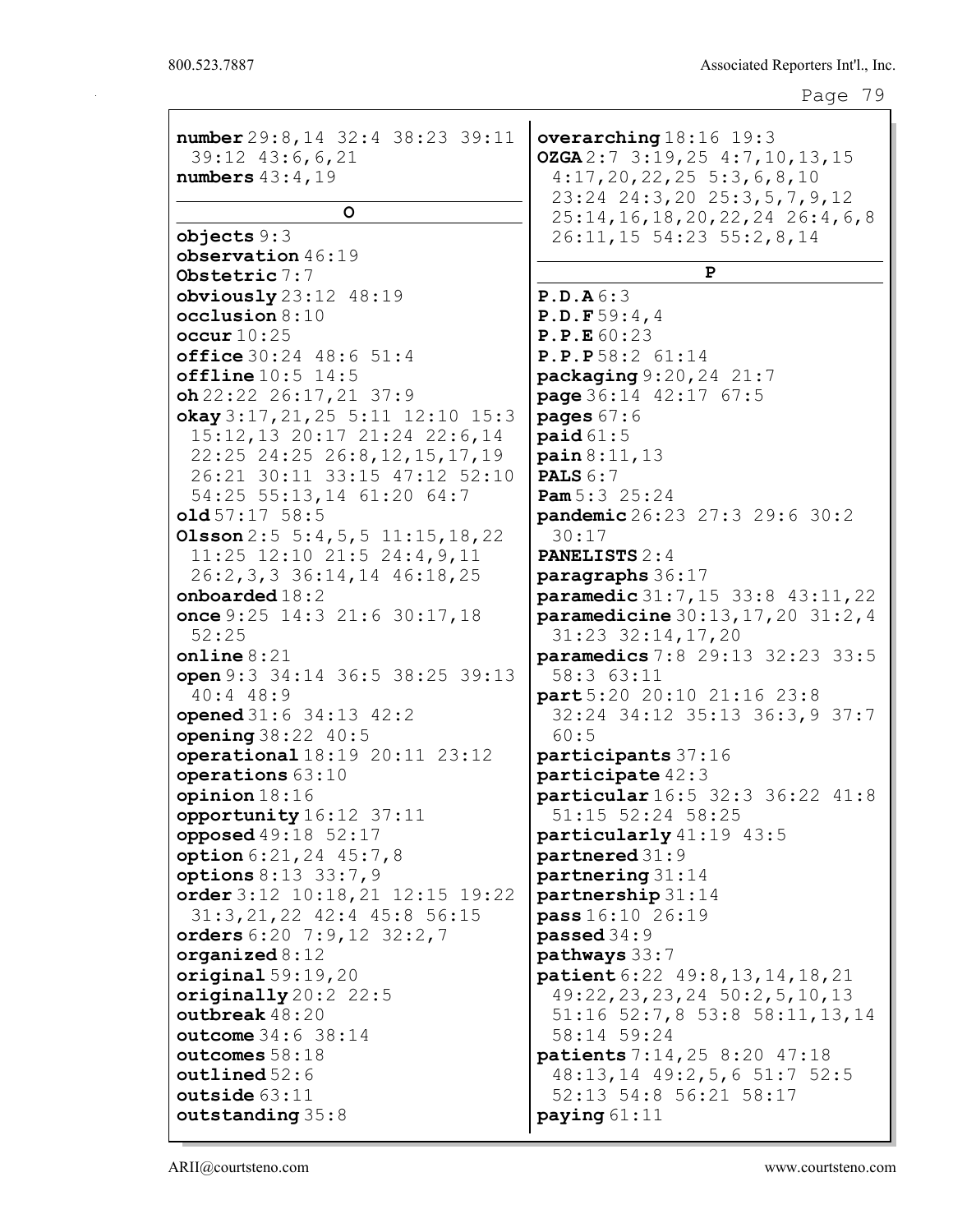pediatric 6:25 7:14 8:20 pediatrics 6:5 people 33:2,7 35:3 37:5 41:10 43:21 47:3 56:23 perceive 32:2 percent 18:4 perfectly 50:12,17 perform 43:15 45:18 permitted 10:19 31:3 person 57:9 Peter 2:3 55:12 phenomenal 32:17 **Philippy** 2:12 35:20 65:2, 3, 5 PHILLIPY 35:19 phone 30:14 57:6 pilot 22:3 33:19,22 34:11,16,23 35:6 36:9 37:11 38:21 40:21 41:8 43:14 44:3 45:2,17 46:5 46:6,20 piloting 35:24 place 8:24 10:21 13:14 27:9 29:16 30:3,18,19 31:21 44:12 44:18 56:18 67:4 placed 45:4 plan 30:6 32:13 planned 3:6 please 3:9 9:11 12:13 14:12,14 24:2,5 30:7 46:8 47:15 57:15 plenty 45:4 point 9:24 10:5 12:18 15:8,21 19:7 28:4 34:7 39:4 40:25 43:3 44:17 61:22 pointed 23:16 points 40:15 policy 7:22 48:2,7 51:23 52:16 52:17,23 53:2 54:12,13 56:3 political 58:16 portal 47:23 positive 31:19 32:22 49:8 possibility 47:6 49:25 possible 23:14 31:25 45:17 51:15 posting 60:14 61:16 potential 41:17 practice 7:17 39:23 pre-hospital 16:18 20:7 50:16 preapproved 29:23 preclude 45:17 prehospital 6:13

prepare 50:5 prepared 50:9 52:12 Preparedness 48:6 51:5 present 3:23 4:16,19,21,24 5:2 60:6 presentation 49:13 presented 19:12 24:8 41:25 42:13 60:14 presenting 23:11 pressure 6:15 pretty 31:5 previous 8:25 previously 6:18 7:3 primary 48:15,17 65:8 prior 16:3 43:24 52:23 probably 9:16 22:8,8 28:22 43:24 44:18 45:7 57:11 60:5 61:8 65:17 problem 37:19 47:25 procedural  $8:15,19$  24:4 procedurally 20:22 procedure 36:23 procedures 48:21 proceed 24:18 proceedings 67:7 process 10:22 12:23 13:5,9,14 14:3 29:5 30:10 31:6 35:21 51:5 60:7 62:17 product 40:2 profile 6:22 program 22:3 36:7 61:9 65:10 programmers 65:8 programs 31:8,15 project 33:19,23 34:11,16 35:24 36:3 37:17 38:22 40:22 41:8 41:25 44:3 45:2,17 46:20,23 proper 63:13 properly 62:13 proposal 44:2 propose 38:8 proposed 40:10 55:18 57:16 protocol 5:25 6:4,11,19 7:2,11 7:22,23,24 8:5,12,13,16,18,23 9:19 14:18,23 16:5,7,10 17:5 18:11,18 21:14 26:23 27:3,17 28:7,15 29:2,7,15,24 34:23 36:25 37:2,14 40:13,23 41:18 42:13 48:11 53:8 57:25 59:5 59:20 60:13,13,23 61:21,23 63:23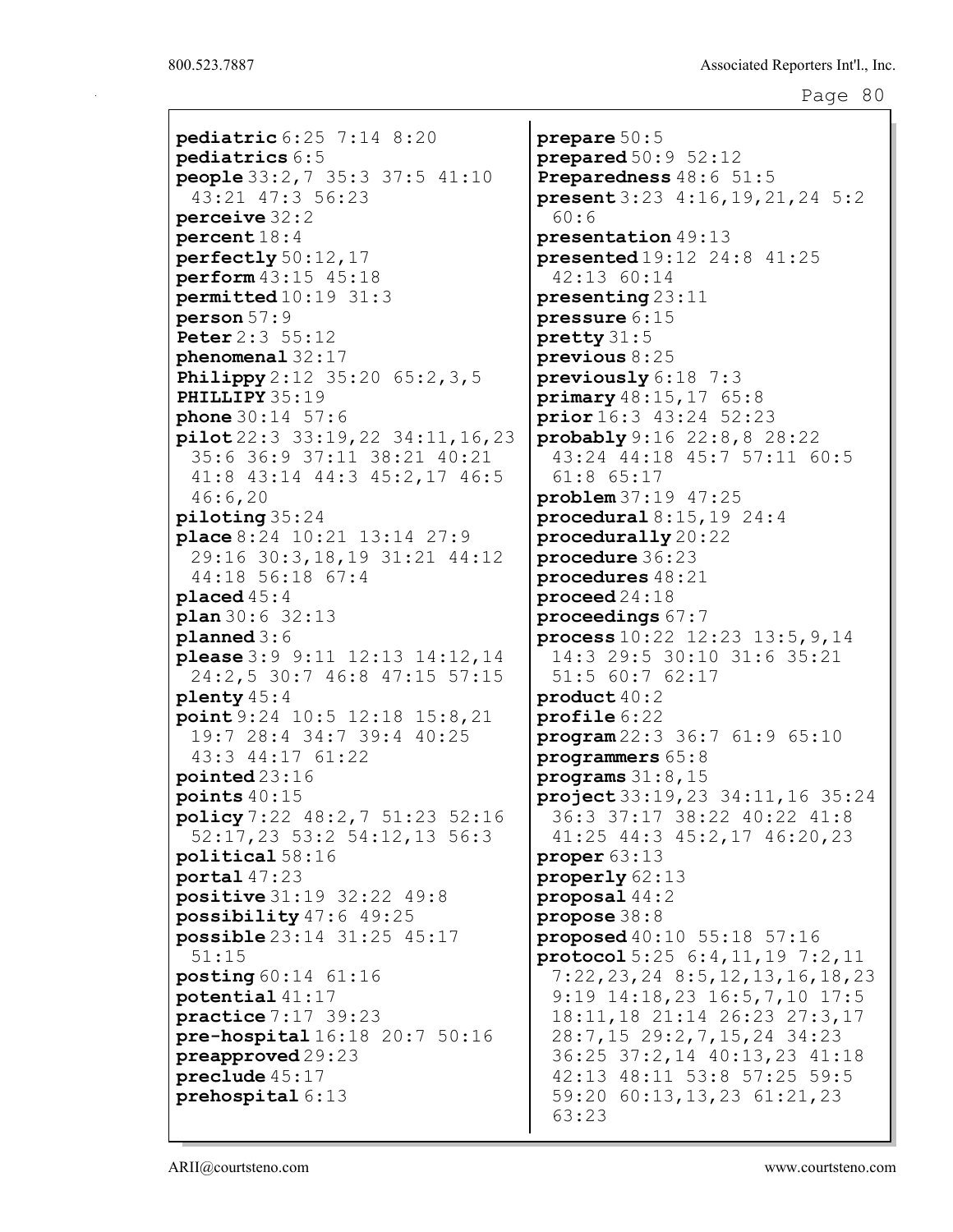| protocols $5:14, 18, 22$ 6:8 7:3,5<br>$8:2, 14, 24, 25$ 9:7,8,10,14 12:9<br>15:2, 17, 22 16:13, 15, 17, 18, 20<br>$16:21$ $17:4,9,10,10,17,19,21$<br>$18:3, 5, 12, 17$ $19:7, 12, 20, 21$<br>$20:11, 24$ $22:9, 16, 18, 20, 21$<br>23:18 24:8 28:16,17 29:9,14<br>29:15 52:6 57:24,24 58:4<br>63:19 | 38:23 39:25 41:2 43:8 44:4<br>56:13 60:20,21 61:11<br>reason 15:10 28:5<br><b>reasonable</b> $50:12, 18$ 57:3<br>recall 11:20 33:20 34:5 35:12<br>43:25 46:16 56:13<br>received $5:17$<br>receiving $55:25\ 56:4,8\ 57:9$<br>Recollections 34:17 |
|-----------------------------------------------------------------------------------------------------------------------------------------------------------------------------------------------------------------------------------------------------------------------------------------------------|--------------------------------------------------------------------------------------------------------------------------------------------------------------------------------------------------------------------------------------------------|
| prove $37:16$                                                                                                                                                                                                                                                                                       | recommendation $6:7$                                                                                                                                                                                                                             |
| $\n    provide 53:22$                                                                                                                                                                                                                                                                               | $\texttt{record3:12}$ 67:7                                                                                                                                                                                                                       |
| provided $48:8$ 59:5                                                                                                                                                                                                                                                                                | recorded $3:14$                                                                                                                                                                                                                                  |
| providers 16:8 23:19 29:13 38:2                                                                                                                                                                                                                                                                     | recording $3:13$                                                                                                                                                                                                                                 |
| 38:7 39:17 40:22 41:3 50:17                                                                                                                                                                                                                                                                         | redline 5:17                                                                                                                                                                                                                                     |
| 54:5 56:11 59:2 60:13,14 61:3                                                                                                                                                                                                                                                                       | reduce $60:20$                                                                                                                                                                                                                                   |
| 62:10 63:23                                                                                                                                                                                                                                                                                         | redundancy $8:25$                                                                                                                                                                                                                                |
| publicizing 36:2                                                                                                                                                                                                                                                                                    | refer 36:17 52:19                                                                                                                                                                                                                                |
| pulling 59:9 64:21                                                                                                                                                                                                                                                                                  | reference $53:3$                                                                                                                                                                                                                                 |
| pulse 6:2, 23                                                                                                                                                                                                                                                                                       | references $21:8$                                                                                                                                                                                                                                |
| purpose 45:21 56:9                                                                                                                                                                                                                                                                                  | referencing $55:7$                                                                                                                                                                                                                               |
| push 54:11 61:18                                                                                                                                                                                                                                                                                    | referring $51:25$                                                                                                                                                                                                                                |
| $push-dose 8:4$                                                                                                                                                                                                                                                                                     | refine 46:24                                                                                                                                                                                                                                     |
| put 14:11, 12 23:7 30:8 32:12                                                                                                                                                                                                                                                                       | <b>reflect</b> 6:6 16:17 53:2                                                                                                                                                                                                                    |
| 42:24 52:20 54:22 55:14 56:17                                                                                                                                                                                                                                                                       | reflected $63:4$                                                                                                                                                                                                                                 |
|                                                                                                                                                                                                                                                                                                     | reflects $7:2$                                                                                                                                                                                                                                   |
|                                                                                                                                                                                                                                                                                                     |                                                                                                                                                                                                                                                  |
|                                                                                                                                                                                                                                                                                                     |                                                                                                                                                                                                                                                  |
| Q                                                                                                                                                                                                                                                                                                   | regardless 37:7                                                                                                                                                                                                                                  |
| quality $35:10$                                                                                                                                                                                                                                                                                     | region $16:9$ $27:4, 18, 19$ $28:18$                                                                                                                                                                                                             |
| question 10:5 11:16 16:22, 24, 25                                                                                                                                                                                                                                                                   | 29:11, 16, 17, 18, 19 35:7 42:5                                                                                                                                                                                                                  |
| 19:16 23:20 24:5 30:16 34:2                                                                                                                                                                                                                                                                         | 51:2                                                                                                                                                                                                                                             |
| 43:9 44:2 63:16 64:4                                                                                                                                                                                                                                                                                | regional 17:4 18:13 27:5, 10, 12                                                                                                                                                                                                                 |
| questions 9: 9, 13 10:17 20:17                                                                                                                                                                                                                                                                      | 56:6 59:12 60:12 61:6                                                                                                                                                                                                                            |
| 22:15 30:5, 6, 12 33:13, 24 35:9                                                                                                                                                                                                                                                                    | regions $17:6,7$ 35:22 36:24 38:4                                                                                                                                                                                                                |
| 35:20 42:16 49:4 51:18 57:6                                                                                                                                                                                                                                                                         | 56:2362:3                                                                                                                                                                                                                                        |
| quick $11:15$                                                                                                                                                                                                                                                                                       | reqs 13:10, 13                                                                                                                                                                                                                                   |
| quickly $32:3$ 44:5                                                                                                                                                                                                                                                                                 | regulations $16:22$                                                                                                                                                                                                                              |
| quite $3:5$                                                                                                                                                                                                                                                                                         | reimbursement 61:12                                                                                                                                                                                                                              |
| R                                                                                                                                                                                                                                                                                                   | reimbursing $62:3$                                                                                                                                                                                                                               |
|                                                                                                                                                                                                                                                                                                     | <b>related</b> 8:24 32:5 40:16                                                                                                                                                                                                                   |
| Rabrich 2:15 5:6, 7, 7 21:17, 18                                                                                                                                                                                                                                                                    | rely 63:23                                                                                                                                                                                                                                       |
| 26:4,5,5                                                                                                                                                                                                                                                                                            | REMAC 16:19 65:10                                                                                                                                                                                                                                |
| raising $39:4$                                                                                                                                                                                                                                                                                      | remember 11:23 20:4 35:10 39:7                                                                                                                                                                                                                   |
| rate $6:6$ 23:4 59:2,3                                                                                                                                                                                                                                                                              | $46:21$ 58:6                                                                                                                                                                                                                                     |
| $re-51:5$                                                                                                                                                                                                                                                                                           | reminder 3:25                                                                                                                                                                                                                                    |
| reach $65:10$                                                                                                                                                                                                                                                                                       | <b>removed</b> $5:25$ $8:15$ , 16                                                                                                                                                                                                                |
| read 9:13 41:22 56:24                                                                                                                                                                                                                                                                               | removes $8:24$                                                                                                                                                                                                                                   |
| reading $55:18$                                                                                                                                                                                                                                                                                     | replace $61:7$                                                                                                                                                                                                                                   |
| reads $55:24$                                                                                                                                                                                                                                                                                       | report 33:11                                                                                                                                                                                                                                     |
| realistically 13:6                                                                                                                                                                                                                                                                                  | reported $67:4$                                                                                                                                                                                                                                  |
| really 10:14 18:14, 22 30:25<br>31:11, 19 32:10, 22 35:25 38:21                                                                                                                                                                                                                                     | <b>Reporter</b> 14:9 67:13                                                                                                                                                                                                                       |

ARII@courtsteno.com www.courtsteno.com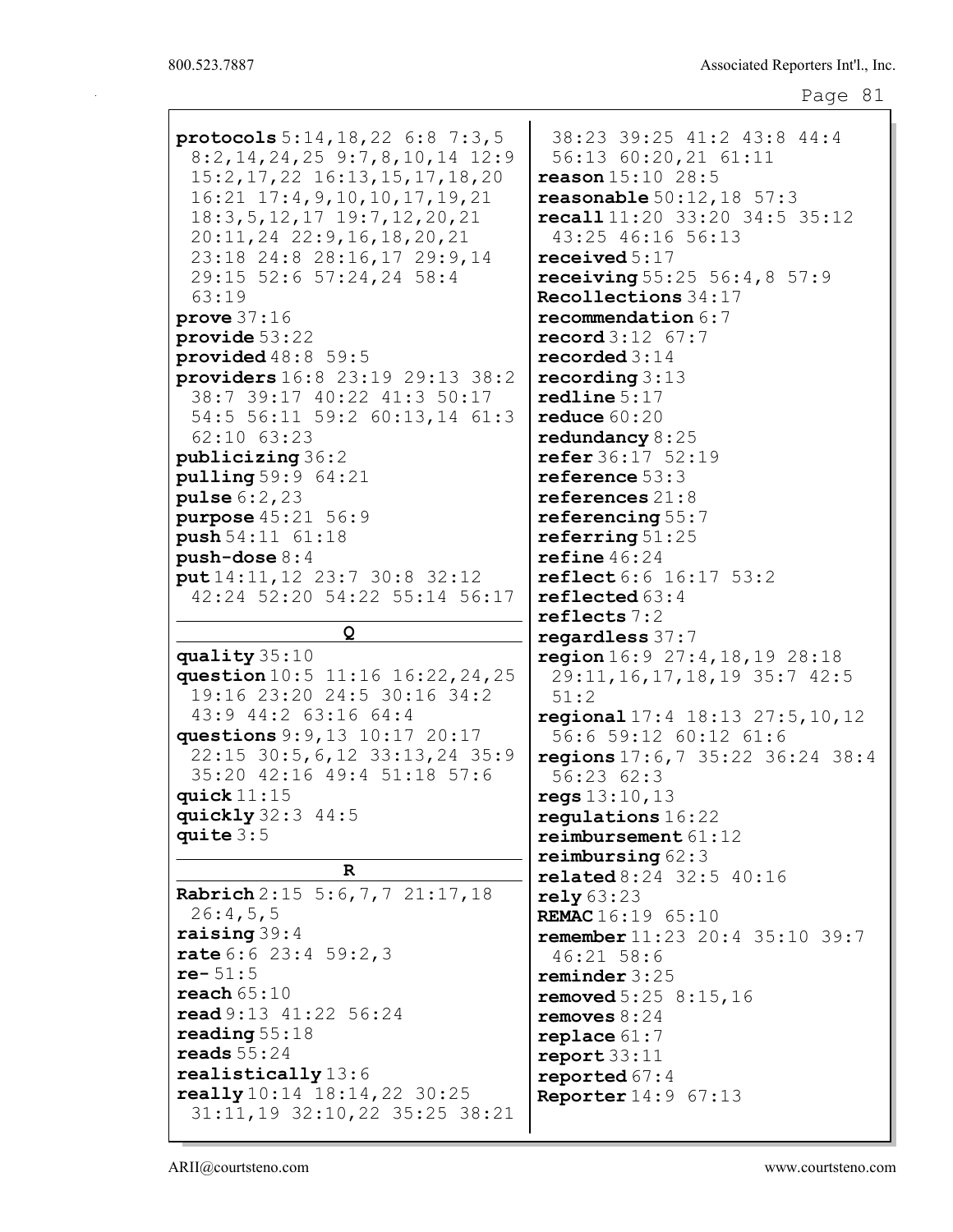| reporting $37:4,8$<br>says 12:16 15:8 45:5<br>request $42:11$<br>scene $43:7,16$<br>Schenker 2:10 12:11, 12, 14 17:14<br>require 8:21 16:6 27:19 61:17<br>required18:2<br>17:16 19:10,25 23:10 44:22,24<br>requirement $34:3$<br>44:24<br>requirements $18:19$<br>$\texttt{school} 31:15,17$<br>requiring $8:20$ 56:18<br>scope 7:16 38:7 39:23<br>research $43:19$<br>score $8:6,8$<br>screen 54:22 55:13<br>respiratory $6:11$<br><b>respond</b> $44:14 \ 50:20$<br>screening $48:21$<br>responders $13:2$<br>se15:721:13 |
|-----------------------------------------------------------------------------------------------------------------------------------------------------------------------------------------------------------------------------------------------------------------------------------------------------------------------------------------------------------------------------------------------------------------------------------------------------------------------------------------------------------------------------|
|                                                                                                                                                                                                                                                                                                                                                                                                                                                                                                                             |
|                                                                                                                                                                                                                                                                                                                                                                                                                                                                                                                             |
|                                                                                                                                                                                                                                                                                                                                                                                                                                                                                                                             |
|                                                                                                                                                                                                                                                                                                                                                                                                                                                                                                                             |
|                                                                                                                                                                                                                                                                                                                                                                                                                                                                                                                             |
|                                                                                                                                                                                                                                                                                                                                                                                                                                                                                                                             |
|                                                                                                                                                                                                                                                                                                                                                                                                                                                                                                                             |
|                                                                                                                                                                                                                                                                                                                                                                                                                                                                                                                             |
|                                                                                                                                                                                                                                                                                                                                                                                                                                                                                                                             |
|                                                                                                                                                                                                                                                                                                                                                                                                                                                                                                                             |
|                                                                                                                                                                                                                                                                                                                                                                                                                                                                                                                             |
| response $12:22,22$ 27:17<br>season $28:21,24$                                                                                                                                                                                                                                                                                                                                                                                                                                                                              |
| responsibility 61:10<br>second $3:15$ 16:2 17:12 24:12,14                                                                                                                                                                                                                                                                                                                                                                                                                                                                   |
| responsive $65:9,23$<br>26:24 37:13 66:10                                                                                                                                                                                                                                                                                                                                                                                                                                                                                   |
| rest 45:14 66:15<br>secondly $9:18$                                                                                                                                                                                                                                                                                                                                                                                                                                                                                         |
| seconds 38:9<br>return 17:19,20                                                                                                                                                                                                                                                                                                                                                                                                                                                                                             |
| retraining $17:18,24,25$<br>sedation $8:15, 19, 20$                                                                                                                                                                                                                                                                                                                                                                                                                                                                         |
| review $5:15$ $34:24$ $36:23$<br>see $10:12, 13, 14$ $11:14$ $15:9, 11$                                                                                                                                                                                                                                                                                                                                                                                                                                                     |
| 15:12, 12 18:13 20:22, 25 23:5<br>$revi$ ewed $19:25$                                                                                                                                                                                                                                                                                                                                                                                                                                                                       |
| 33:2 35:15 37:23,24 41:5,10<br>reviewing $62:12$                                                                                                                                                                                                                                                                                                                                                                                                                                                                            |
| revising $27:7$<br>41:17 44:4,5 47:10 54:15                                                                                                                                                                                                                                                                                                                                                                                                                                                                                 |
| right 3:19 13:5 14:15, 20 22:14<br>55:13 58:17 65:20 66:14                                                                                                                                                                                                                                                                                                                                                                                                                                                                  |
| 22:22 23:21 28:9 31:20 32:5<br>seeing 19:12 24:17 35:12 36:19                                                                                                                                                                                                                                                                                                                                                                                                                                                               |
| 33:16 35:14 38:10 41:7 51:7<br>$57:18$ $58:12$                                                                                                                                                                                                                                                                                                                                                                                                                                                                              |
| 51:25 54:15,24 57:13,14 59:14<br>seen 48:15, 17 49:7                                                                                                                                                                                                                                                                                                                                                                                                                                                                        |
| $60:20, 21$ $62:8, 13, 17$ $66:14$<br>seizure 7:11                                                                                                                                                                                                                                                                                                                                                                                                                                                                          |
| risk49:25<br>SEMAC 16:4 22:10, 13 33:24 34:13                                                                                                                                                                                                                                                                                                                                                                                                                                                                               |
| 36:20 39:7,8 41:23 42:10,18<br>$\texttt{road40:5}$                                                                                                                                                                                                                                                                                                                                                                                                                                                                          |
| 43:12 47:5,7,17 48:7 52:2,18<br>$\texttt{roadmaps} 33:7$                                                                                                                                                                                                                                                                                                                                                                                                                                                                    |
| $52:25$ $53:3,4$ $54:12$ $55:5,10,15$<br>robust $65:15$                                                                                                                                                                                                                                                                                                                                                                                                                                                                     |
| 55:18 57:2,3 58:21 60:6<br>Rochester 51:9                                                                                                                                                                                                                                                                                                                                                                                                                                                                                   |
| <b>RODIE</b> $2:3$<br>semantics $13:17$                                                                                                                                                                                                                                                                                                                                                                                                                                                                                     |
| SEMSCO 34: 9, 13 39: 8, 9 42: 11<br>role 56:16                                                                                                                                                                                                                                                                                                                                                                                                                                                                              |
| 47:10 53:24 54:17,18 58:21<br>roll3:21 5:11 23:25 24:18,21                                                                                                                                                                                                                                                                                                                                                                                                                                                                  |
| 26:20 28:6<br>59:1660:6                                                                                                                                                                                                                                                                                                                                                                                                                                                                                                     |
| route $49:15$<br>$send36:11$ $47:2,13,22$ $66:3$                                                                                                                                                                                                                                                                                                                                                                                                                                                                            |
| row20:23<br><b>sending</b> $52:7 57:10$                                                                                                                                                                                                                                                                                                                                                                                                                                                                                     |
| sense $19:23$ $22:11,13$ $52:15$<br>run 43:22                                                                                                                                                                                                                                                                                                                                                                                                                                                                               |
| Ryan 2:9 10:10 11:13 12:25<br>sent5:15                                                                                                                                                                                                                                                                                                                                                                                                                                                                                      |
| 13:16 26:23 27:20,23 28:9<br>separate 8:18                                                                                                                                                                                                                                                                                                                                                                                                                                                                                  |
| 30:5, 15, 21, 24 33:13 34:17<br>septic $7:4$                                                                                                                                                                                                                                                                                                                                                                                                                                                                                |
| series $29:7$<br>42:21,22 47:19 51:18 57:21                                                                                                                                                                                                                                                                                                                                                                                                                                                                                 |
| $62:18$ $64:9$<br>$s$ ervice $13:9$                                                                                                                                                                                                                                                                                                                                                                                                                                                                                         |
| services $63:9,13$<br>S                                                                                                                                                                                                                                                                                                                                                                                                                                                                                                     |
| $set16:14$ 17:9 28:16 29:14,19                                                                                                                                                                                                                                                                                                                                                                                                                                                                                              |
| S.T12:821:2<br>30:9 45:20 62:17                                                                                                                                                                                                                                                                                                                                                                                                                                                                                             |
| safe $45:21$<br>sets $17:4$                                                                                                                                                                                                                                                                                                                                                                                                                                                                                                 |
| safeguard $23:18$<br>severity $50:2$                                                                                                                                                                                                                                                                                                                                                                                                                                                                                        |
| safety 6:22<br>share $54:21$ $55:12$                                                                                                                                                                                                                                                                                                                                                                                                                                                                                        |
| saying $41:10$ 51:21                                                                                                                                                                                                                                                                                                                                                                                                                                                                                                        |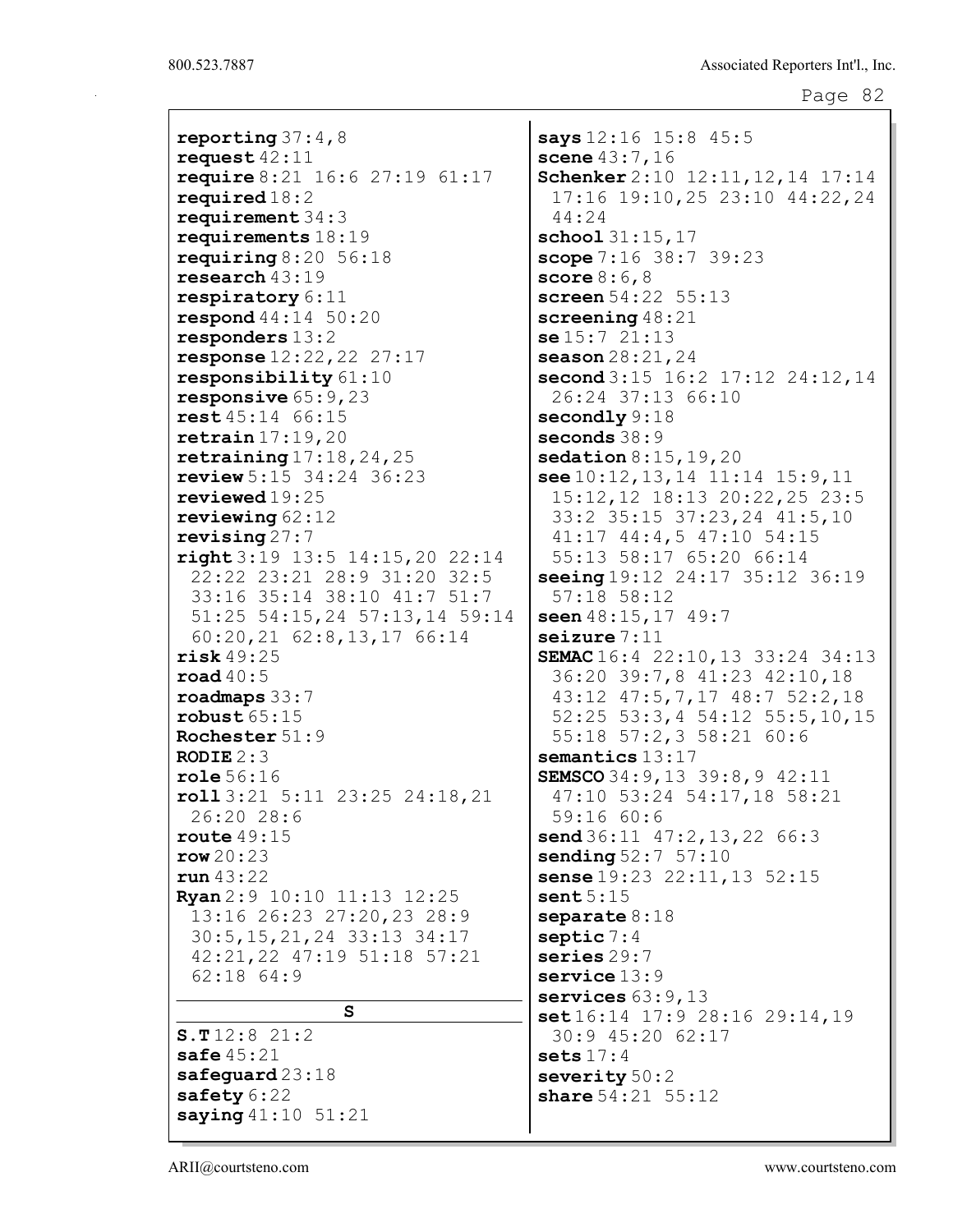shared 37:2 sharing 38:13 shock 7:4,23,25 shopping  $54:4$ short 29:24 shorten 55:19 shot 32:8 show 32:14 shown  $32:21$ shows 19:5 43:11  $side 30:4 37:4$  $sign 36:9$ **signed** 56:16 60:10 significant 9:4 38:7 similar 6:5 11:2 45:24 46:2 simple 46:4 54:7 sitting 9:20 situations 28:18 38:2 54:8 size 18:19 20:12 sizes  $40:17$ skill 41:2 45:18, 23, 25 skirting 32:18 slash 35:22 slightly  $64:22$ smaller 38:20 social  $58:20$ solicitation 58:25 somebody  $14:19$  34:6 57:8 someone's 62:11 soon 13:24 31:21 sorry 21:18 28:5 40:23 48:16 53:17 61:21 sound 47:7 57:3 sounds 47:8 source 60:21 61:2,16,19 62:8 speak 17:11 55:21 56:4 SPEAKER 17:2 22:24 speaking 3:9 14:13,14 28:11 specialized  $50:7,8$ specialty  $16:21$  64:12 specific 5:18 8:2,14 9:10 33:22 35:10 44:2 46:6 52:17 56:3,16 57:15 specifically 14:25 36:24 39:20 40:12,16 41:9 44:11,21 46:13  $spin 23:4$ spot 28:13 staff  $16:14$ stance 39:25

standards 1:1, 6 2:1 3:1, 4 4:1 5:1 6:1 7:1 8:1 9:1 10:1 11:1 12:1 13:1 14:1 15:1 16:1 17:1 18:1,24 19:1 20:1 21:1 22:1 23:1,19 24:1,22 25:1 26:1 27:1 28:1 29:1 30:1 31:1 32:1 33:1,23 34:1 35:1 36:1,21 37:1 38:1 39:1,7,8 40:1 41:1 42:1 43:1,13 44:1 45:1 46:1 47:1 48:1 49:1 50:1 51:1 52:1 53:1 54:1 55:1,6,9,15 56:1 57:1 58:1,22 59:1 60:1 61:1 62:1 63:1 64:1 65:1 66:1 67:1 standing 6:20 7:9,12 12:15 19:22 standpoint 17:24 start 3:11 14:3 30:10 43:8 started 22:5 starts 36:15 49:24 state 1:2 5:14 12:18 14:14 15:22 16:13,18,20,22 18:2,17 19:2 28:17 31:9,11 32:4,16 45:14 54:12 61:10,19,23 62:11 64:11 67:2 State's 18:10 stated 67:5 statement 48:3,8 51:23 52:16,18 52:23 53:2 54:13 statewide 11:7,8,11 35:6 42:2 statistical 37:25 statistically 38:3 status 30:17 stay 33:8 **STEMI 15:6** stenographer 4:3 step 42:10 stepwise 18:25 19:18 steroids 7:20 Steve 28:11 30:24 34:18 48:3 51:18,21 53:14 57:22 58:24 60:18 62:18 64:3 Steve's 30:24 Steven 2:7 65:7 stewing  $48:23$ stick 42:25 stocking 13:20 stop 54:4 storm  $29:3$ straight 28:23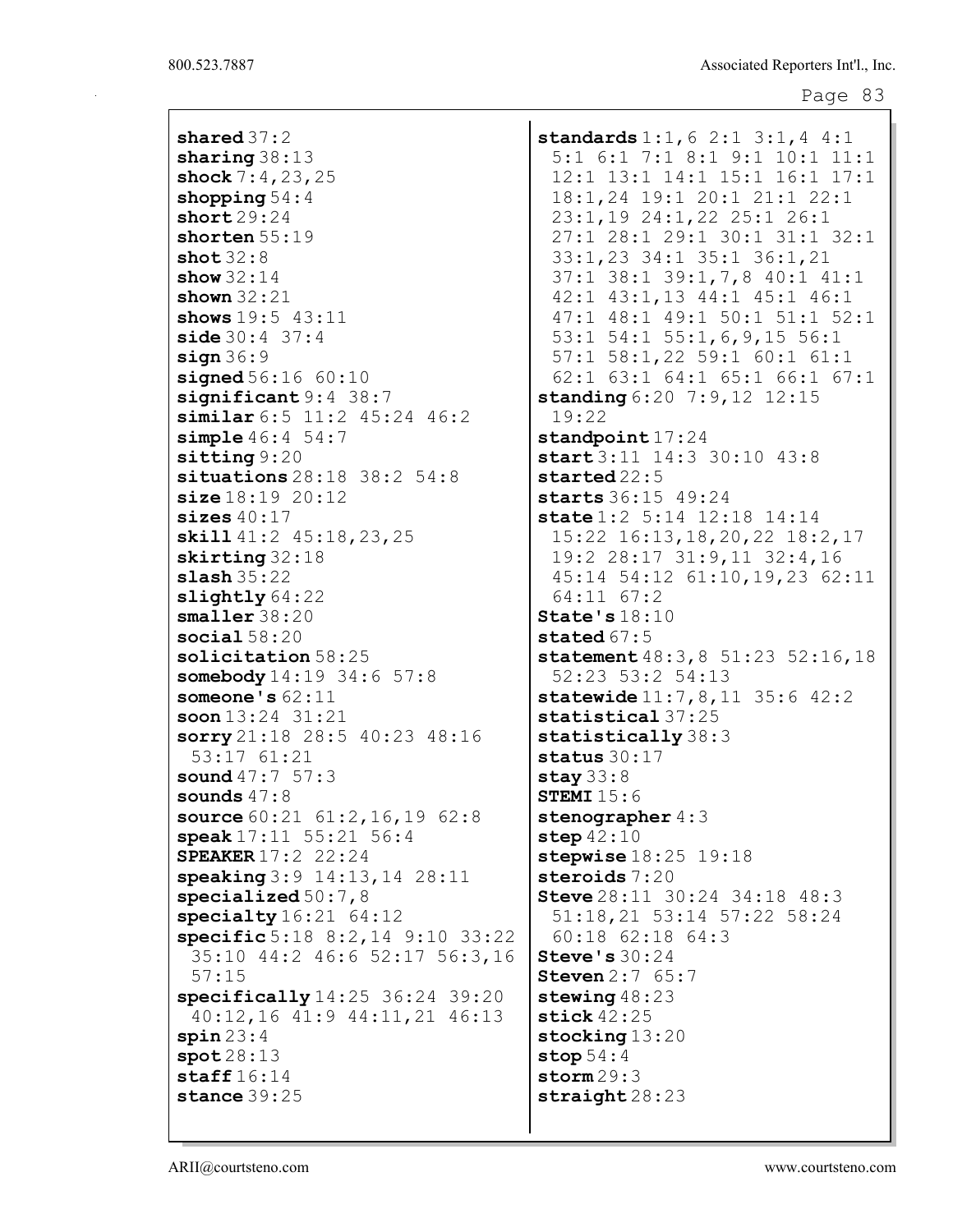| H.<br>rage |  |
|------------|--|
|------------|--|

| streamlined 3:7 18:8               |  |   |  |  |  |  |  |  |  |
|------------------------------------|--|---|--|--|--|--|--|--|--|
| strengths 32:15                    |  |   |  |  |  |  |  |  |  |
| stroke $8:5$                       |  |   |  |  |  |  |  |  |  |
| structure 37:8                     |  |   |  |  |  |  |  |  |  |
| studies 37:20                      |  |   |  |  |  |  |  |  |  |
| study $37:9$                       |  |   |  |  |  |  |  |  |  |
| stuff 18:6 20:8                    |  |   |  |  |  |  |  |  |  |
| $sub-specialties 63:3$             |  |   |  |  |  |  |  |  |  |
| subcommittee $3:4$ 23:17 62:11     |  |   |  |  |  |  |  |  |  |
| subjectively 37:25                 |  |   |  |  |  |  |  |  |  |
| sublingual $12:7$ $21:14$          |  |   |  |  |  |  |  |  |  |
| submitted 10:24 17:21 59:7         |  |   |  |  |  |  |  |  |  |
| subprotocols 6:2                   |  |   |  |  |  |  |  |  |  |
| subscribed $67:10$                 |  |   |  |  |  |  |  |  |  |
| successes $40:7$                   |  |   |  |  |  |  |  |  |  |
| successful $38:3$ $39:22$          |  |   |  |  |  |  |  |  |  |
| sudden $48:20$                     |  |   |  |  |  |  |  |  |  |
| $\text{Suffolk} 17:7 28:24$        |  |   |  |  |  |  |  |  |  |
| suggest 42:25 43:2 46:22 56:23     |  |   |  |  |  |  |  |  |  |
| suggested $17:18$                  |  |   |  |  |  |  |  |  |  |
| suggesting $41:13$                 |  |   |  |  |  |  |  |  |  |
|                                    |  |   |  |  |  |  |  |  |  |
| suggests $65:12$                   |  |   |  |  |  |  |  |  |  |
| sulfate 7:9,12                     |  |   |  |  |  |  |  |  |  |
| support $62:7$                     |  |   |  |  |  |  |  |  |  |
| supposed $21:16$                   |  |   |  |  |  |  |  |  |  |
| supraglottic 33:19 39:14 40:14     |  |   |  |  |  |  |  |  |  |
| 40:18,25 41:11 44:12 46:4          |  |   |  |  |  |  |  |  |  |
| sure 3:7 12:5 14:15 20:23 21:8     |  |   |  |  |  |  |  |  |  |
| 38:13 45:13 51:24 55:6 57:22       |  |   |  |  |  |  |  |  |  |
| 59:14 62:12,15,19                  |  |   |  |  |  |  |  |  |  |
| switch 16:4, 7, 20 48:3            |  |   |  |  |  |  |  |  |  |
| system 18:19 20:12 41:7 63:5       |  |   |  |  |  |  |  |  |  |
| systems $43:22$                    |  |   |  |  |  |  |  |  |  |
| systolic $6:15,15$                 |  |   |  |  |  |  |  |  |  |
|                                    |  | т |  |  |  |  |  |  |  |
| $\texttt{tackled}21:7$             |  |   |  |  |  |  |  |  |  |
| take $3:21$ 11:11 12:7 27:14 37:5  |  |   |  |  |  |  |  |  |  |
| 44: 4, 5, 17 47: 3 50: 4, 6 52: 13 |  |   |  |  |  |  |  |  |  |
|                                    |  |   |  |  |  |  |  |  |  |
| 56:16,24 57:15 60:9 61:10          |  |   |  |  |  |  |  |  |  |
| taken 39:25                        |  |   |  |  |  |  |  |  |  |
| takes $59:4$                       |  |   |  |  |  |  |  |  |  |
| talk 22:10 26:23                   |  |   |  |  |  |  |  |  |  |
| talked26:25                        |  |   |  |  |  |  |  |  |  |
| talking 18:23 30:25 65:17          |  |   |  |  |  |  |  |  |  |
| talks 9:14 37:14 40:13 41:8        |  |   |  |  |  |  |  |  |  |
| teasing $23:3$                     |  |   |  |  |  |  |  |  |  |
| telephone $26:24$ 58:5             |  |   |  |  |  |  |  |  |  |
| tell 5:18 28:12                    |  |   |  |  |  |  |  |  |  |
| ten $29:9$                         |  |   |  |  |  |  |  |  |  |

tends 60:7 TERESA 2:13 term 33:15 terms 27:2 34:2 56:7 66:2 tertiary 49:9 test 40:23 text 46:23 thank 5:12 11:13 16:23 19:9 23:9 24:11,15 26:21 28:7,8 33:12 41:21 46:17,24,25 51:17 64:7 65:24 66:11 thanks 14:16 15:20 26:15 50:11 53:14 57:13 58:23 60:18 62:14 65:25 theory 28:21 there's 37:14 they' ve  $63:24$ thing 11:5 12:21 14:7 16:2 23:7 31:19 37:2 57:14 things 5:19,23 9:10 12:12 15:21 18:8 23:4 28:19 29:25 31:25 32:4,6 52:18 64:13 65:21 think 9:15,24 11:25 12:2 13:23 14:3 16:24 17:14 18:4,9,14,24 19:7 20:10,13 22:2,4,23 23:15 25:25 26:17 28:13,15 29:5 32:3,9,10,24 33:4 34:7 35:7 35:20 36:2,20 37:13,22 38:4 39:5,5,9,22,24 40:9 42:13 43:4,7,13,18,23 44:20,25 45:15,23,25 46:13 47:9 50:12 50:17 54:18 55:4 56:13,22 57:4 60:19 62:6,9,10,15 66:2 66:3 thinking 28:14 58:12 thirty 38:9 thirty-four 42:17 thirty-six 42:17 thought 27:8,13 29:5 36:18 39:15,21 55:2 59:20 thoughts 33:13 three 32:17,18 58:2 62:9 thrombectomy 8:10 tidal 34:2,3 Tiff 36:4 Tiffany 2:11 26:15 tighter 41:14 time  $14:10$  16:6 17:2, 3 20:5, 5 22:23 23:6 27:5 28:11 39:5,11 44:14,21 47:11 50:4,6 57:17

ARII@courtsteno.com www.courtsteno.com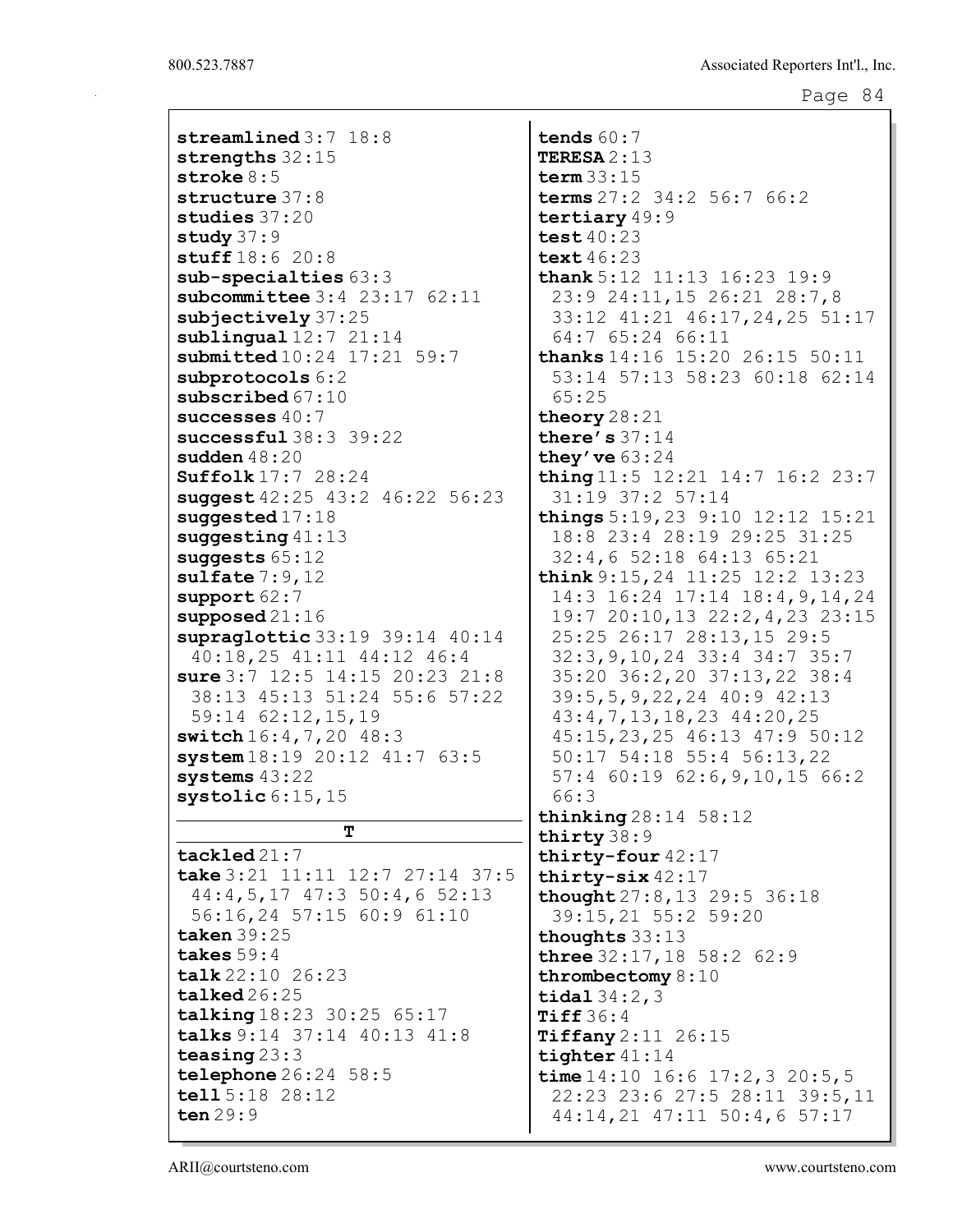| 58:7 63:15 67:4                    |  |  |  |  |  |  |  |  |
|------------------------------------|--|--|--|--|--|--|--|--|
| timely 38:24                       |  |  |  |  |  |  |  |  |
| times 18:10 37:21 49:20            |  |  |  |  |  |  |  |  |
| today $52:6$                       |  |  |  |  |  |  |  |  |
| tomorrow 47:5 57:12,16             |  |  |  |  |  |  |  |  |
| $\text{tool } 20:12 \quad 45:2,19$ |  |  |  |  |  |  |  |  |
|                                    |  |  |  |  |  |  |  |  |
| top 23:4                           |  |  |  |  |  |  |  |  |
| totally $40:24$                    |  |  |  |  |  |  |  |  |
| $\texttt{trached144:19}$           |  |  |  |  |  |  |  |  |
| train $16:14$                      |  |  |  |  |  |  |  |  |
| trained $44:12$                    |  |  |  |  |  |  |  |  |
| training 16:8 33:25 36:18          |  |  |  |  |  |  |  |  |
| trainings $40:11$                  |  |  |  |  |  |  |  |  |
| transcription 67:6                 |  |  |  |  |  |  |  |  |
| transfer 47:18 48:7,13 49:14,15    |  |  |  |  |  |  |  |  |
| 49:17 52:4                         |  |  |  |  |  |  |  |  |
| transferred 48:17                  |  |  |  |  |  |  |  |  |
| transferring $50:14$               |  |  |  |  |  |  |  |  |
| transport 13:21 49:9 50:7, 13, 20  |  |  |  |  |  |  |  |  |
| 54:8                               |  |  |  |  |  |  |  |  |
| transporting $49:21,22$ 63:12      |  |  |  |  |  |  |  |  |
| trauma $8:22,23$                   |  |  |  |  |  |  |  |  |
| treat $7:8$                        |  |  |  |  |  |  |  |  |
| treating $53:10$                   |  |  |  |  |  |  |  |  |
| treatment 7:25 9:3 50:22 51:7      |  |  |  |  |  |  |  |  |
|                                    |  |  |  |  |  |  |  |  |
|                                    |  |  |  |  |  |  |  |  |
| 53:6                               |  |  |  |  |  |  |  |  |
| treatments $8:17$                  |  |  |  |  |  |  |  |  |
| triage 27:3 28:15 29:6             |  |  |  |  |  |  |  |  |
| $\texttt{Trido1}$ $12:18$          |  |  |  |  |  |  |  |  |
| tried 15:11 16:4 61:18             |  |  |  |  |  |  |  |  |
| trouble 34:22                      |  |  |  |  |  |  |  |  |
| truck $43:23$                      |  |  |  |  |  |  |  |  |
| true $67:7$                        |  |  |  |  |  |  |  |  |
| truth $60:21$ $61:2,19$            |  |  |  |  |  |  |  |  |
| try 3:7 38:22 65:10                |  |  |  |  |  |  |  |  |
| trying 13:12 18:21 19:6 29:24      |  |  |  |  |  |  |  |  |
| 38:24 44:4 47:9 48:10 49:11        |  |  |  |  |  |  |  |  |
| 54:5                               |  |  |  |  |  |  |  |  |
| tube $44:18$                       |  |  |  |  |  |  |  |  |
| Tuesday $3:5$                      |  |  |  |  |  |  |  |  |
| turn 29:20, 21 55:21               |  |  |  |  |  |  |  |  |
| turned 28:17, 18 29:9, 10, 16      |  |  |  |  |  |  |  |  |
| twenty $6:17$                      |  |  |  |  |  |  |  |  |
| twenty- $36:14$                    |  |  |  |  |  |  |  |  |
| twenty-four $8:7$                  |  |  |  |  |  |  |  |  |
| two 9:13 13:25 14:2 15:20 17:6     |  |  |  |  |  |  |  |  |
| 19:3,24 38:18 42:24 50:4           |  |  |  |  |  |  |  |  |
| 52:18 58:15                        |  |  |  |  |  |  |  |  |
| type 27:17 45:24 46:4 50:10        |  |  |  |  |  |  |  |  |

typewritten 67:6 U unanimous 42:8 understand 16:11,19 38:17,19 52:10,13 61:21 understanding 36:5 Undifferentiated 7:23 UNIDENTIFIED 17:2 22:24 unified 5:14 9:7 15:16, 22 17:8 18:3,12 22:16,20,25 23:2 24:7 uniformed 16:8 uniformity 7:2 unique 29:17 unit 43:10 universal 38:15 40:17 unknown 32:7 unmute 26:16 update 6:7,10 10:23 48:4 52:15 53:2 updated 15:10 35:12 64:6 updates 35:13 updating 15:11 upload 54:23 uploaded 55:3 use 18:16 28:25 33:20 34:3 40:2 40:8 41:10 45:22 user 46:3 uses 38:23 39:11

types 27:8

#### $\mathbf{v}$

 $V$ -fib  $6:2,23$ V-tach 6:3,23 vaccinate 31:16 vaccinations 32:5 Val 55:4 Valerie 2:7 3:12,18 5:12 23:23 24:19 47:13,15,23 Valley 33:20 34:15 35:24 40:21 41:25 42:4 43:2,5 valuable 38:5 value 32:15,21 38:22 40:5 vasopressin  $8:2$ , 4 Vasopressors 8:3 vehicle 13:9 vehicles 13:18 ventilation 6:6  $VENUE 1:10$ verbiage 11:9 24:10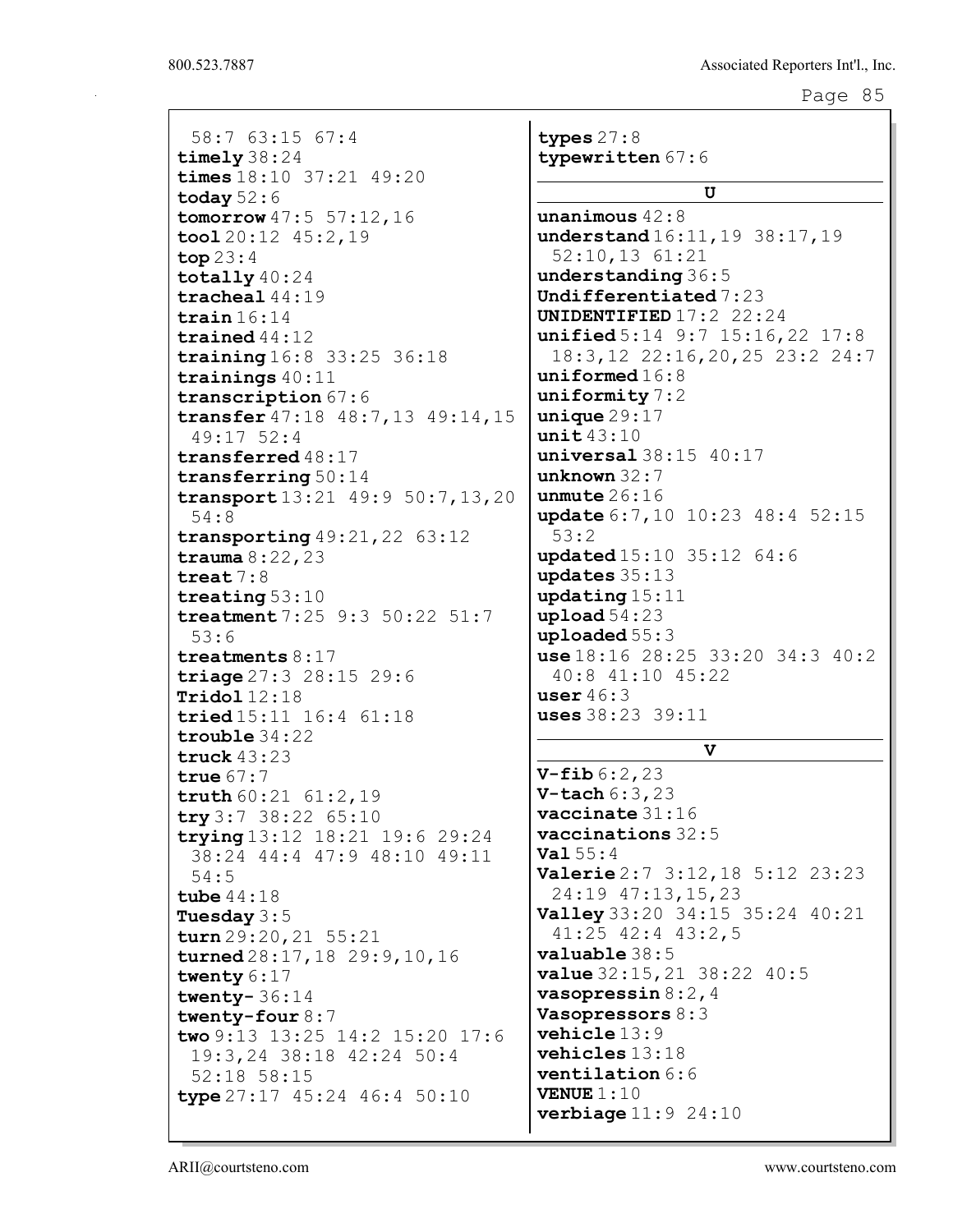| $\texttt{verifying}~51:6$                      | weeks $13:7$                          |
|------------------------------------------------|---------------------------------------|
| versatility 31:18                              | weight-based 6:21                     |
| $\texttt{versed}\,50\!:\!9$                    | Welcome $3:4$                         |
| $\mathtt{verses}$ $6$ : $17$                   | went $18:6$                           |
| <b>version</b> $5:17$ $15:25$ $49:11$ $65:21$  | what's $49:20$                        |
| <b>versus</b> $12:15$ $18:11,25$ $19:18,22$    | wheezing $7:13$                       |
| 20:24 45:25 46:4 50:6 51:16                    | <b>WHEREOF 67:9</b>                   |
| $\texttt{vessel}\,8\!:\!10$                    | wide $37:6$                           |
| $\verb vials 13:8$                             |                                       |
|                                                | <b>widely</b> $31:5$ $37:6$           |
| view 43:3                                      | widespread $41:16$                    |
| $v$ iewed $62:18$                              | <b>WITNESS 67:9</b>                   |
| <b>VIOLANTE 2 : 21</b>                         | wonder $58:18$                        |
| $\texttt{viral} 26:23\ \ 27:3$                 | word $58:20$                          |
| $volumeer$ 30:7                                | worded $62:13$                        |
| vote $23:22$ $24:2$ , $18$ $28:6$ $34:19$      | wording 9:6 58:7,10                   |
| 42:2,7,7                                       | wordings 59:22                        |
| W                                              | work $37:22$ , 24 $47:2$ 63:9 64:13   |
|                                                | 65:9                                  |
| wait11:14 13:4                                 | <b>worked</b> $9:25$ $10:2$           |
| waiting $42:6$                                 | workgroup $27:14$                     |
| waiver $10:18, 20, 22, 25$ 11:2                | working 10:17 13:5, 12 28:6 35:5      |
| $12:23$ $13:8,13,18$ $15:15$                   | 35:13,16                              |
| Walters 2:10 5:8, 9, 9 19:13, 14               | wouldn't $29:23$                      |
| 19:15,16 26:6,7,7 38:16,17                     | wounds $9:3$                          |
| 51:19,20 52:10 53:17 54:3                      | $\texttt{wrap21:5}$                   |
| want $9:17$ $10:23$ $11:11$ $12:4$             | writing $53:20$                       |
|                                                |                                       |
| 20:23 21:7 22:25 30:21 33:9                    | written $46:23$                       |
| 34:24 36:25 38:13,20 39:12,19                  |                                       |
| 42:3 52:13 55:21 58:17 64:16                   | x                                     |
| 66:7                                           | X38:2                                 |
| wanted 22:7 36:8, 23 56:15                     |                                       |
| wants $10:14$ $11:6$                           | Υ                                     |
| $\tt{warn}$ $10$ : $20$                        | yeah 11:24 14:11 20:15 21:21          |
| wasn't 31:12 35:10 56:17                       | 22:22, 24 23:15 24:6 28:3             |
| way 11:9 22:4 32:12 35:25 41:5                 | 36:12 46:11 47:21 62:14,15,23         |
| 41:25 42:17 58:19                              | 63:18 64:3,4                          |
| <b>ways</b> 38:18                              | year 17:22, 25 20:3 23:11 28:22       |
| we' 113:11, 11 13:7 24:18 28:22                | years 7:22 16:25 48:23                |
| 33:16 57:11                                    | Yedidyah 2:8 4:23 55:20               |
|                                                | yield33:5                             |
| we're $3:13, 16, 20$ 11:9,10 15:24             | York 1:2 5:14 7:10 8:6 15:16, 22      |
| 15:24 17:19,20 18:23 19:6                      |                                       |
| 20:8,23 22:24 28:14,21 37:16                   | $15:22, 25$ $16:4, 7, 12, 13, 17, 19$ |
| 37:23,23 39:24 41:3 49:22                      | 16:20 17:8,8 18:11,18 22:15           |
| 51:21,25 52:21 54:18 55:24                     | 22:18, 19, 20 24:7 28:7 31:8          |
| 59:14 62:16 65:25                              | 43:20 45:11 51:8 56:19 61:23          |
| we've $9:19$ 12:4 16:24, 25 17:3               | 67:2                                  |
| 17:10 18:9 29:25 31:24 37:19                   | you're $51:12$                        |
| 39:25 57:25 61:18                              | Young $5:10$                          |
| WebEx $1:10$<br>website $59:5$ $64:11, 16, 20$ | z                                     |